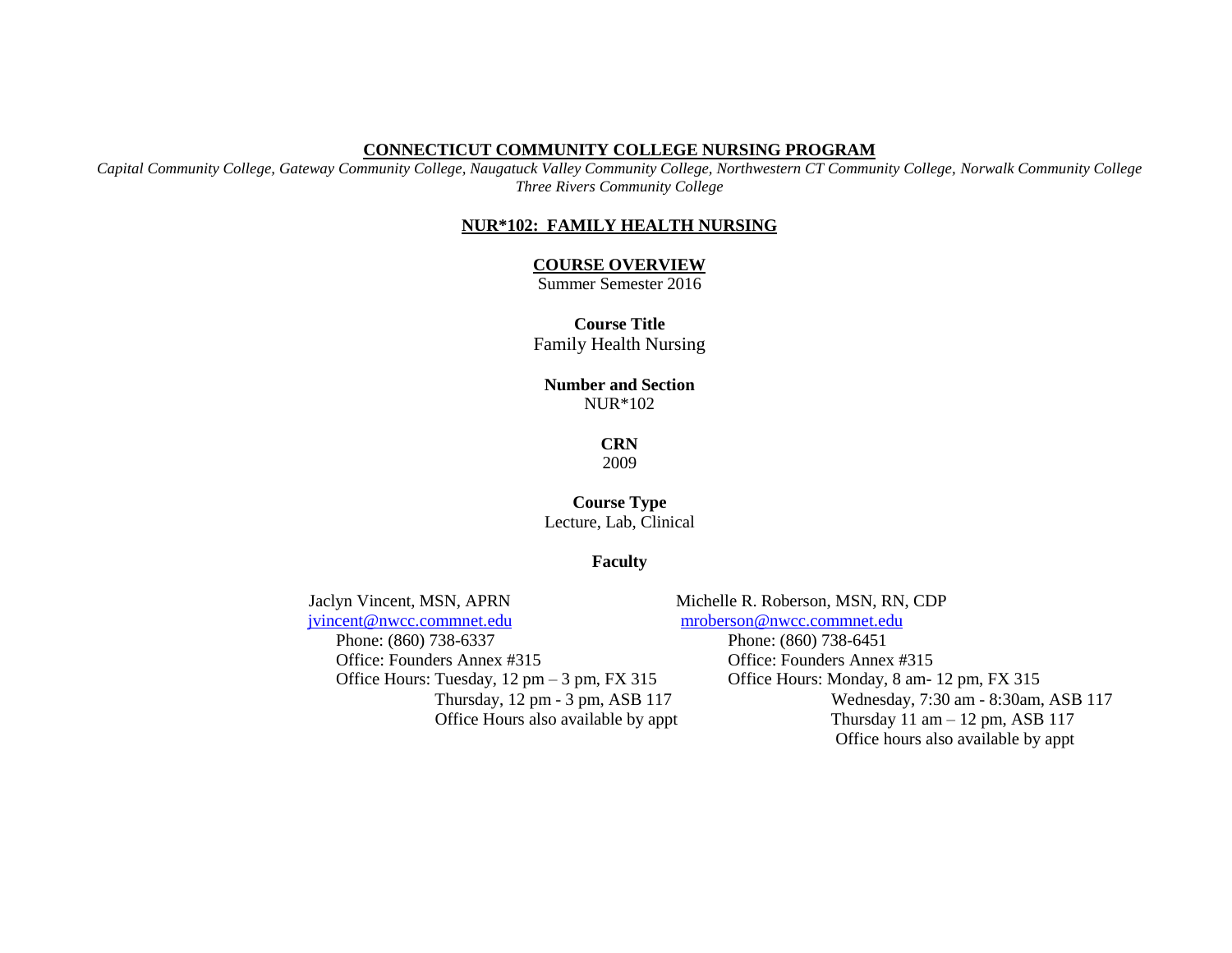### **Clinical/Lab Faculty**

Jody Benton, MSN, RN Michelle Brady, MSN, RN

[jbenton@nvcc.commnet.edu](https://www.mail.commnet.edu/owa/redir.aspx?C=dzZlsswLgUaApPtpG4BBzdWMgrkUOtMI02hpVMtM-0cszYGlfMC13h1kfbO1Nbc4wRJT-Y_moVQ.&URL=mailto%3ajbenton%40nvcc.commnet.edu) [mbrady@nvcc.commnet.edu](mailto:mbrady@nvcc.commnet.edu)

Linda Kowalczuk, MSN, APRN Nancy Smith, MSN, RN [lkowalczuk@nwcc.commnet.edu](mailto:lkowalczuk@nwcc.commnet.edu) nsmith@nwcc.commnet.edu

 Diana Wigham, MSN, RN Lab Faculty dwigham@nwcc.commnet.edu

#### **Course Prerequisites**

NUR 101: Introduction to Nursing Practice; PSY 111: General Psychology; BIO\*235: Microbiology

**Course Corequisites**

NUR 103: Pharmacology for Families Across the Life Span; PSY 201: Life span Development; SOC 101 Principles of Sociology

#### **Course Components**

Credits: 8 credits Classroom: 60 hours Lab/Clinical: 180 hours

#### **Course Schedule**

**Class** Founders Hall RM # 101 Tuesday and Wednesday 4:00 – 6:30pm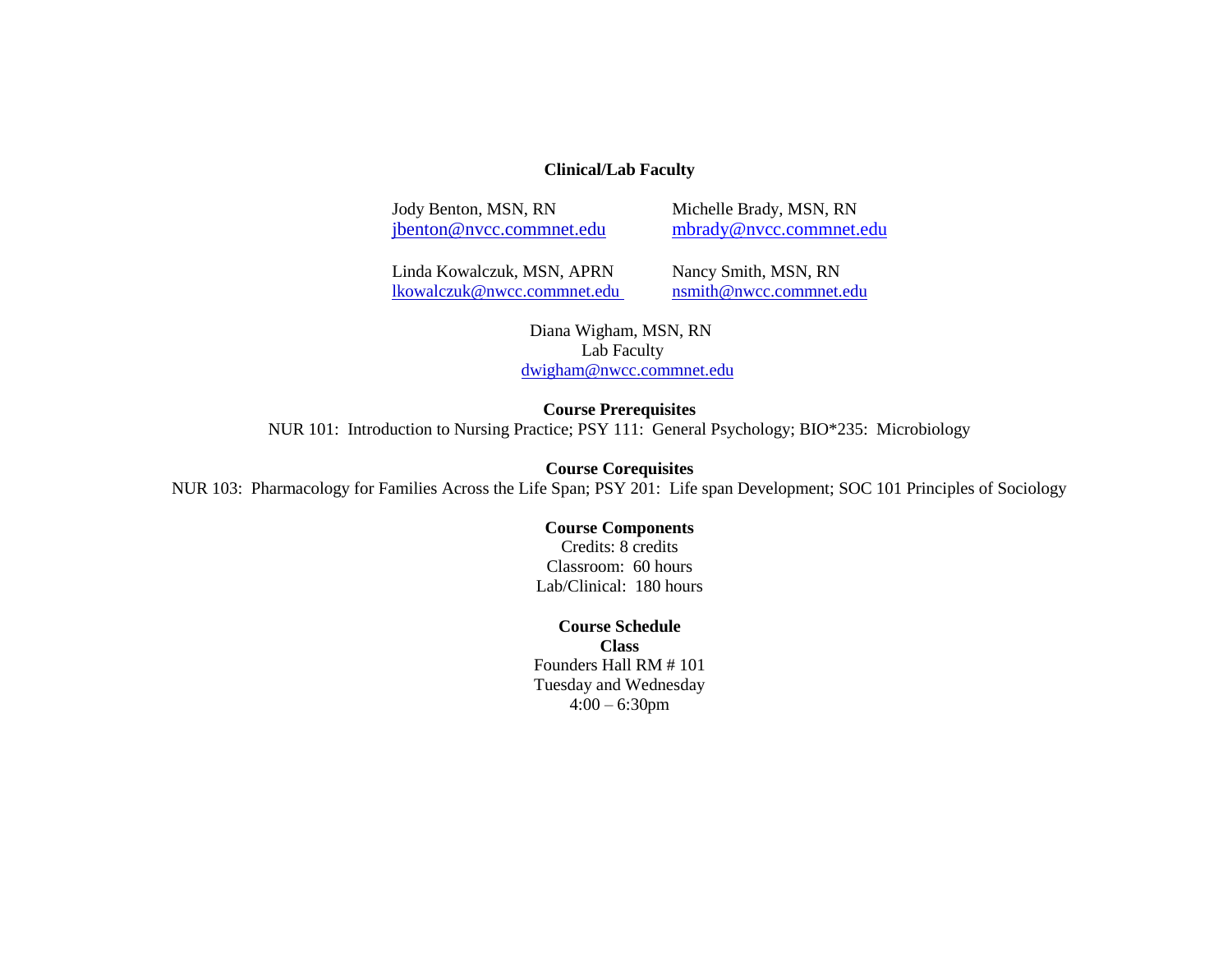### **Lab** ASB 117/118 Wednesday and Thursday 8:30am – 5:00pm (see Blackboard for your assigned lab groups)

### **Clinical**

#### **Charlotte Hungerford Hospital**

6:45am – 2:45pm 1:30pm – 9:30pm

### **Waterbury Hospital**

6:45am – 2:45pm 1:30pm – 9:30pm (see Blackboard for your assigned clinical group)

### **Clinical Sites**

#### **Charlotte Hungerford Hospital**

540 Litchfield Street Torrington, CT 06790 (860) 496-6666 www.charlottesweb.hungerford.org

#### **Waterbury Hospita**l

34 Robbins Street Waterbury, CT 06706 (203) 573-6000 www.waterburyhospital.org/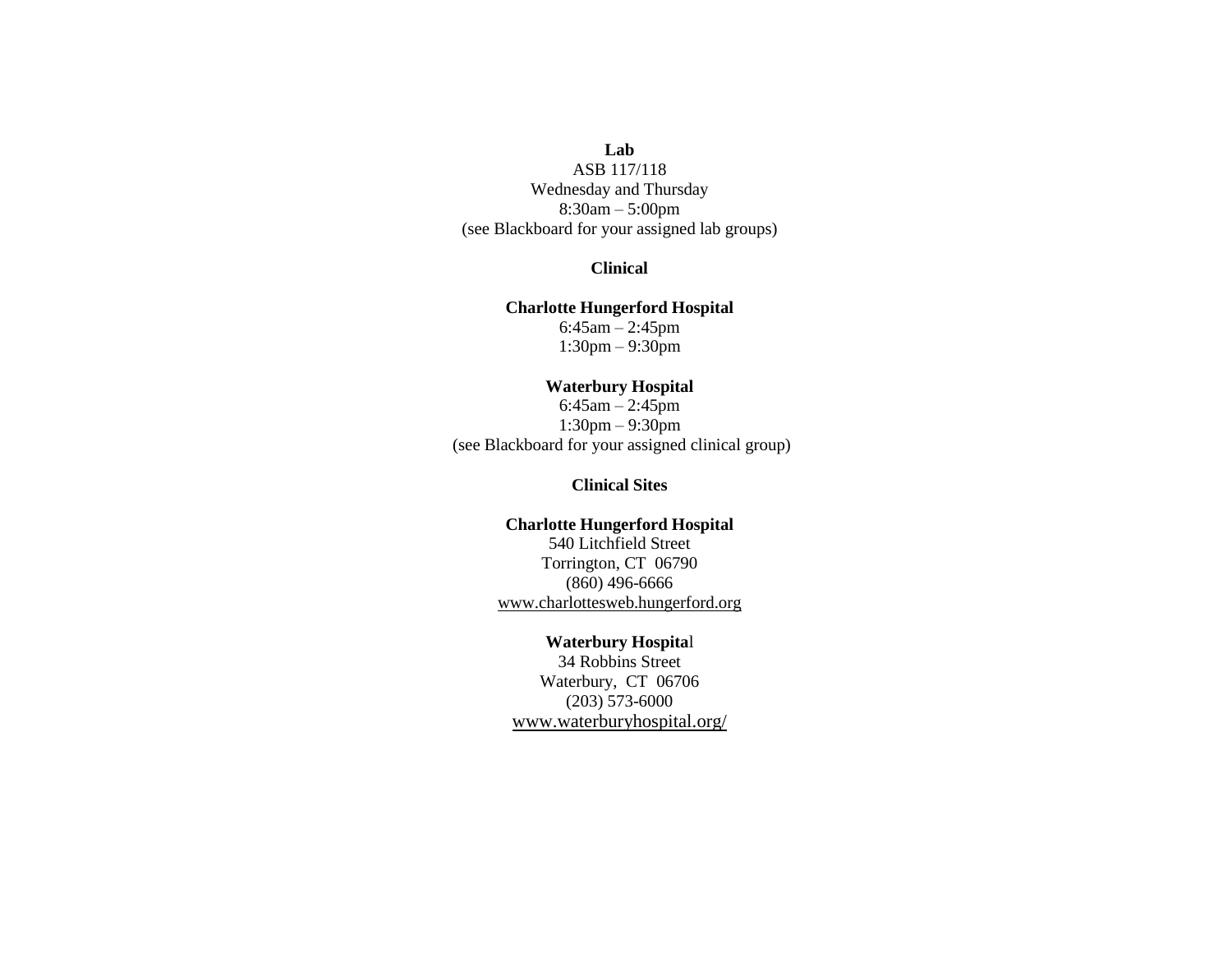#### **Text/Course Materials**

- Ackley, B.J. & Ladwig, G.B. (2013). Nursing Diagnosis Handbook: A Guide to Planning Care (10th Edition). St. Louis: Mosby. **ISBN: 978- 0-323-08549-6**
- Curren, A.M. (2009). Math for Meds: Dosages and Solutions (packaged with 3-2-1 Calc! Comprehensive Dosage Calculations Online with Academic Individual 2-Year Access Code for students only!) (11th ed.). San Diego: W.I. Publications. **ISBN: 978-1285-995-854** (This is a bundle package.)
- Jarvis, C. (2016). Pocket Companion for Physical Examination and Health Assessment (7th ed.). St. Louis, MO: Elsevier. **ISBN: 978- 0323265379**
- Lewis, S. L., Dirken, S. R., Heitkemper, M., Bucher, L. & Camera, I. (2010). Medical-Surgical Nursing: Assessment and Management of Clinical Practice (9th ed.). St. Louis, MO: Mosby. **ISBN: 978-0-323-10089-2**
- Lippincott CoursePointe+ for Maternity and Pediatric Nursing. One year subscription at Bookstore **ISBN: 978-1-469-89486-7** or Direct Purchase through [https://lippincottdirect.lww.com/NorthwesternConnecticutCommunityCollege-OPE1SA200007?et\\_cid=A6UJ9A00OSJM](https://lippincottdirect.lww.com/NorthwesternConnecticutCommunityCollege-OPE1SA200007?et_cid=A6UJ9A00OSJM)  **ISBN: 978-1-496-30183-3**
- Lippincott CoursePointe+ for Brunner & Suddarth's Texbook of Medical-Surgical Nursing. Two year subscription at Bookstore **ISBN: 978-1-469-88663-3** or Direct Purchase through<https://lippincottdirect.lww.com/NorthwesternConnecticutCommunityCollege-> OPE1SA200007?et\_cid=A6UJ9A00OSJM **ISBN: 978-1-469-88712-8**
- Lippincott Docucare Online Software 1 year subscription at Bookstore **ISBN: 978-1-4511-7669-8** or Direct Purchase through https://lippincottdirect.lww.com/NorthwesternConnecticutCommunityCollege-OPE1SA200007?et\_cid=A6UJ9A00OSJM **ISBN: 978-1-4511-8719-9**
- Perry, A. G. & Potter, P. A. (2013). Clinical Nursing Skills & Techniques (8th ed.). St. Louis, MO: Mosby. **ISBN: 978-0-323083836**
- Potter, P. A. & Perry, A. G. (2013). Fundamentals of Nursing (8th ed.). St. Louis, MO: Mosby**. ISBN: 978-0-323-07933-4**
- Varcarolis, E. & Halter, M. (2014). Foundations of Psychiatric Mental Health Nursing: A clinical approach (7th ed.). St Louis, MO: W.B. Saunders**. ISBN: 978-1-455-75358-1**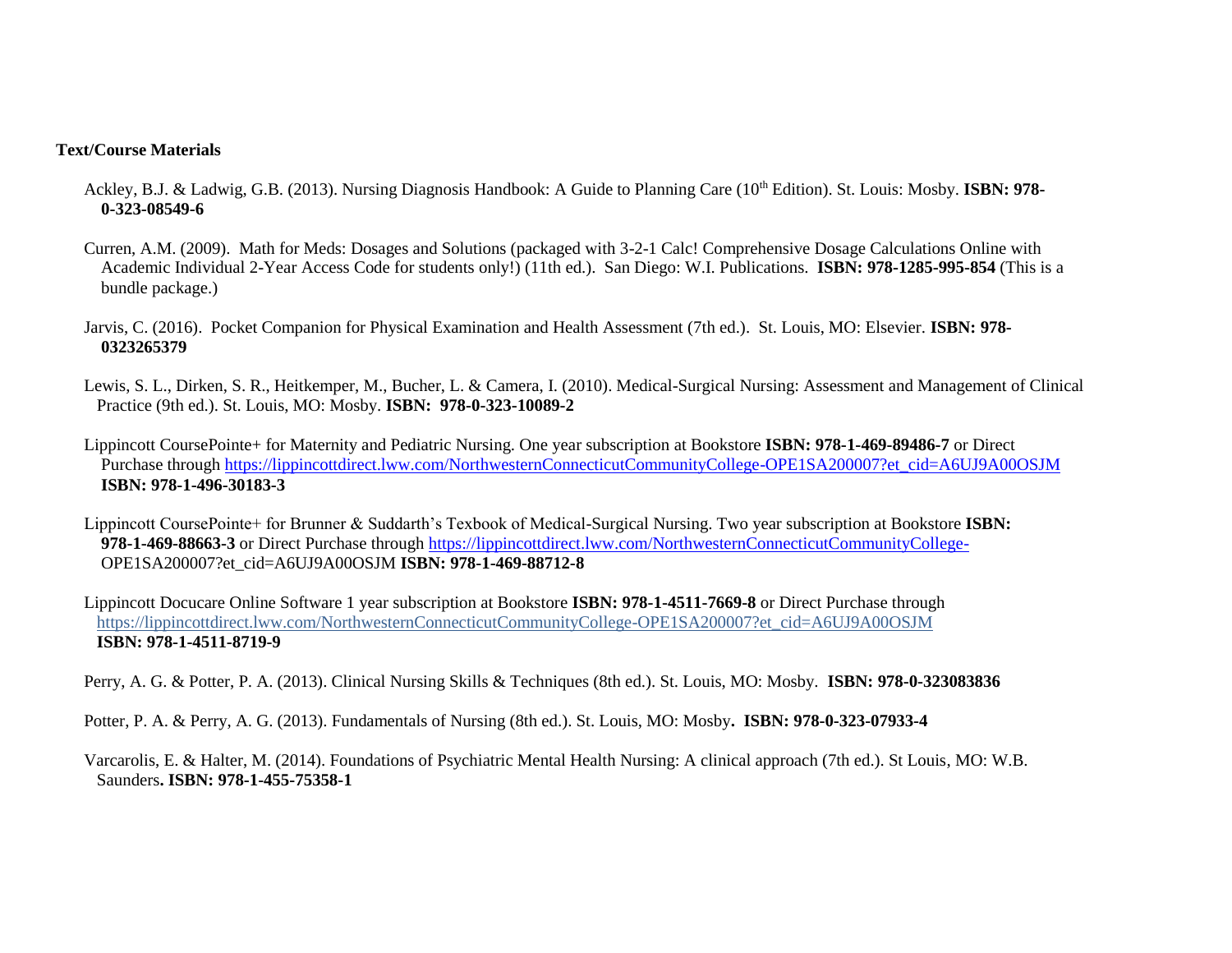### **Course Description**

The student will focus on issues affecting the family, including childbearing, childrearing, geriatric care and intermediate health care needs of limited duration. The medical surgical health problems include care for the client in the perioperative period and the client experiencing orthopedic and simple genitourinary conditions. The course addresses several psychiatric disorders: anxiety and cognitive disorders, common child and adolescent psychiatric disorders. The student will have clinical rotations that provide experience caring for the childbearing family as well as caring for medical-surgical clients across the lifespan.

### **Course Objectives**

At the completion of this course, the student will be able to:

- 1. Apply principles of holism in providing nursing care for individuals and/or families from diverse cultures across the lifespan.
- 2. Demonstrate application of the nursing process when providing nursing care to individuals and/or families across the lifespan.
- 3. Administer safe and competent care to individuals and/or families using evidence- based practice, quantitative reasoning, and technological competence.
- 4. Demonstrate effective communication when interacting with individuals, families, and members of the health care team.
- 5. Implement a basic teaching plan for individuals and/or families with a learning need across the life span.
- 6. Foster a caring environment by demonstrating respect for individuals and/or families across the life span.
- 7. Demonstrate a basic ability to function as a member of the health care team.
- **8.** Exhibit accountability and responsibility when providing nursing care to the individuals and families across the lifespan.
- **9.** Assume responsibility for personal growth and professional role development.

### **Associate Degree Program Philosophy**

The Associate Degree Nursing Program supports the mission of the Connecticut Community College System and is committed to the educational preparation of safe, competent, entry-level practitioners of nursing. This is accomplished through a dynamic educational experience involving active and diverse learning processes. Program graduates are prepared to assume the multi-faceted role of the professional nurse which includes planning and provision of care, client advocacy, communication, teaching, and managing human, physical, financial and technological resources. Graduates must possess the ability to recognize and respond to current trends and issues while upholding standards of care through life-long learning.

The faculty believes nursing is a dynamic profession that incorporates evidenced-based theory and skills required for safe practice. Nursing practice integrates the art and science of nursing with theoretical principles from the natural, social, behavioral, biological, and physical sciences.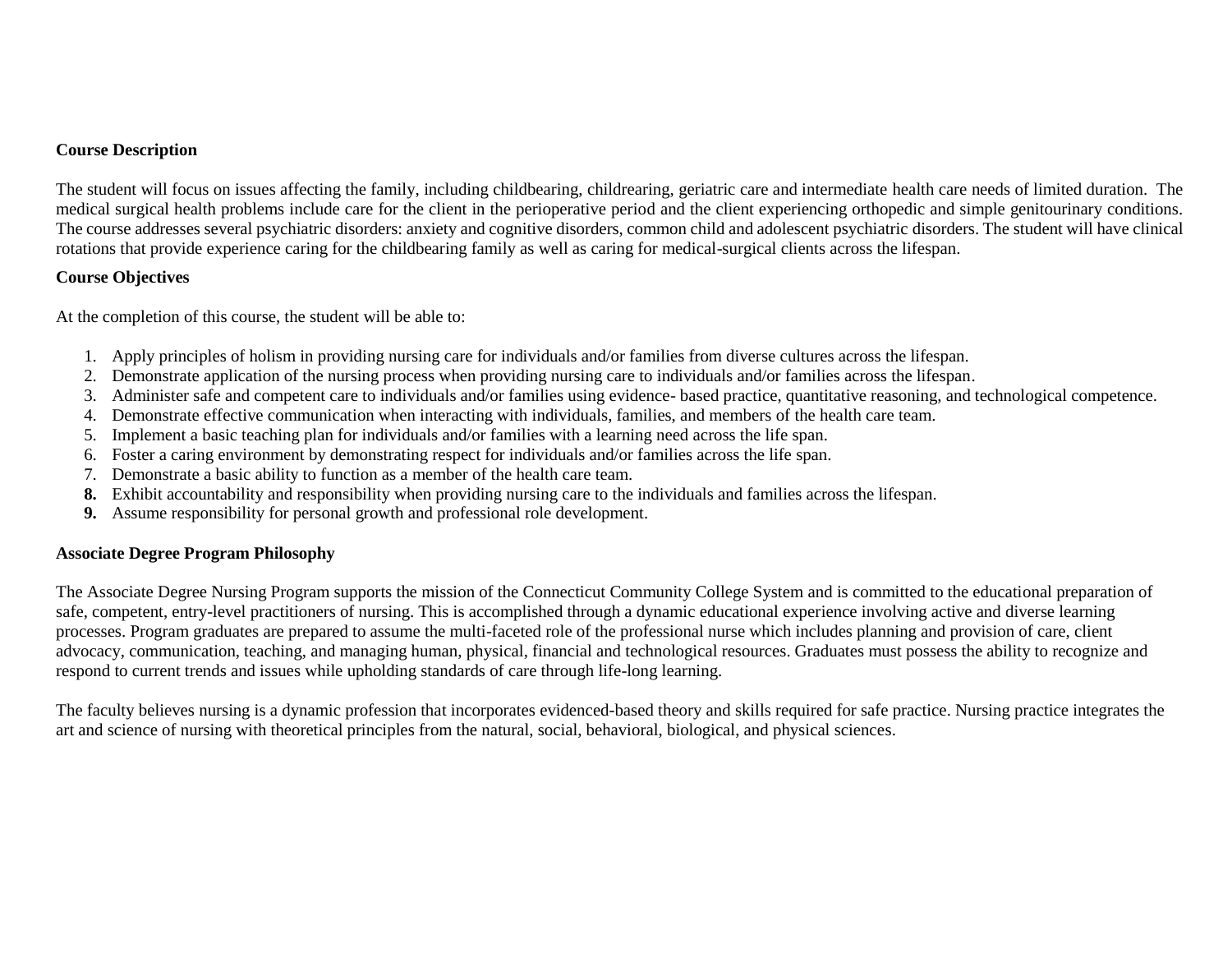The faculty has identified **six core values** that provide the framework for organizing the curriculum. The core values are:

*Critical Thinking*: Critical thinking skills are essential in today's rapidly changing health care environment. Critical thinking is a complex process that is purposeful, goal-directed and based on factual evidence. Critical thinking requires the skills of collecting, identifying, examining, interpreting and evaluating data. Critical thinking in nursing utilizes the nursing process to identify problems, determine goals and interventions, and evaluate outcomes in client care situations. Critical thinking skills encourage nursing students to think for themselves and initiate appropriate interventions after defining the health care needs.

**Safe and Competent Practice:** Safe and competent practice embraces standards of professional nursing. These standards are implemented through clinical, cultural, and technological proficiency in a variety of health care settings. Nurses continuously strive to provide high level nursing care and to improve client outcomes based upon scientifically supported evidence.

*Caring*: Caring is fundamental to nursing practice. Caring encompasses comfort, empathy, compassion, concern and advocacy within a culturally diverse client population. Caring nurses enhance the dignity and integrity of individuals, families, and groups within the health care delivery system.

*Professionalism*: Professionalism is acquired through a complex process by which the nursing student internalizes values inherent to the practice of nursing. These values include integrity, legal-ethical standards, confidentiality, political awareness, and collegiality. Professional role development includes the acquisition of knowledge and skills through life-long learning.

*Communication*: Communication is essential to the practice of professional nursing and includes both verbal and non-verbal skills, and information technologies to enhance client care. The nursing student develops skills in presentation, documentation, teaching, conflict resolution, assertiveness, negotiation, and therapeutic communications with individuals, families, groups, health care team, and community agencies.

### *Holistic Care*

Nursing utilizes a multidisciplinary approach to managing care that recognizes the uniqueness of the individual. Holistic nursing has as its goal the enhancement of illness prevention, health promotion, wellness maintenance, and health restoration across the life span. Holistic care involves the identification of the bio-psycho-social and cultural dimensions of the client across the life span on the wellness-illness continuum. Clients, families, and groups are respected according to their physical, emotional, social, economic, cultural, and spiritual needs.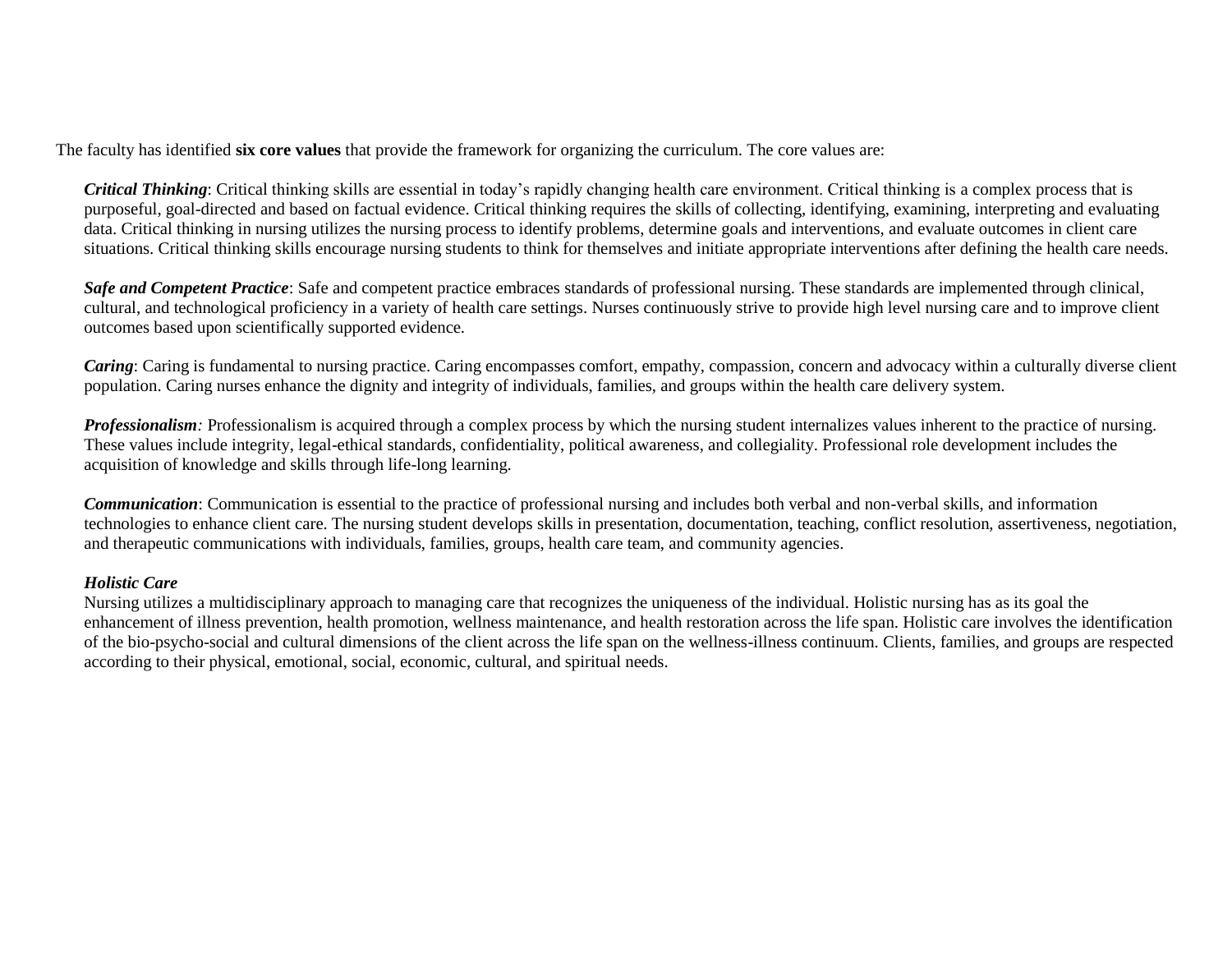#### **Refer to the Nursing Student Handbook for policies regarding:**

Performance Grading Process Clinical Grade Assignment College Laboratory Requirements Clinical Preparation and Performance Clinical Performance Improvement Plan Clinical Warning Student Appeal Process Dress Code Health and Safety Policies

### **Methods of Evaluation**

Unit exams and final cumulative exam **Ouizzes** ATI Testing Laboratory skill performance Select Nursing Skills Validations Formative and Summative Clinical Evaluation Dosage Calculation Competency exam Connecticut Hospital Association Health & Safety Training Course posttest E-Portfolio submissions

### **Grading Policy**

Semester grade will be determined as follows: There will be five (5) unit exams. Each exam has an equal weight. The five unit exams collectively account for 75% of the grade for the course.

The final exam will be cumulative and accounts for 25% of the course grade.

Exam dates: JUNE  $13^{\text{th}}$ , JUNE  $27^{\text{th}}$ , JULY  $11^{\text{th}}$ , AUGUST  $1^{\text{st}}$ , and AUGUST  $16^{\text{th}}$ 

Final Exam: See course calendar

Prep-U Quizzes: Throughout the semester there will be 10 assigned quizzes through Prep-U. You will be required to achieve the mastery level (3) to receive credit for each quiz taken. Each quiz that you successfully complete will add 0.1 points to your final exam score. You have the potential to add a total of 1 point to your final exam score.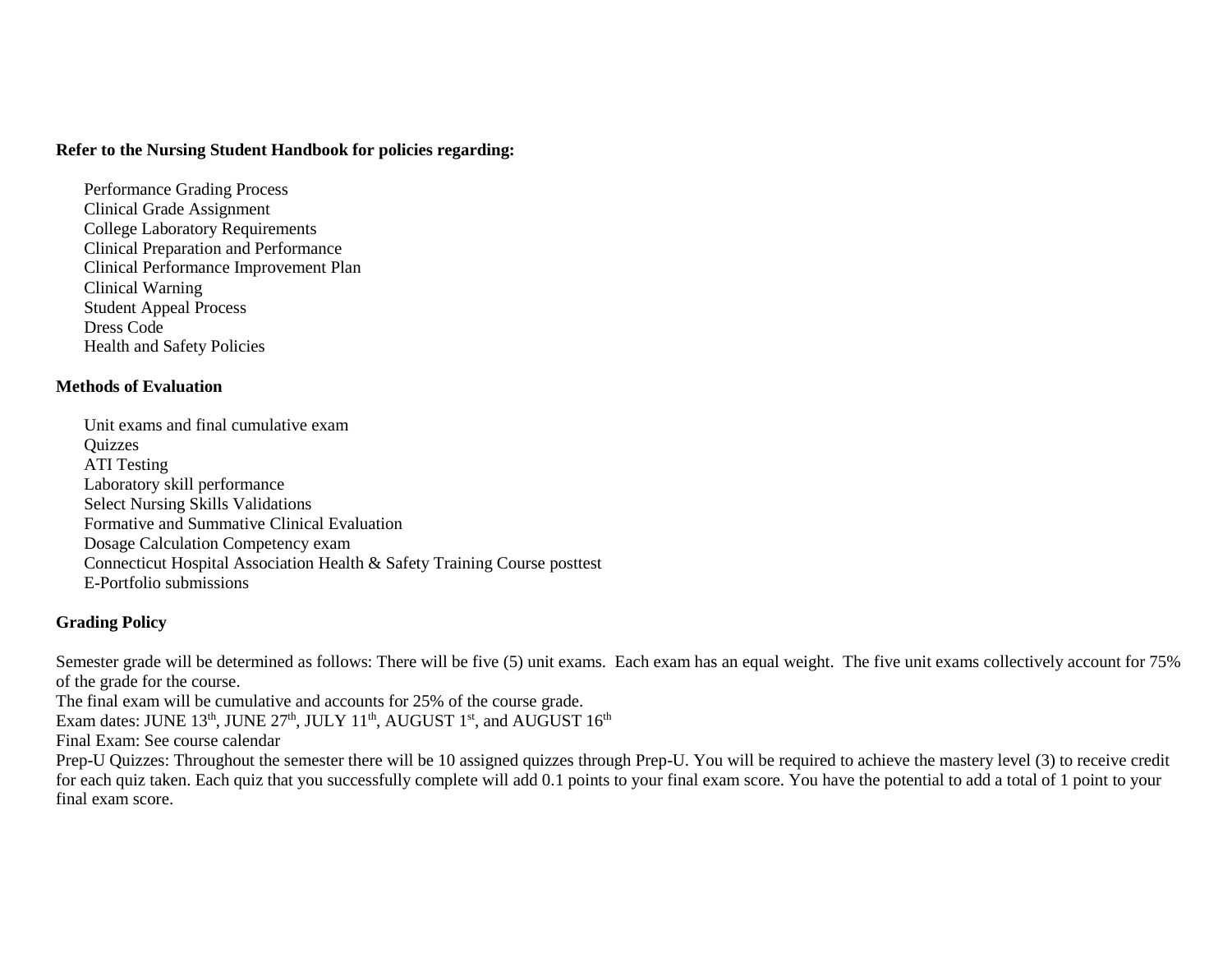Standardized Curricular Testing (ATI): See course calendar

The ATI exam positively affects your grade on your final exam. If you score an 80% or above on the ATI, 3 points are added to your final exam grade. A score of 70- 79% adds 2 points to the final exam grade and a score of 65-69.9% adds 1 point to your final exam.

### **\*\*\*\* Attendance for all clinical and laboratory hours is mandatory\*\*\*\* Skills validations: All skill validations must be completed prior to entering the clinical setting and performing that skill.**

Students must pass all skills validations and the dosage calculation competency exam. Students must also complete all assignments in a satisfactory manner and receive a satisfactory clinical performance evaluation. In addition to Reflection and CLEW submissions, there is a Process Recording and a Pain Assessment Assignment as well as a Case Presentation assignment to be presented in lab. Please see Blackboard for those assignment Rubrics. Please see calendar for due dates. Additionally, students must pass the Connecticut Hospital Association Health and Safety Training course and post-test with a grade of 90%.

**A final average grade of 74 or higher is required for successful completion of the course**. The grading scale is as follows:

 $A = 93-100$  $A- = 90-92$  $B_{+}$  = 87-89  $B = 83-86$  $B - 80-82$  $C_{+}$  = 77-79  $C = 74-76$  $C_{-}$  = 70-73  $D_{+}$  = 67-69  $D = 64-66$  $F =$ Below 64

### **Rounding of Grades**

Grades on each exam will be computed to the second decimal point, and at the end of course will be rounded once to a whole number for the final course grade. A grade at or above .50 will be rounded up to the next whole number; any grade at or below .49 will be rounded down to the whole number. Example:

> Final Grade =  $73.49 = 73 = C$ - The student fails the course. Final Grade =  $73.50 = 74 = C$  The student passes the course.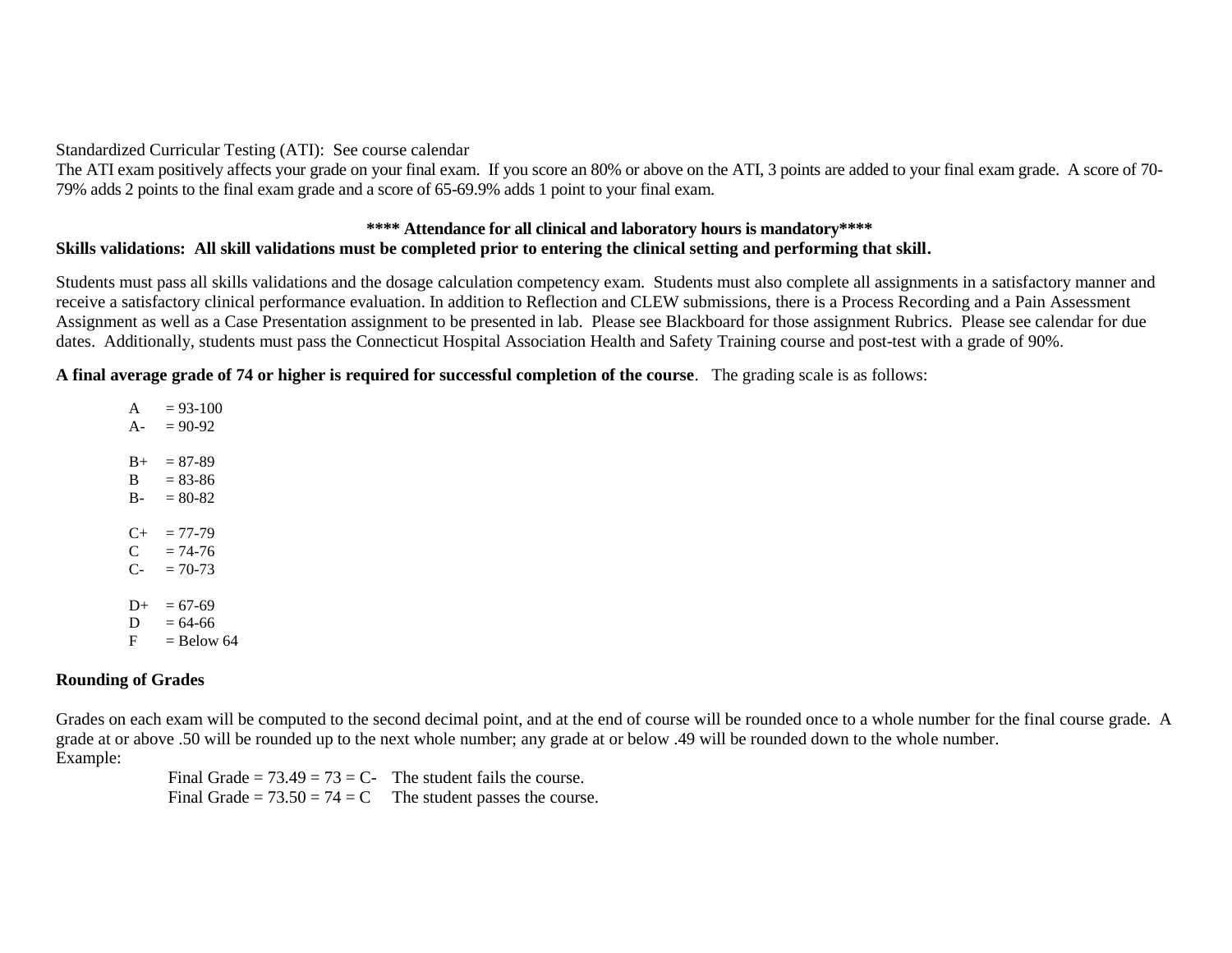### **Dosage Calculation Competency Requirements**

Students are required to take a dosage calculation competency exam. In addition to the dosage calculation exam, course examinations will also include drug calculation questions. A student is required to pass the dosage calculation examination with a grade of **90% or higher**. See course calendar for Math Calculation Exam scheduling. Students may use calculators provided by the college for all exams involving drug calculations. A student may not administer medications until s/he has successfully passed the dosage calculation examination each semester.

- **1.** A student who fails the dosage calculation examination must participate in remediation before taking the next examination.
- 2. A student who fails the 2<sup>nd</sup> attempt must again participate in remediation before taking the exam for the 3<sup>rd</sup> and final time.
- 3. A student who fails the third  $(3<sup>rd</sup>)$  examination will be withdrawn from the nursing course and dismissed from the nursing program.
- 4. Students who are dismissed from the program because they do not meet the dosage calculation competency requirement are eligible to apply for readmission.

### **Attendance**

It is expected that you attend all classes. If you must miss a class it is expected that you notify Jaclyn and Michelle via Blackboard message.

### **College Policies**

*Plagiarism*: Plagiarism and Academic Dishonesty are not tolerated at Northwestern Connecticut Community College. Violators of this policy will be subject to sanctions ranging from failure of the assignment (receiving a zero), failing the course, being removed/expelled from the program and/or the College. Please refer to your "Student Handbook" under "Policy on Student Rights," the Section entitled "Student Discipline," or the College catalog for additional information.

*Americans with Disabilities Act (ADA)*: The College will make reasonable accommodations for persons with documented learning, physical, or psychiatric disabilities. Students should notify Dr. Christine Woodcock, the Counselor for Students with Disabilities. She is located at Green Woods Hall, in the Center for Student Development. Her phone number is 860-738-6318 and her email is [cwoodcock@nwcc.edu.](mailto:cwoodcock@nwcc.edu)

**School Cancellations:** If snowy or icy driving conditions cause the postponement or cancellation of classes, announcements will be made on local radio and television stations and posted on the College's website at [www.nwcc.edu.](http://www.nwcc.edu/) Students may also call the College directly at **(860) 738-6464** to hear a recorded message concerning any inclement weather closings. Students are urged to exercise their own judgment if road conditions in their localities are hazardous.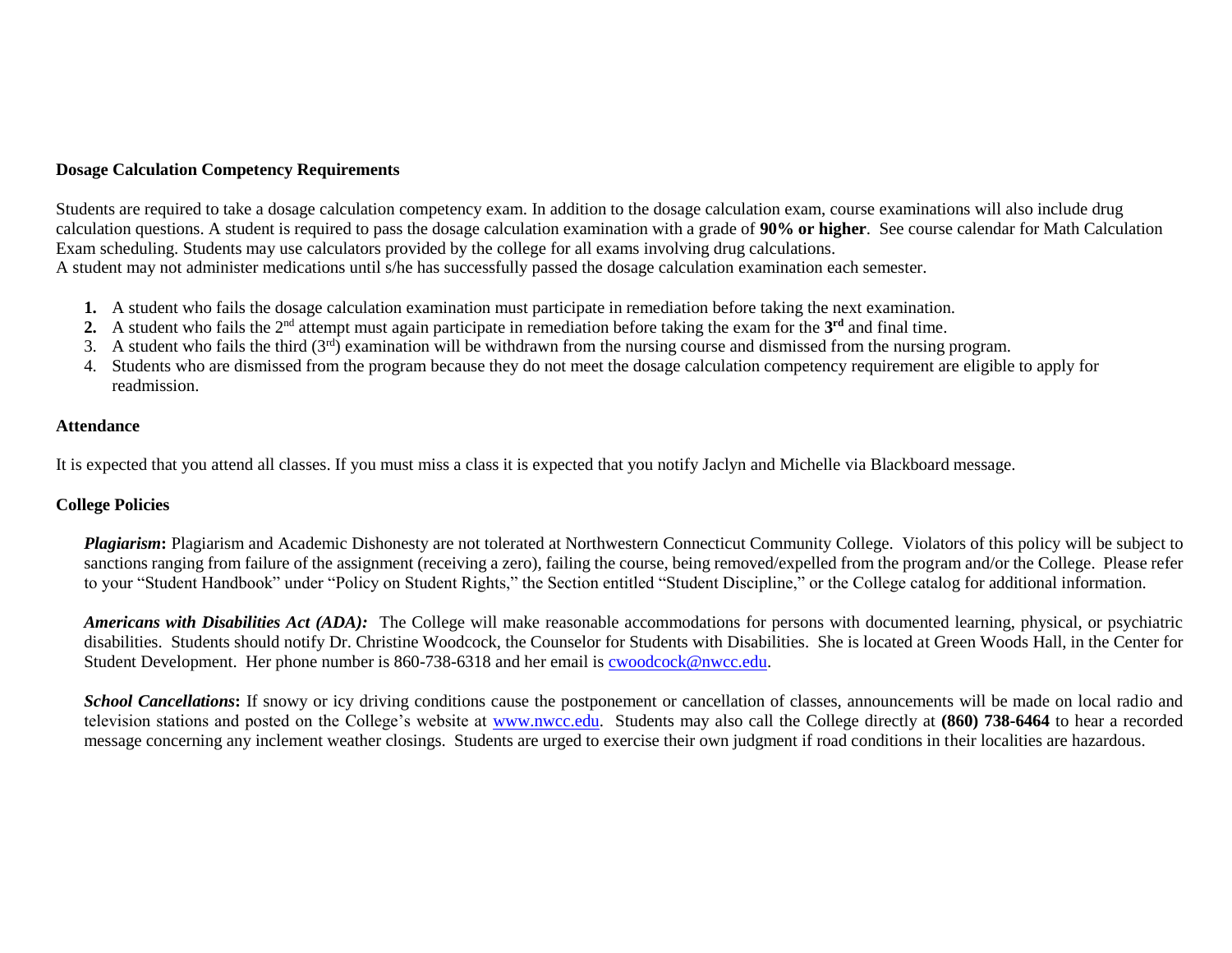*Use of Electronic Devices***:** Some course content as presented in Blackboard Learn is not fully supported on mobile devices at this time. While mobile devices provide convenient access to check in and read information about your courses, they should not be used to perform work such as taking tests, quizzes, completing assignments, or submitting substantive discussion posts.

### *Sexual Assault and Intimate Partner Violence Resource Team***:**

NCCC is committed to creating a community that is safe and supportive of people of all gender and sexual identities. This pertains to the entire campus community, whether on ground or virtual, students, faculty, or staff.

Sexual assault and intimate partner violence is an affront to our national conscience, and one we cannot ignore. It is our hope that no one within our campus community will become a victim of these crimes. However, if it occurs, NCCC has created the SART Team - Sexual Assault and Intimate Partner Violence Resource Team - to meet the victim's needs.

SART is a campus and community based team that is fully trained to provide trauma-informed compassionate service and referrals for comprehensive care. The team works in partnership with The Susan B. Anthony Project to extend services 24 hours a day, 7 days a week throughout the year.

### The NCCC team members are:

| Ruth Gonzalez, Ph.D.          | 860-738-6315 | Green Woods Hall Room 207     |
|-------------------------------|--------------|-------------------------------|
| Susan Berg                    | 860-738-6342 | Green Woods Hall Room 223     |
| Kathleen Chapman              | 860-738-6344 | Green Woods Hall Room 110     |
| Michael Emanuel               | 860-738-6389 | Founders Annex Room 308       |
| Robin Orlomoski               | 860-738-6416 | Business Office Room 201      |
| Seth Kershner                 | 860-738-6481 | Library                       |
| Jane O'Grady                  | 860-738-6393 | Founders Hall Annex Room 212  |
| Patricia Bouffard, Ex-Officio | 860-738-6319 | Founders Hall Room 103        |
| Savannah Schmitt              |              | <b>Student Representative</b> |
|                               |              |                               |

At NCCC we care about our students, staff and faculty and their well-being. It is our intention to facilitate the resources needed to help achieve both physical and emotional health.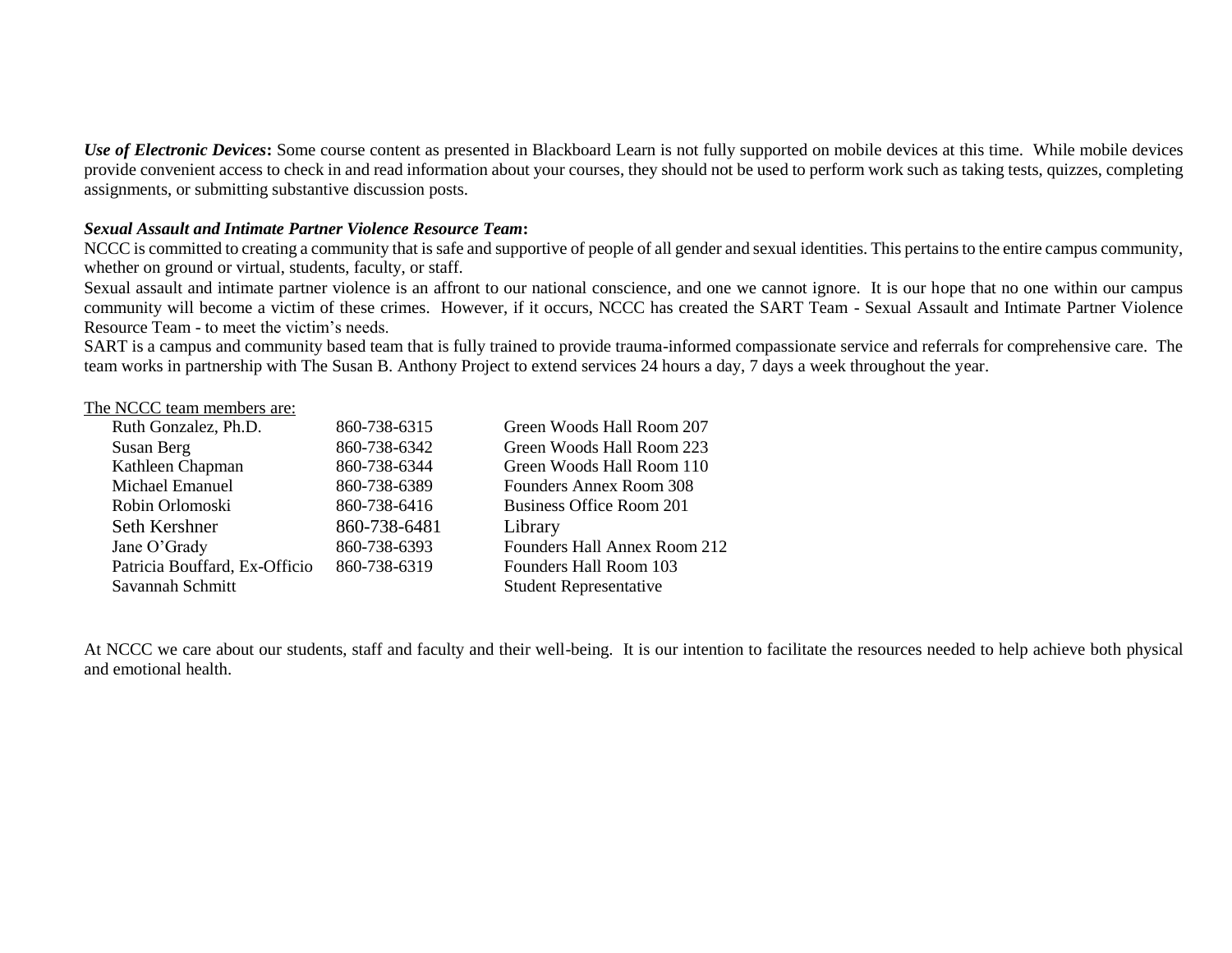### **Units of Study (the content of these units is shared between the classroom and lab)**

- 1 Nursing care of the childbearing family 2 Nursing care of the perioperative client<br>3 Principles of geriatric nursing Principles of geriatric nursing 4 Nursing care of the client with select orthopedic conditions<br>5. Pediatric nursing Pediatric nursing 6. Bariatrics<br>7. Nursing ca 7. Nursing care of the client with select genitourinary conditions 8. Nursing care of the client with a sexually transmitted illness 9 Nursing care of the gynecology client
- 10. Nursing care of the family experiencing violence
- 11. Nursing care of the client and family experiencing death
- 12. Nursing care of the client with a psychiatric/mental health disorder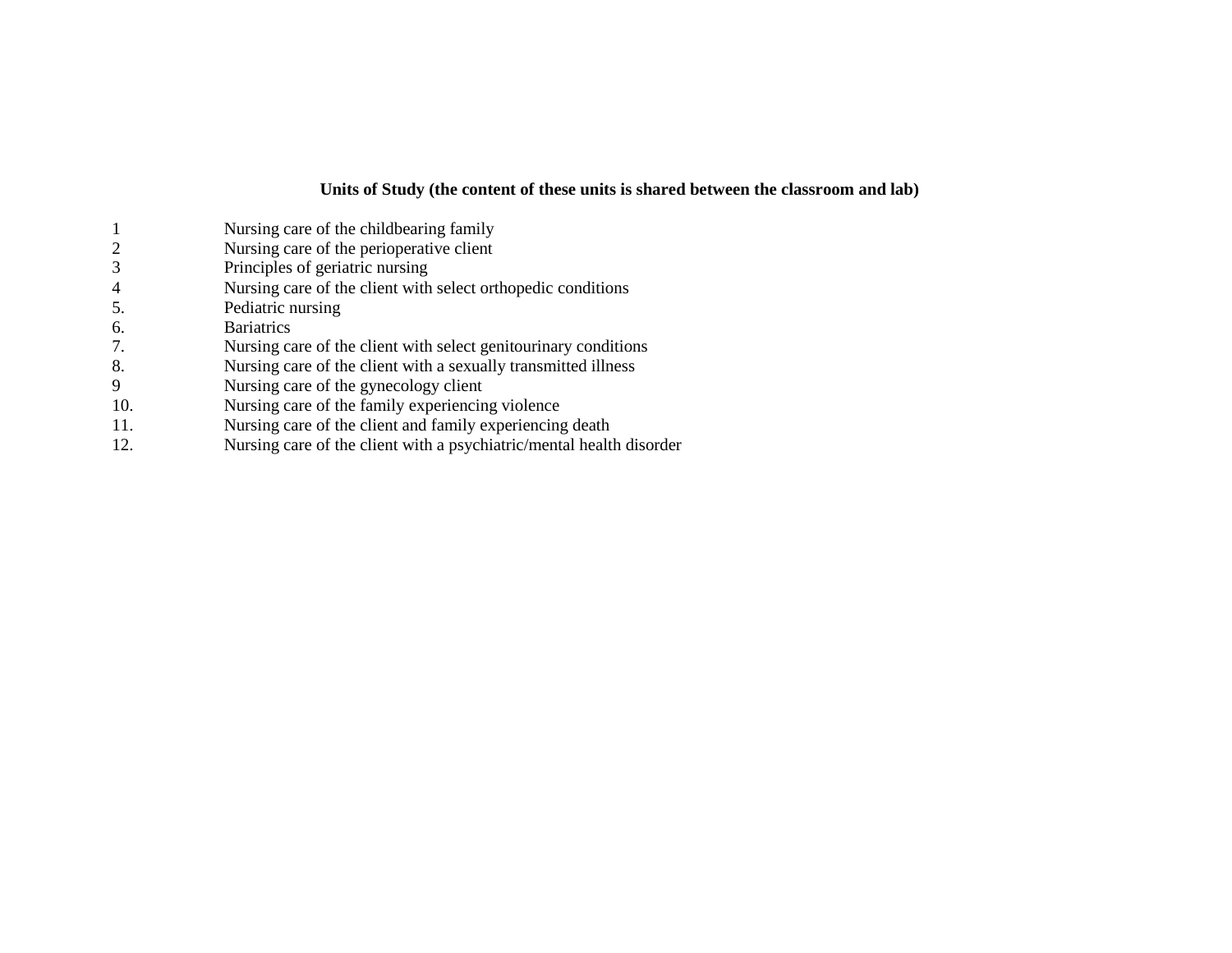| <b>WEEK</b>  | <b>UNIT OBJECTIVES</b>                                             |           | <b>CONTENT</b>                                                     | <b>SUGGESTED LEARNING</b>            | <b>EVALUATION</b>          |
|--------------|--------------------------------------------------------------------|-----------|--------------------------------------------------------------------|--------------------------------------|----------------------------|
| <b>HOURS</b> |                                                                    |           |                                                                    | <b>EXPERIENCES</b>                   |                            |
| 4 hours      | Unit 1: Nursing care of the                                        |           |                                                                    |                                      |                            |
|              | childbearing family                                                |           |                                                                    |                                      |                            |
| <b>May</b>   |                                                                    |           |                                                                    |                                      |                            |
| 23rd         | <b>Antepartal Nursing</b>                                          |           |                                                                    |                                      |                            |
|              | Define and describe the terms that                                 |           | A. Critical Thinking: Nursing process                              | <b>Assigned Readings:</b>            | Clinical performance       |
|              | relate to pregnancy and its signs and                              |           | applied to clients and families during                             |                                      | evaluation                 |
|              | symptoms                                                           |           | the antepartum period.                                             | <b>Ricci</b>                         |                            |
|              |                                                                    |           |                                                                    | Chapters 11 & 12                     | Clinical Learning          |
|              | Identify the physiological changes                                 | <b>B.</b> | Provision of safe, holistic, culturally                            | <b>Ricci</b>                         | <b>Experience Workbook</b> |
|              | and the common discomforts that                                    |           | competent care to client and family during                         | <b>Chapter 10 pgs. 326-331</b>       | (CLEW)                     |
|              | occur during pregnancy                                             |           | the antepartum period                                              | <b>Ricci</b>                         |                            |
|              |                                                                    |           |                                                                    | <b>Chapter 19 pgs. 625-660</b>       | Concept mapping            |
|              | Identify the pertinent data needed                                 |           | Terminology related to pregnancy                                   | <b>Ricci</b>                         |                            |
|              | for adequate health supervision of                                 |           |                                                                    | <b>Chapter 20 pgs. 671-689 &amp;</b> | Exam                       |
|              | pregnancy                                                          | 2.        | Calculation of pregnancy estimated                                 | pgs. 698-709                         |                            |
|              |                                                                    |           | date of confinement                                                |                                      |                            |
|              | Describe the care and management                                   |           |                                                                    | Lecture                              |                            |
|              | of gestational problems in                                         | 3.        | Signs and symptoms of pregnancy                                    |                                      |                            |
|              | pregnancy                                                          |           | a. Presumptive                                                     | Discussion                           |                            |
|              |                                                                    |           | Probable<br>$\mathbf{b}$ .                                         |                                      |                            |
|              | Apply the care and management of                                   |           | Positive<br>c.                                                     | <b>Dosage Calculation Testing</b>    |                            |
|              | pre-existing conditions to the                                     |           | Diagnostic Aids<br>$\mathbf{d}$ .                                  |                                      |                            |
|              | context of pregnancy                                               |           | 1) Pregnancy Tests<br>2) Ultrasound                                | Nursing Skills Lab                   |                            |
|              |                                                                    |           |                                                                    |                                      |                            |
|              | Identify nursing diagnoses<br>appropriate for clients experiencing |           |                                                                    |                                      |                            |
|              | health deviations during pregnancy.                                |           | 4. Physiological Changes of Pregnancy<br>a. Anatomic and Metabolic |                                      |                            |
|              |                                                                    |           | 1) Uterine/cervical                                                |                                      |                            |
|              | Apply legal and ethical principles to                              |           | Abdominal wall<br>2)                                               |                                      |                            |
|              | the holistic care of antepartal clients                            |           | 3)<br><b>Breast</b>                                                |                                      |                            |
|              |                                                                    |           | 4) Weight Changes                                                  |                                      |                            |
|              |                                                                    |           | Hormonal<br>$\mathbf{b}$ .                                         |                                      |                            |
|              |                                                                    |           | 1) Estrogen                                                        |                                      |                            |
|              |                                                                    |           | Progesterone<br>2)                                                 |                                      |                            |
|              |                                                                    |           |                                                                    |                                      |                            |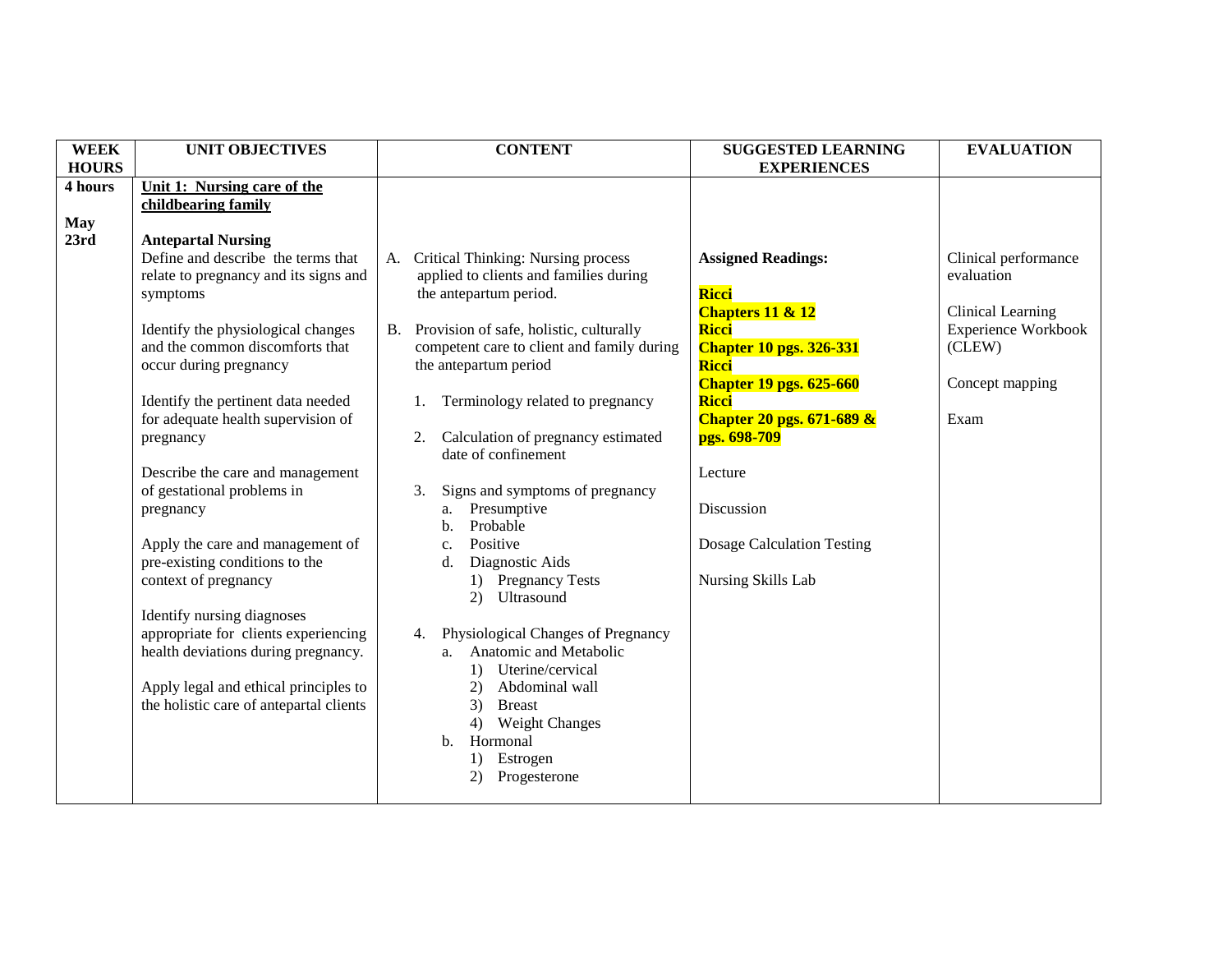| <b>WEEK</b>  | <b>UNIT OBJECTIVES</b> | <b>CONTENT</b>                             | <b>SUGGESTED LEARNING</b> | <b>EVALUATION</b> |
|--------------|------------------------|--------------------------------------------|---------------------------|-------------------|
| <b>HOURS</b> |                        |                                            | <b>EXPERIENCES</b>        |                   |
|              |                        | Human Chorionic<br>3)                      |                           |                   |
|              |                        | gonadotropin                               |                           |                   |
|              |                        | 4) Placental Hormones                      |                           |                   |
|              |                        | Systemic<br>c.                             |                           |                   |
|              |                        | 1) Cardiovascular                          |                           |                   |
|              |                        | Respiratory<br>2)                          |                           |                   |
|              |                        | Gastro-intestinal<br>3)                    |                           |                   |
|              |                        | Urinary<br>4)                              |                           |                   |
|              |                        | Muscular-skeletal<br>5)                    |                           |                   |
|              |                        | Integumentary<br>6)                        |                           |                   |
|              |                        | Interdisciplinary and Nursing Health<br>5. |                           |                   |
|              |                        | <b>Supervision During Pregnancy</b>        |                           |                   |
|              |                        | Assessment<br>a.                           |                           |                   |
|              |                        | Screening/Fetal Wellbeing Tests<br>b.      |                           |                   |
|              |                        | <b>Minor Discomforts</b><br>c.             |                           |                   |
|              |                        | <b>Warning Signs</b><br>d.                 |                           |                   |
|              |                        | Nutritional Counseling<br>e.               |                           |                   |
|              |                        | <b>Childbirth Education</b><br>f.          |                           |                   |
|              |                        | <b>Teratogens of Pregnancy</b><br>g.       |                           |                   |
|              |                        | Genetic Counseling<br>h.                   |                           |                   |
|              |                        | Psychological Adaptation of<br>6.          |                           |                   |
|              |                        | Pregnancy                                  |                           |                   |
|              |                        | a. Developmental Tasks                     |                           |                   |
|              |                        | <b>Psychosocial Changes</b><br>b.          |                           |                   |
|              |                        | Complications of Pregnancy:<br>7.          |                           |                   |
|              |                        | Abortion, Ectopic Pregnancy,               |                           |                   |
|              |                        | Gestational Trophoblastic Disease,         |                           |                   |
|              |                        | Incompetent Cervix, Placenta Previa,       |                           |                   |
|              |                        | Hyperemesis Gravidarum,                    |                           |                   |
|              |                        | Hypertensive Disorders,                    |                           |                   |
|              |                        | Rh Incompatibility                         |                           |                   |
|              |                        | Diabetes in Pregnancy, Cardiac             |                           |                   |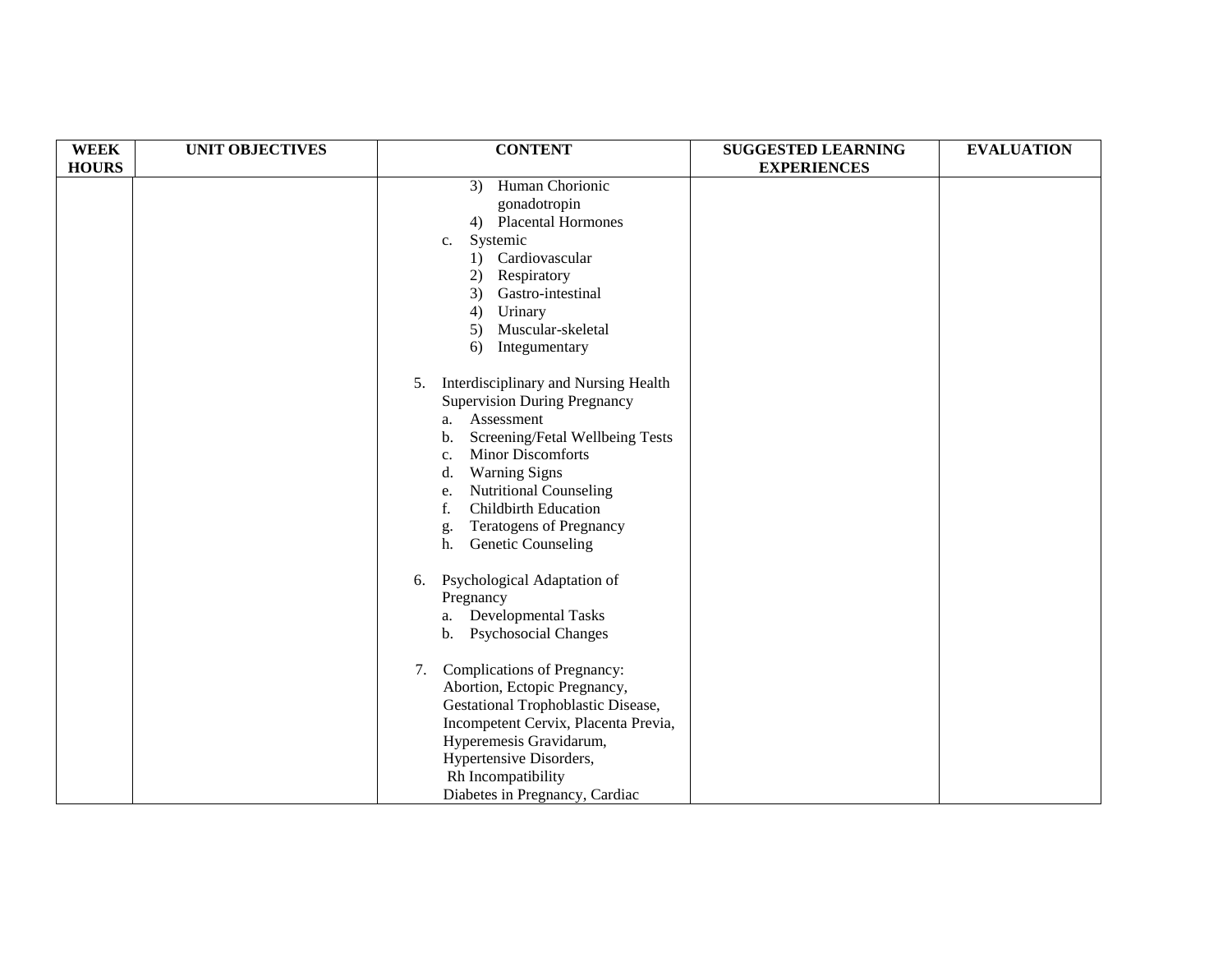| <b>WEEK</b>  | <b>UNIT OBJECTIVES</b>             | <b>CONTENT</b>                                     | <b>SUGGESTED LEARNING</b>      | <b>EVALUATION</b>           |
|--------------|------------------------------------|----------------------------------------------------|--------------------------------|-----------------------------|
| <b>HOURS</b> |                                    |                                                    | <b>EXPERIENCES</b>             |                             |
|              |                                    | Disease, Infectious Diseases,                      |                                |                             |
|              |                                    | <b>HIV/AIDS</b>                                    |                                |                             |
|              |                                    | Etiology<br>a.                                     |                                |                             |
|              |                                    | Pathophysiology<br>b.                              |                                |                             |
|              |                                    | Clinical manifestations &<br>C <sub>1</sub>        |                                |                             |
|              |                                    | complications                                      |                                |                             |
|              |                                    | Diagnostic tests<br>d.                             |                                |                             |
|              |                                    | Cultural considerations<br>e.                      |                                |                             |
|              |                                    | Evidence based theory and<br>f.                    |                                |                             |
|              |                                    | principles                                         |                                |                             |
|              |                                    | Collaborative management:<br>g.                    |                                |                             |
|              |                                    | <b>Treatment Modalities</b>                        |                                |                             |
|              |                                    | 1) Medical                                         |                                |                             |
|              |                                    | 2)<br>Surgical                                     |                                |                             |
|              |                                    | Nutrition<br>3)                                    |                                |                             |
|              |                                    | 4) Pharmacological (NUR*103)                       |                                |                             |
|              |                                    | <b>Health Promotion/Maintenance</b><br>$h_{\cdot}$ |                                |                             |
|              |                                    | Restoration and/or Prevention                      |                                |                             |
|              |                                    | Communication<br>C.                                |                                |                             |
|              |                                    | 1. Client and family education                     |                                |                             |
|              |                                    | 2. Community resources                             |                                |                             |
|              |                                    |                                                    |                                |                             |
|              |                                    | Professionalism<br>D.                              |                                |                             |
|              |                                    | 1. Legal-ethical issues                            |                                |                             |
|              |                                    | 2. Role development                                |                                |                             |
| 4 hours      | <b>Intrapartal Nursing</b>         |                                                    |                                |                             |
|              |                                    | Critical Thinking Nursing process applied<br>A.    | <b>Assigned Readings:</b>      | <b>Computer Program</b>     |
| <b>May</b>   | Examine maternal adaptation to the | to Intrapartum clients and families                |                                | <b>Return Demonstration</b> |
| 24th         | physiological and psychosocial     |                                                    | Ricci                          | <b>Group Discussion</b>     |
|              | stress of labor.                   | B. Provision of safe, holistic, culturally         | Chapters 13 & 14               | <b>Maneuvers</b>            |
|              |                                    | competent care to intrapartum client and           | <b>Ricci</b>                   | <b>Fetal Monitoring</b>     |
|              | Discuss nursing care for the       | family                                             | <b>Chapter 21 pgs. 762-765</b> |                             |
|              | laboring woman through each stage  |                                                    |                                | Clinical performance        |
|              | of labor.                          | 1. Philosophy of Labor and delivery                | Lecture                        | evaluation                  |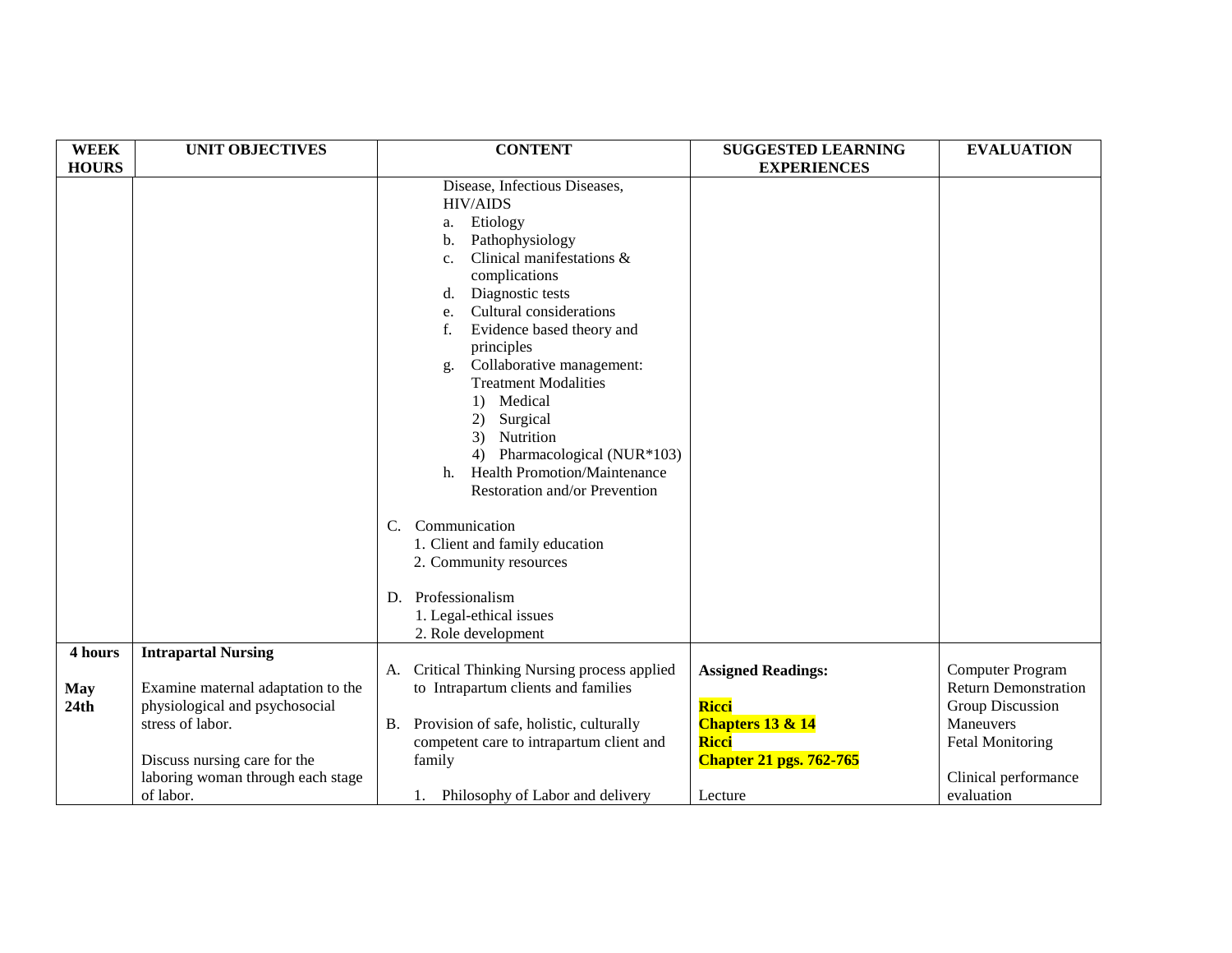| <b>WEEK</b>         | <b>UNIT OBJECTIVES</b>                                                                                                                                              | <b>CONTENT</b>                                                                                                                                                                                                                                                                                                                                                                                                                       | <b>SUGGESTED LEARNING</b>                                                                                                                    | <b>EVALUATION</b>                                                                        |
|---------------------|---------------------------------------------------------------------------------------------------------------------------------------------------------------------|--------------------------------------------------------------------------------------------------------------------------------------------------------------------------------------------------------------------------------------------------------------------------------------------------------------------------------------------------------------------------------------------------------------------------------------|----------------------------------------------------------------------------------------------------------------------------------------------|------------------------------------------------------------------------------------------|
| <b>HOURS</b>        |                                                                                                                                                                     |                                                                                                                                                                                                                                                                                                                                                                                                                                      | <b>EXPERIENCES</b>                                                                                                                           |                                                                                          |
|                     | Compare various birthing options.                                                                                                                                   | The P's of Labor<br>2.<br>Labor and delivery management:<br>3.<br><b>Basic Electronic</b><br>a.<br>Fetal/Uterine Monitoring                                                                                                                                                                                                                                                                                                          | Discussion<br>Handouts                                                                                                                       | Clinical Learning<br><b>Experience Workbook</b><br>(CLEW)                                |
|                     | Discuss the role of the nurse when<br>caring for laboring women during<br>birth related procedures                                                                  | Normal, spontaneous<br>b.<br>Vaginal Delivery (NSVD)<br>Forceps/Vacuum Extraction<br>$c_{\cdot}$                                                                                                                                                                                                                                                                                                                                     | Videos                                                                                                                                       | Concept mapping                                                                          |
|                     | Apply legal and ethical principles to<br>the holistic care of laboring women                                                                                        | <b>Cesarean Section</b><br>d.<br>Nursing Care of the Client requiring<br>4.<br>OB Anesthesia/Analgesia<br>Pharmacological (NUR*103)<br>a.<br>Non-pharmacological<br>b.<br>Local Anesthesia<br>$c_{\cdot}$<br>$(NUR*103)$<br>Regional Anesthesia<br>d.<br>$(NUR*103)$<br>General Anesthesia<br>e.<br>$(NUR*103)$<br>Communication<br>$C_{\cdot}$<br>1. Client and family education<br>2. Community resources<br>Professionalism<br>D. | Nursing Skills Lab: Intrapartal/<br>Fetal Well-Being<br>Observational experience in clinical                                                 | Exam                                                                                     |
|                     |                                                                                                                                                                     | 1. Legal-ethical issues<br>2. Role development                                                                                                                                                                                                                                                                                                                                                                                       |                                                                                                                                              |                                                                                          |
| 2 hours<br>June 6th | <b>Intrapartal Nursing:</b><br><b>Complications of Labor</b>                                                                                                        |                                                                                                                                                                                                                                                                                                                                                                                                                                      |                                                                                                                                              |                                                                                          |
|                     | Differentiate between the signs and<br>symptoms, medical management<br>and nursing care of the woman<br>experiencing uterine problems<br>during labor and delivery. | A. Provision of safe, holistic and culturally<br>competent care to intrapartum client and<br>family experiencing complications of labor<br>Placenta Abruptio<br><b>Amniotic Fluid Variations</b><br>2.<br>3.<br><b>Multiple Gestation</b>                                                                                                                                                                                            | <b>Assigned Readings:</b><br>Ricci<br><b>Chapter 19 pgs. 642-646 &amp;</b><br>pgs. 660-666<br><b>Ricci</b><br><b>Chapter 21 pgs. 729-762</b> | Clinical performance<br>evaluation<br>Clinical Learning<br>Experience Workbook<br>(CLEW) |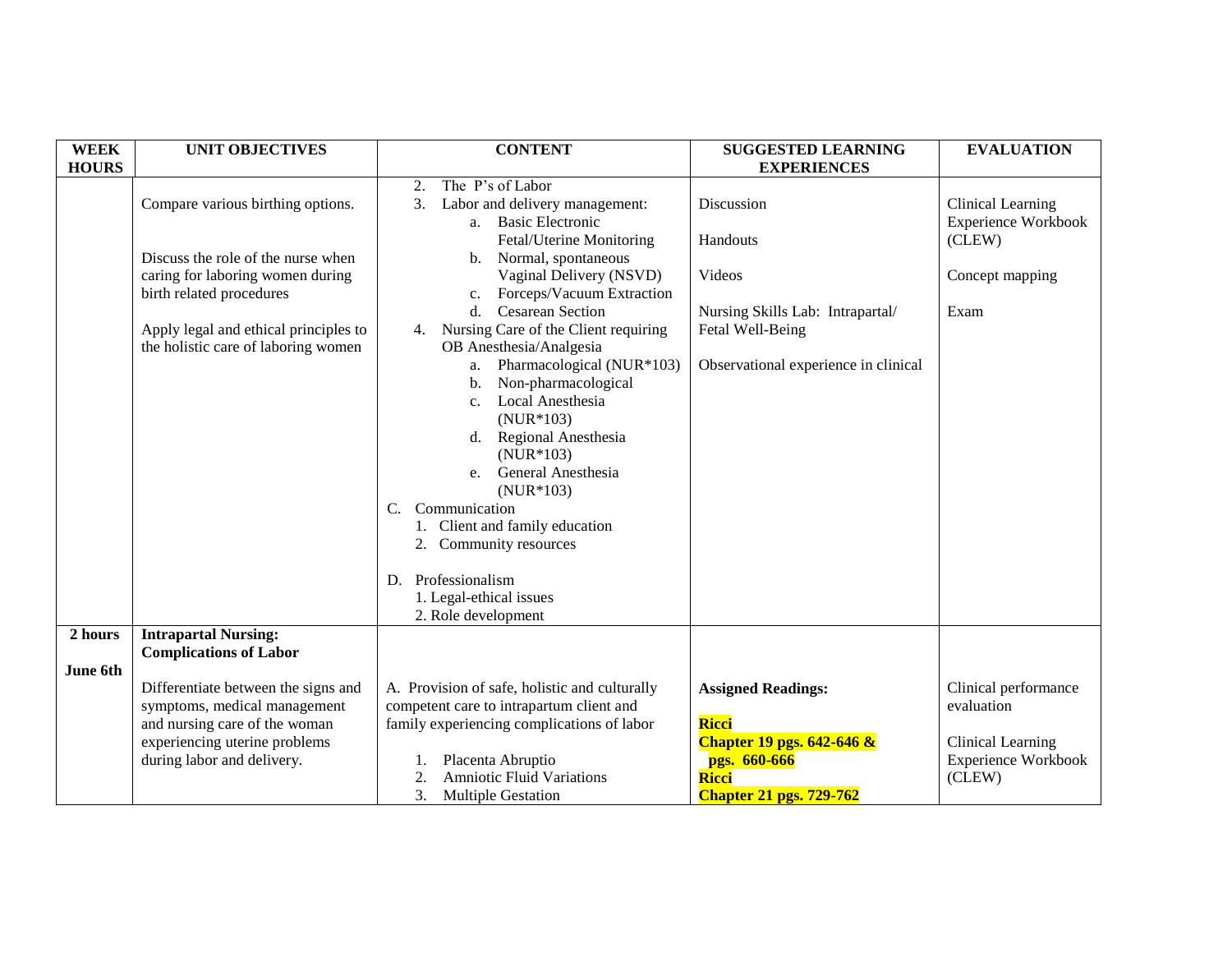| <b>WEEK</b>  | <b>UNIT OBJECTIVES</b>                                     | <b>CONTENT</b>                                                                     | <b>SUGGESTED LEARNING</b>   | <b>EVALUATION</b>    |
|--------------|------------------------------------------------------------|------------------------------------------------------------------------------------|-----------------------------|----------------------|
| <b>HOURS</b> |                                                            |                                                                                    | <b>EXPERIENCES</b>          |                      |
|              | Evaluate the signs and symptoms,                           | Premature Rupture of Membranes<br>4.                                               |                             | Concept mapping      |
|              | medical management and nursing                             | <b>Dysfunctional Labor</b><br>5.                                                   | Lecture                     |                      |
|              | care of the woman experiencing                             | Precipitous Labor<br>6.                                                            |                             | Exam                 |
|              | fetal problems during labor and                            | <b>Persistent Posterior Position</b><br>7.                                         | Discussion                  |                      |
|              | delivery.                                                  | <b>Breech Presentations</b><br>8.                                                  |                             |                      |
|              |                                                            | Shoulder Dystocia<br>9.                                                            | Nursing Skills Lab          |                      |
|              | Discuss the signs and symptoms,                            | 10. Cephalo-Pelvic Disproportion                                                   |                             |                      |
|              | medical management and nursing                             | 11. Premature Labor                                                                |                             |                      |
|              | care of the woman experiencing                             | 12. Post-Date Pregnancies                                                          |                             |                      |
|              | amniotic fluid problems during                             | 13. Umbilical Cord Abnormalities                                                   |                             |                      |
|              | labor and delivery.                                        | 14. Uterine Rupture                                                                |                             |                      |
|              |                                                            | 15. Amniotic Fluid Embolus                                                         |                             |                      |
|              | Apply legal and ethical principles to                      |                                                                                    |                             |                      |
|              | the holistic care of laboring women                        | Communication<br><b>B.</b>                                                         |                             |                      |
|              | experiencing complications                                 | Client and family education                                                        |                             |                      |
|              |                                                            | 2. Community Resources                                                             |                             |                      |
|              |                                                            |                                                                                    |                             |                      |
|              |                                                            | Professionalism<br>C.                                                              |                             |                      |
|              |                                                            | 1. Legal-ethical issues                                                            |                             |                      |
|              |                                                            | 2.<br>Role development                                                             |                             |                      |
| 3 hours      | <b>Postpartum Nursing</b>                                  |                                                                                    |                             |                      |
|              |                                                            |                                                                                    |                             |                      |
| June 7th     | Discuss physiological changes,                             | A. Critical Thinking: Nursing process applied                                      | <b>Assigned Readings:</b>   | Clinical performance |
|              | nursing assessments and nursing                            | to clients and families experiencing both                                          |                             | evaluation           |
|              | care during the post-partum period.                        | normal and complications during the                                                | Ricci                       |                      |
|              |                                                            | postpartum phase.                                                                  | <b>Chapters 15 &amp; 16</b> | Exam                 |
|              | Identify the psychosocial changes,                         |                                                                                    | Ricci                       |                      |
|              | nursing assessments and nursing                            | B. Provision of safe, holistic, culturally                                         | pgs. 787-793                |                      |
|              | care as women adapt to the stress                          | competent care to client and family in the                                         |                             |                      |
|              | of the post-partum period.                                 | postpartum phase of child bearing.                                                 | Lecture                     |                      |
|              | Discuss care for the family                                | Normal Postpartum                                                                  | Discussion                  |                      |
|              |                                                            |                                                                                    |                             |                      |
|              | experiencing situational<br>psychosocial crisis during the | <b>Physical Postpartum Changes</b><br>Nursing Care of the Postpartum Patient<br>2. | Nursing Skills Lab          |                      |
|              |                                                            |                                                                                    |                             |                      |
|              | postpartum period                                          |                                                                                    |                             |                      |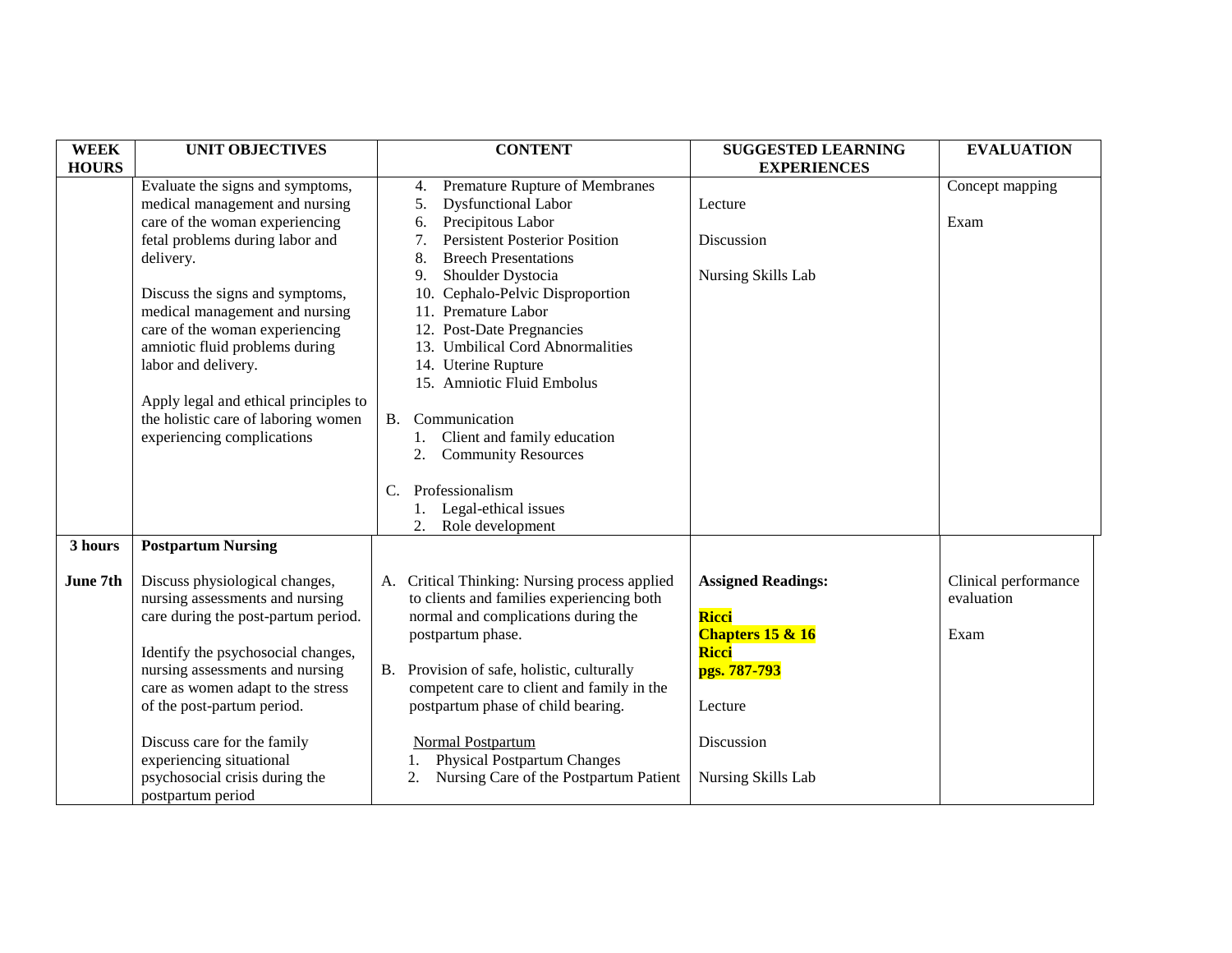| <b>WEEK</b>  | <b>UNIT OBJECTIVES</b>                                                                         | <b>CONTENT</b>                                                                                                                                                                                                                                                                                                                                                                                                                                                                                                                                                                                                                                            | <b>SUGGESTED LEARNING</b>                                                          | <b>EVALUATION</b> |
|--------------|------------------------------------------------------------------------------------------------|-----------------------------------------------------------------------------------------------------------------------------------------------------------------------------------------------------------------------------------------------------------------------------------------------------------------------------------------------------------------------------------------------------------------------------------------------------------------------------------------------------------------------------------------------------------------------------------------------------------------------------------------------------------|------------------------------------------------------------------------------------|-------------------|
| <b>HOURS</b> |                                                                                                |                                                                                                                                                                                                                                                                                                                                                                                                                                                                                                                                                                                                                                                           | <b>EXPERIENCES</b>                                                                 |                   |
|              | Apply legal and ethical principles<br>to the holistic care of postpartum<br>women and families | Normal, spontaneous Vaginal<br>a.<br>Delivery (NSVD)<br>b. Post op Cesarean Section<br>Psychological Postpartum Adjustments<br>3.<br>a. Maternal/Family Role<br>Adaptation<br>4. Postpartum Blues/Depression<br>a. Etiology and Management<br>Pathophysiology<br>b.<br>Clinical manifestations &<br>c.<br>complications<br>Cultural considerations<br>d.<br>Evidence based theory and<br>e.<br>principles<br>f. Collaborative management:<br><b>Treatment Modalities</b><br>i. Medical<br>ii. Nutrition<br>Promotion/Maintenance<br>g.<br>Restoration and/or Prevention<br>Likelihood of<br>$\mathbf{i}$ .<br>reoccurrence during<br>subsequent pregnancy | Postpartum Assessment Simulation<br>Provide nursing care to a postpartum<br>client |                   |
|              |                                                                                                | Communication<br>C.<br>Client and family education<br>1.<br>Role development<br>2.<br>a. Postpartum Teaching<br>i. Breast care<br>ii. Perineal /<br>Episiotomy care<br>iii. Contraception<br>$(NUR*103)$                                                                                                                                                                                                                                                                                                                                                                                                                                                  |                                                                                    |                   |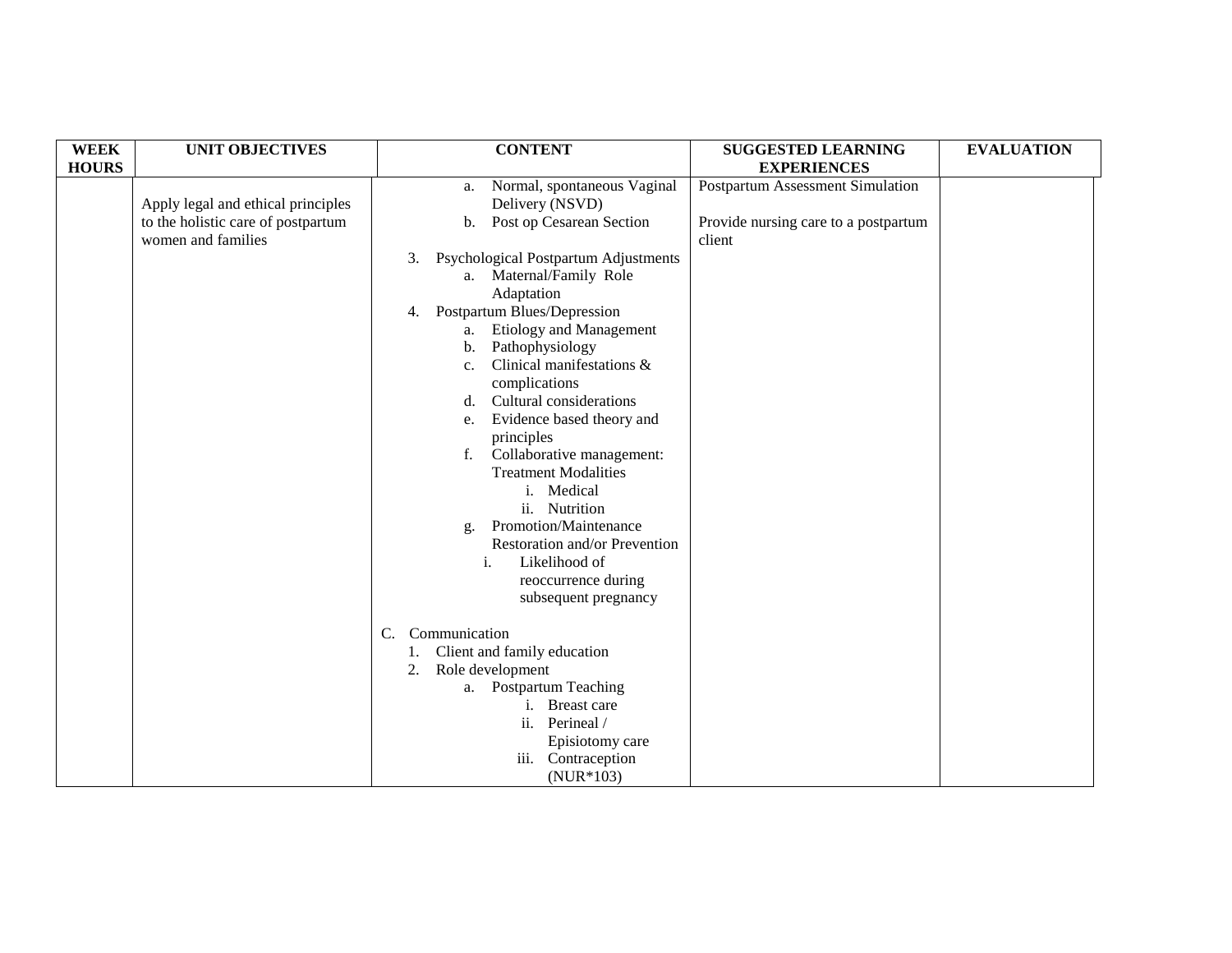| <b>WEEK</b><br><b>HOURS</b> | <b>UNIT OBJECTIVES</b>                                                                                                                                                 | <b>CONTENT</b>                                                                                                                                                                                                                                                                                                                                                                                                                                                                     | <b>SUGGESTED LEARNING</b><br><b>EXPERIENCES</b>                                                          | <b>EVALUATION</b>                          |
|-----------------------------|------------------------------------------------------------------------------------------------------------------------------------------------------------------------|------------------------------------------------------------------------------------------------------------------------------------------------------------------------------------------------------------------------------------------------------------------------------------------------------------------------------------------------------------------------------------------------------------------------------------------------------------------------------------|----------------------------------------------------------------------------------------------------------|--------------------------------------------|
|                             |                                                                                                                                                                        | iv. Discharge<br>instructions<br>Community resources<br>3.<br>D. Professionalism<br>1. Legal-ethical issues                                                                                                                                                                                                                                                                                                                                                                        |                                                                                                          |                                            |
|                             | Compare complications the post-<br>partum woman may experience<br>related to a situational crisis<br>involving her circulatory status.                                 | Postpartum Complications:<br>Postpartum Hemorrhage<br>Etiology<br>Pathophysiology<br>2.<br>Clinical manifestations &<br>3.<br>complications<br>Diagnostic tests<br>4.<br>Cultural considerations<br>5.<br>Evidence based theory and principles<br>6.<br>Collaborative management:<br>7.<br><b>Treatment Modalities</b><br>Surgery<br>а.<br>Medical<br>b.<br>Nutrition<br>c.<br>Pharmacological<br>d.<br><b>Health Promotion/Maintenance</b><br>8.<br>Restoration and/or Prevention | <b>Assigned Readings:</b><br>Ricci<br>Pgs. 769-778<br>Lecture<br>Discussion<br>Nursing Skills Lab        | Clinical performance<br>evaluation<br>Exam |
|                             | Differentiate between<br>complications the postpartum<br>woman may experience when<br>experiencing a situational crisis<br>related to clotting mechanism or<br>status. | Postpartum Hypercoagulation:<br>Thrombophlebitis, Pulmonary Embolism<br>Etiology<br>1.<br>Pathophysiology<br>2.<br>Clinical manifestations &<br>3.<br>complications<br>Diagnostic tests<br>4.<br>Cultural considerations<br>5.<br>Evidence based theory and principles<br>6.                                                                                                                                                                                                       | <b>Assigned Readings:</b><br><b>Ricci</b><br>pgs. 778-780<br>Lecture<br>Discussion<br>Nursing Skills Lab | Clinical performance<br>evaluation<br>Exam |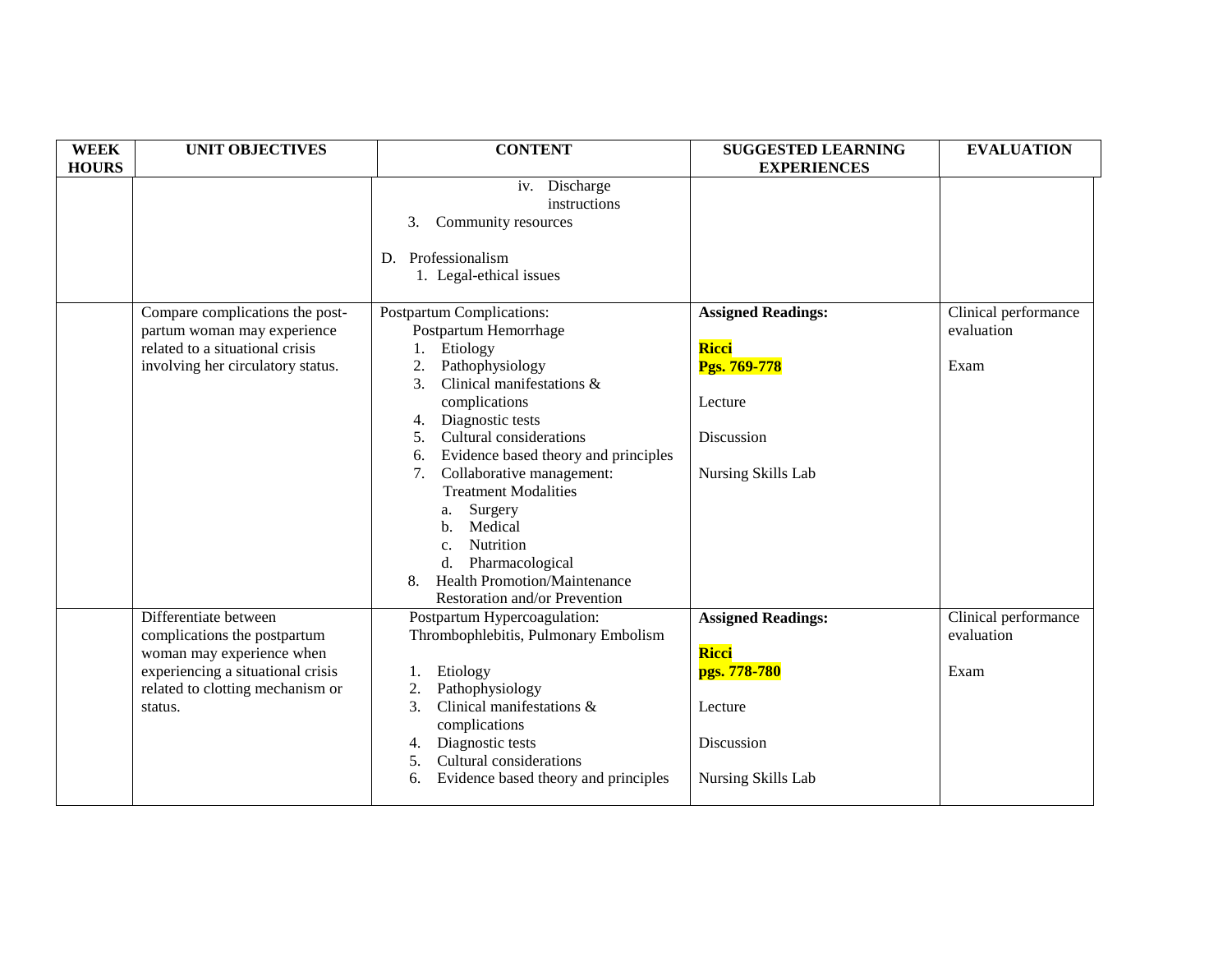| <b>WEEK</b>  | <b>UNIT OBJECTIVES</b>                | <b>CONTENT</b>                             | <b>SUGGESTED LEARNING</b> | <b>EVALUATION</b>    |
|--------------|---------------------------------------|--------------------------------------------|---------------------------|----------------------|
| <b>HOURS</b> |                                       |                                            | <b>EXPERIENCES</b>        |                      |
|              |                                       | Collaborative management: Treatment<br>7.  |                           |                      |
|              |                                       | modalities                                 |                           |                      |
|              |                                       | Surgery<br>a.                              |                           |                      |
|              |                                       | Medical<br>b.                              |                           |                      |
|              |                                       | <b>Nutrition</b><br>c.                     |                           |                      |
|              |                                       | Pharmacological<br>d.                      |                           |                      |
|              |                                       | <b>Health Promotion/Maintenance</b><br>8.  |                           |                      |
|              |                                       | Restoration and/or Prevention              |                           |                      |
|              | Apply complications the post-         | Hematoma/Lacerations: Cervical,            | <b>Assigned Readings:</b> | Clinical performance |
|              | partum woman may experience           | Vaginal, Perineal                          |                           | evaluation           |
|              | during a situational crisis involving |                                            | <b>Ricci</b>              |                      |
|              | her comfort-rest status to the need   | 1. Etiology                                | pgs. 769-778              | Exam                 |
|              | for alterations in care               | Pathophysiology                            |                           |                      |
|              |                                       | 3. Clinical manifestations &               | Lecture                   |                      |
|              |                                       | complications                              |                           |                      |
|              |                                       | 4. Diagnostic tests                        | Discussion                |                      |
|              |                                       | 5. Cultural considerations                 |                           |                      |
|              |                                       | 6. Evidence based theory and principles    | Nursing Skills Lab        |                      |
|              |                                       | 7. Collaborative management:               |                           |                      |
|              |                                       | <b>Treatment Modalities</b>                |                           |                      |
|              |                                       | Surgery<br>a.                              |                           |                      |
|              |                                       | Medical<br>h.                              |                           |                      |
|              |                                       | <b>Nutrition</b><br>c.                     |                           |                      |
|              |                                       | Pharmacological<br>d.                      |                           |                      |
|              |                                       | 8. Health Promotion/Maintenance            |                           |                      |
|              |                                       | Restoration and/or Prevention              |                           |                      |
|              | Examine complications the             | Postpartum Infections: Pelvic, Breast      | <b>Assigned Readings:</b> | Clinical performance |
|              | postpartum woman may experience       |                                            |                           | evaluation           |
|              | related to a situational crisis       | Etiology                                   | Ricci                     |                      |
|              | involving her immune status           | Pathophysiology<br>2.                      | pgs. 781-787              | Exam                 |
|              |                                       | Clinical manifestations &<br>3.            |                           |                      |
|              |                                       | complications                              | Lecture                   |                      |
|              |                                       | Diagnostic tests<br>4.                     |                           |                      |
|              |                                       | Cultural considerations<br>5.              | Discussion                |                      |
|              |                                       | Evidence based theory and principles<br>6. |                           |                      |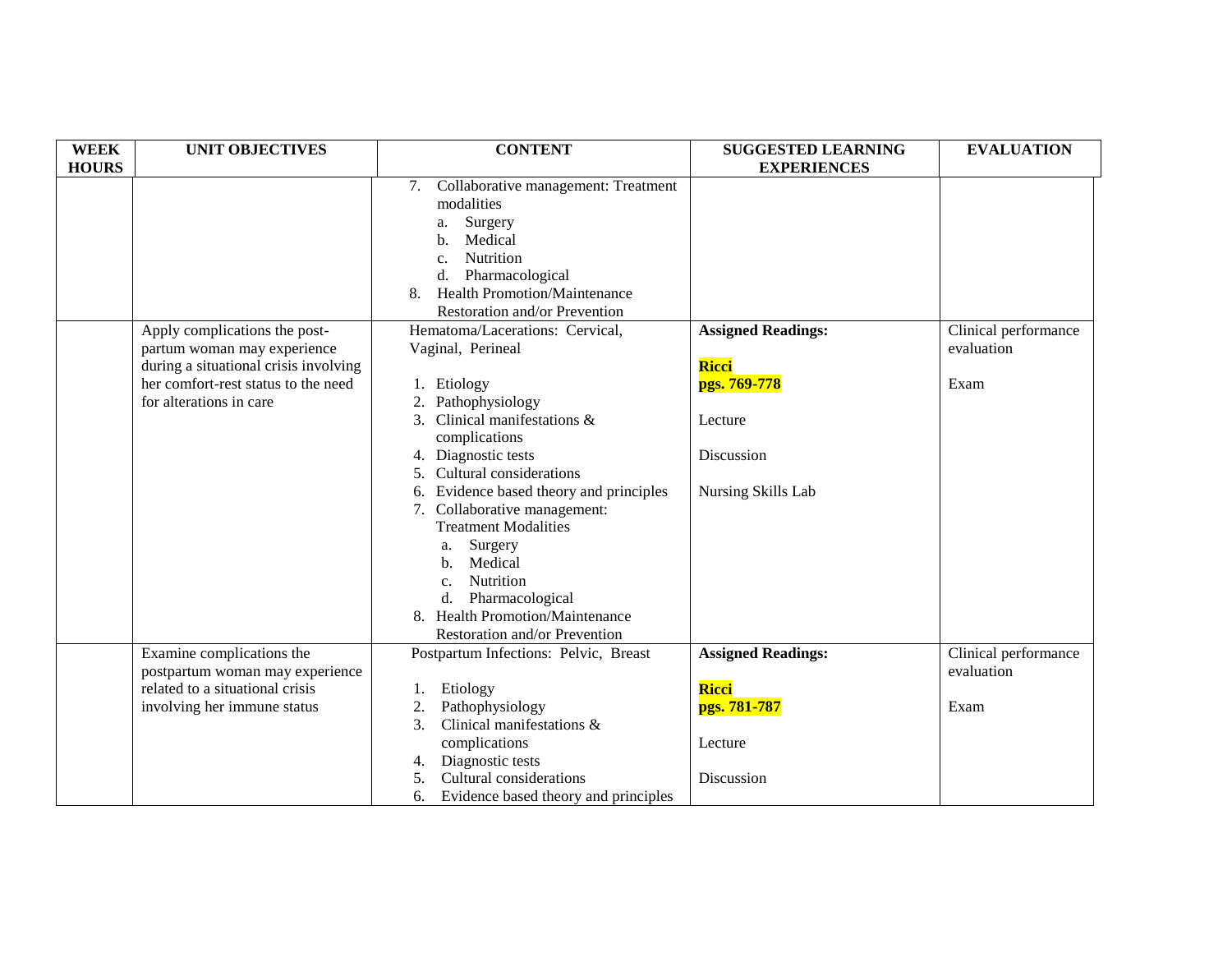| <b>WEEK</b>  | <b>UNIT OBJECTIVES</b>              | <b>CONTENT</b>                                | <b>SUGGESTED LEARNING</b>         | <b>EVALUATION</b>    |
|--------------|-------------------------------------|-----------------------------------------------|-----------------------------------|----------------------|
| <b>HOURS</b> |                                     |                                               | <b>EXPERIENCES</b>                |                      |
|              |                                     | Collaborative management:<br>7.               | Nursing Skills Lab                |                      |
|              |                                     | <b>Treatment Modalities</b>                   |                                   |                      |
|              |                                     | Surgery<br>a.                                 |                                   |                      |
|              |                                     | Medical<br>b.                                 |                                   |                      |
|              |                                     | Nutrition<br>c.                               |                                   |                      |
|              |                                     | Pharmacological<br>d.                         |                                   |                      |
|              |                                     | <b>Health Promotion/Maintenance</b><br>8.     |                                   |                      |
|              |                                     | Restoration and/or Prevention                 |                                   |                      |
| 3 hours      | <b>Neonatal Nursing</b>             |                                               |                                   |                      |
|              |                                     |                                               |                                   |                      |
| June 7th     | Identify characteristics of the     | A. Critical Thinking: Nursing process applied | <b>Assigned Readings:</b>         | Clinical performance |
|              | normal full term newborn.           | to clients and families who have given birth  |                                   | evaluation           |
|              |                                     | to a well or a special needs newborn          | <b>Ricci</b>                      |                      |
|              | Describe the nursing care of the    |                                               | <b>Chapters 17 &amp; 18</b>       | Exam                 |
|              | normal full term newborn            | B. Provision of safe, holistic, culturally    |                                   |                      |
|              |                                     | competent care to client and family with a    | <b>Ricci</b>                      |                      |
|              | Identify characteristics of         | newborn infant                                | pgs. 809-829 (Preterm/Post-term)  |                      |
|              | newborns with complications and     |                                               | pgs. 837 (TTN)                    |                      |
|              | special needs.                      | Normal Full Term Newborn                      | pgs. 837-841 (RDS)                |                      |
|              |                                     | Characteristics of the Newborn                | pgs. 844-846 (NEC)                |                      |
|              | Describe the nursing care of        |                                               | pgs. 846-851 (Diabetic Mother)    |                      |
|              | newborns with complications and     | Physiological Jaundice                        | pgs. 854-863 (Substance Abuse)    |                      |
|              | nursing care.                       | Etiology<br>1.                                | pgs. 863-868 (Jaundice)           |                      |
|              |                                     | 2.<br>Pathophysiology                         | pgs. 1447-1482 (Cardiac)          |                      |
|              | Apply legal and ethical principles  | Clinical manifestations &<br>$\mathfrak{Z}$ . | pgs. 1509-1512 (Cleft Lip/Palate) |                      |
|              | to the holistic care of the neonate | complications                                 | pgs. 1857-1873 (Down Syndrome)    |                      |
|              |                                     | Diagnostic tests<br>4.                        |                                   |                      |
|              |                                     | Cultural considerations<br>5.                 |                                   |                      |
|              |                                     | Evidence based theory and principles<br>6.    | Lecture                           |                      |
|              |                                     | Collaborative management:<br>7.               |                                   |                      |
|              |                                     | <b>Treatment Modalities</b>                   | Discussion                        |                      |
|              |                                     | Medical<br>a.                                 |                                   |                      |
|              |                                     | Nutrition<br>b.                               | Simulation                        |                      |
|              |                                     | Pharmacological<br>$\mathbf{c}$ .             |                                   |                      |
|              |                                     | <b>Health Promotion/Maintenance</b><br>8.     |                                   |                      |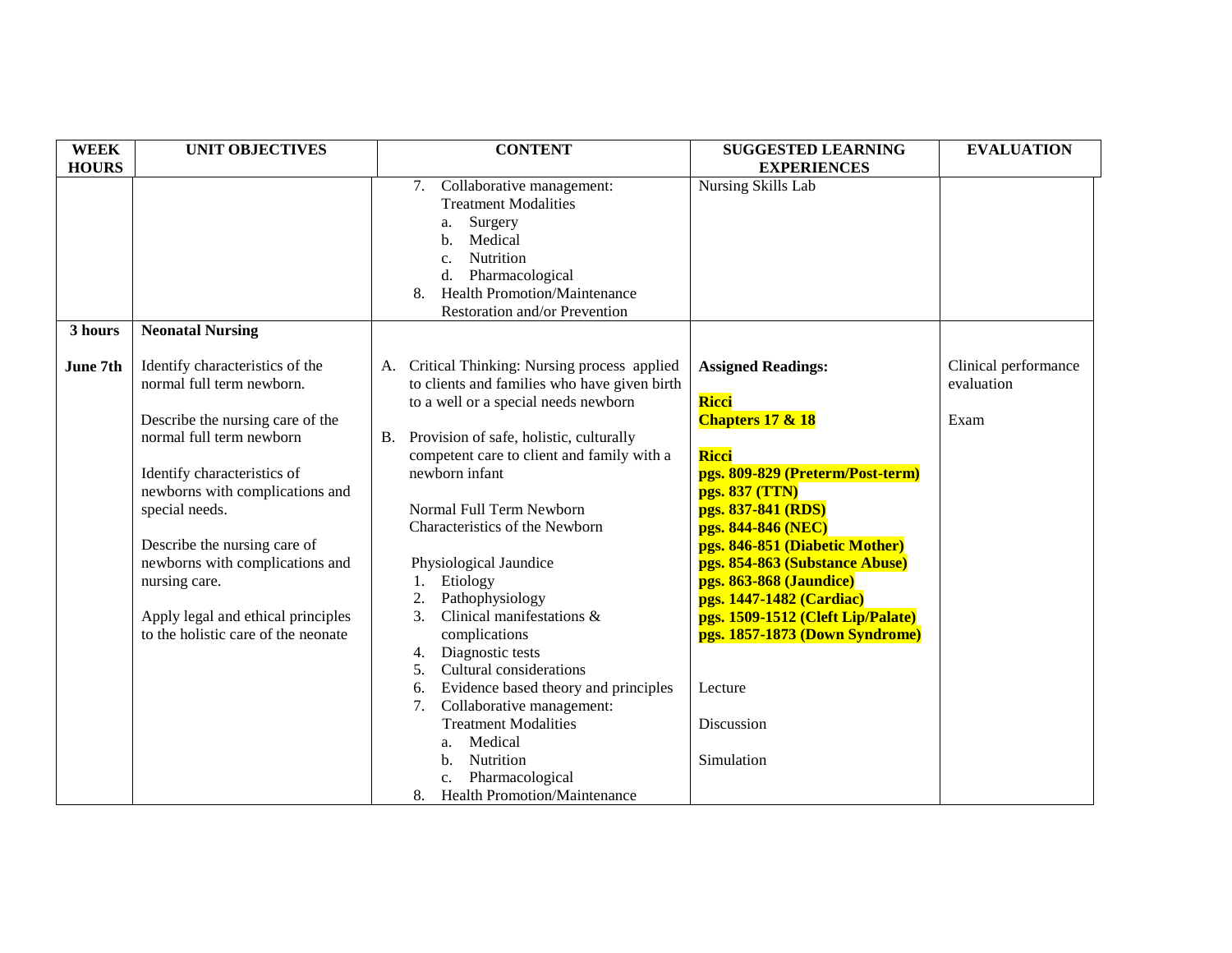| <b>WEEK</b>  | <b>UNIT OBJECTIVES</b> | <b>CONTENT</b>                             | <b>SUGGESTED LEARNING</b>         | <b>EVALUATION</b> |
|--------------|------------------------|--------------------------------------------|-----------------------------------|-------------------|
| <b>HOURS</b> |                        |                                            | <b>EXPERIENCES</b>                |                   |
|              |                        | Restoration and/or Prevention              | Nursing Skills Lab: Newborn       |                   |
|              |                        |                                            | Assessment                        |                   |
|              |                        | Newborn with complications/special         |                                   |                   |
|              |                        | needs: Respiratory Distress Syndrome       | Provide nursing care to a newborn |                   |
|              |                        | (RDS), cardiac conditions, alteration in   |                                   |                   |
|              |                        | Thermoregulation, Preterm Infant, Post-    |                                   |                   |
|              |                        | term Infant, Infant of a Diabetic Mother,  |                                   |                   |
|              |                        | Cleft lip/Palate, Genetic concerns: Down's |                                   |                   |
|              |                        | Syndrome, Substance Abuse, Transient       |                                   |                   |
|              |                        | Tachypnea of Neonate (TTN), Necrotizing    |                                   |                   |
|              |                        | Enterocolitis (NEC)                        |                                   |                   |
|              |                        |                                            |                                   |                   |
|              |                        | Nursing Management of the Newborn with     |                                   |                   |
|              |                        | complications/special needs:               |                                   |                   |
|              |                        | 1. Etiology                                |                                   |                   |
|              |                        | Pathophysiology<br>2.                      |                                   |                   |
|              |                        | 3. Clinical manifestations &               |                                   |                   |
|              |                        | complications                              |                                   |                   |
|              |                        | 4. Diagnostic tests                        |                                   |                   |
|              |                        | a. Genetic Concerns                        |                                   |                   |
|              |                        | 1) Genetic Counseling                      |                                   |                   |
|              |                        | 2) Genetic Testing                         |                                   |                   |
|              |                        | Cultural considerations<br>5.              |                                   |                   |
|              |                        | Evidence based theory and principles<br>6. |                                   |                   |
|              |                        | Collaborative management:<br>7.            |                                   |                   |
|              |                        | <b>Treatment Modalities</b>                |                                   |                   |
|              |                        | Medical<br>a.                              |                                   |                   |
|              |                        | Nutrition<br>b.                            |                                   |                   |
|              |                        | Pharmacological (NUR*103)<br>c.            |                                   |                   |
|              |                        | <b>Health Promotion/Maintenance</b><br>8.  |                                   |                   |
|              |                        | Restoration and/or Prevention              |                                   |                   |
|              |                        |                                            |                                   |                   |
|              | C.                     | Communication                              |                                   |                   |
|              |                        | Client and family education<br>a.          |                                   |                   |
|              |                        | Community resources<br>b.                  |                                   |                   |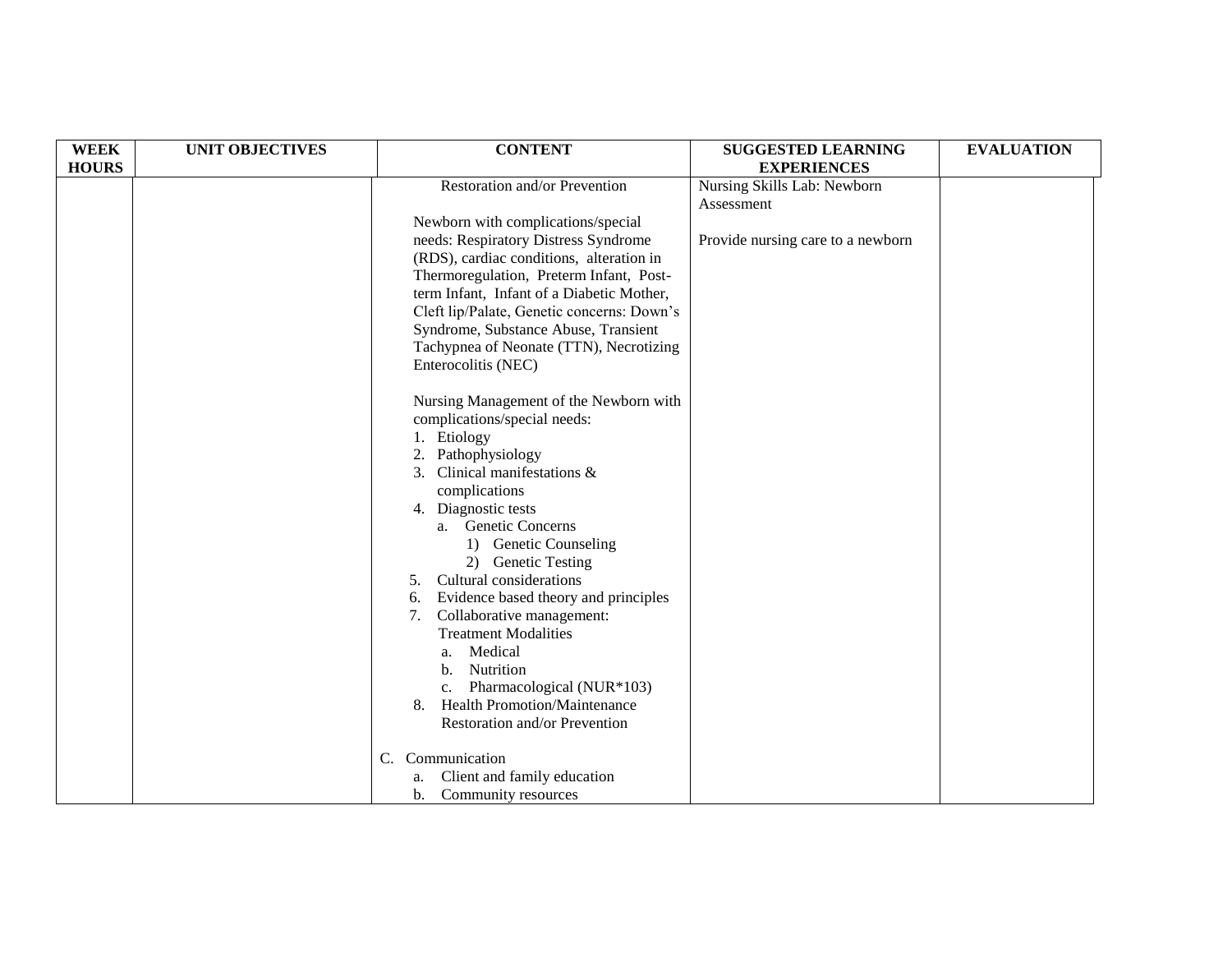| <b>WEEK</b>              | <b>UNIT OBJECTIVES</b>                                          | <b>CONTENT</b>                                                       | <b>SUGGESTED LEARNING</b>                                         | <b>EVALUATION</b>    |
|--------------------------|-----------------------------------------------------------------|----------------------------------------------------------------------|-------------------------------------------------------------------|----------------------|
| <b>HOURS</b>             |                                                                 |                                                                      | <b>EXPERIENCES</b>                                                |                      |
|                          |                                                                 | D. Professionalism<br>1. Legal-ethical issues<br>2. Role development |                                                                   |                      |
| 2 Hours                  | Unit 9: Nursing care of the                                     |                                                                      |                                                                   |                      |
| June<br>13 <sub>th</sub> | gynecology client<br>Address life cycle changes of              | A. Critical Thinking: Nursing process applied                        | <b>Assigned Readings:</b>                                         | Exam                 |
|                          | women.                                                          | to the care of clients with gynecological                            |                                                                   |                      |
|                          |                                                                 | disorders                                                            | <b>Brunner</b>                                                    | Clinical performance |
|                          | Describe common health screening                                |                                                                      | <b>Chapter 56, pgs. 1611-1627</b>                                 | evaluation           |
|                          | tests for women.                                                | B. Provision of safe, holistic, culturally                           | (Introduction/Assessment to GYN)                                  |                      |
|                          |                                                                 | competent care to with gynecological                                 |                                                                   | Clinical Learning    |
|                          | Identify factors that can influence                             | disorders                                                            | <b>Chapter 56, pgs. 1627-1629 (PMS,</b>                           | Experience           |
|                          | the health of the female                                        | Menstrual Cycle<br>1.                                                | <b>Menstrual Irregularities</b> )                                 | Workbook (CLEW)      |
|                          | reproductive system.                                            | Normal<br>a.<br><b>Deviations of Normal</b>                          |                                                                   |                      |
|                          | Describe the components                                         | $h_{\cdot}$<br>Taking a gynecological history<br>2.                  | <b>Chapter 56, pgs. 1641-1645</b><br>(Menopause)                  | Concept mapping      |
|                          | associated with the physical                                    | Demographic Data<br>a.                                               |                                                                   |                      |
|                          | assessment, including routine                                   | Personal & Family History<br>b.                                      | <b>Chapter 57, pgs. 1658-1662</b>                                 |                      |
|                          | health screening test of the female                             | <b>GYN History</b><br>c.                                             | (Prolapse)                                                        |                      |
|                          | reproductive system                                             | <b>STD History</b><br>d.                                             |                                                                   |                      |
|                          |                                                                 | Diet<br>e.                                                           | <b>Chapter 57, pgs. 1665-1666</b>                                 |                      |
|                          | Identify tests that a commonly used                             | f.<br><b>Stressors</b>                                               | (Endometriosis)                                                   |                      |
|                          | to diagnose dysfunctions of the                                 | <b>Support System</b><br>g.                                          |                                                                   |                      |
|                          | reproductive system.                                            | 3. Physical Assessment                                               | <b>Chapter 57, pgs. 1674-1676</b>                                 |                      |
|                          |                                                                 | <b>Breast Exam</b><br>a.                                             | (Hysterectomy)                                                    |                      |
|                          | List nursing diagnoses appropriate<br>to women with gynecologic | Abdominal Exam<br>b.<br>External Genitalia                           | <b>Chapter 58, pgs. 1681-1689 (Breast)</b><br><b>Assessment</b> ) |                      |
|                          | disorders.                                                      | c.<br>Pelvic Exam<br>d.                                              |                                                                   |                      |
|                          |                                                                 | <b>Bimanual Exam</b><br>e.                                           | <b>Chapter 58, pgs. 1690-1691</b>                                 |                      |
|                          | Discuss the role of the nurse and                               | Rectovaginal Exam<br>f.                                              | <b>(Benign Breast Conditions)</b>                                 |                      |
|                          | the use of the nursing process                                  |                                                                      |                                                                   |                      |
|                          | when caring for clients with                                    | Diagnostic Assessment<br>4.                                          | <b>Lewis</b>                                                      |                      |
|                          | common gynecological disorders.                                 | a. Laboratory tests                                                  | p. 1282 (Toxic Shock Syndrome)                                    |                      |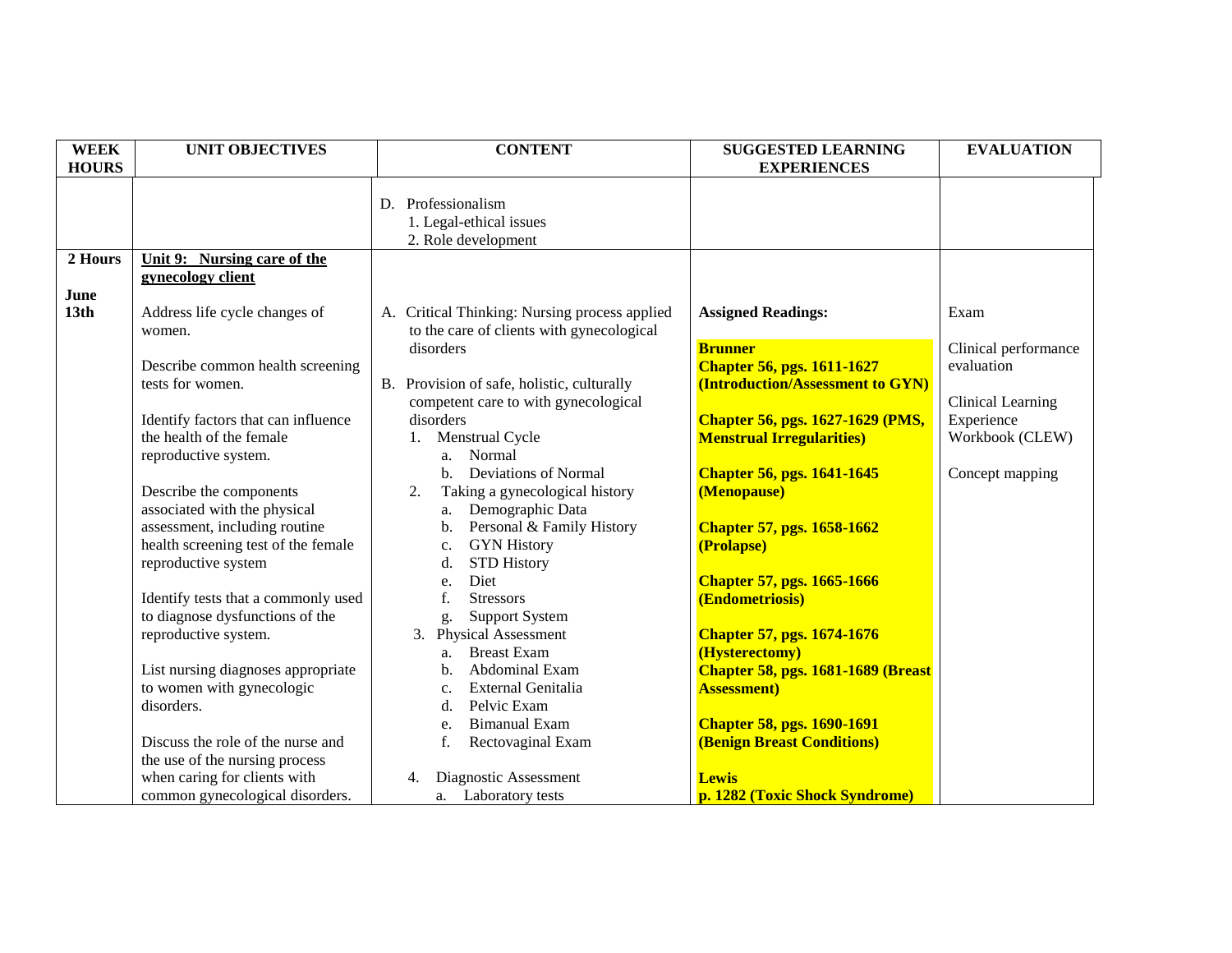| <b>WEEK</b>  | <b>UNIT OBJECTIVES</b> | <b>CONTENT</b>                             | <b>SUGGESTED LEARNING</b> | <b>EVALUATION</b> |
|--------------|------------------------|--------------------------------------------|---------------------------|-------------------|
| <b>HOURS</b> |                        |                                            | <b>EXPERIENCES</b>        |                   |
|              |                        | Radiographic studies<br>b.                 |                           |                   |
|              |                        | Endoscopic studies<br>c.                   |                           |                   |
|              |                        | <b>Biopsy</b><br>d.                        | Lecture                   |                   |
|              |                        | Other diagnostic studies<br>e.             |                           |                   |
|              |                        |                                            | Discussion                |                   |
|              |                        | Disorders affecting women's health: Pre-   |                           |                   |
|              |                        | Menstrual Syndrome, Menstrual              | Provide nursing care to a |                   |
|              |                        | Irregularities, Menopause, Benign Breast   | gynecology client         |                   |
|              |                        | Disorders, Endometriosis, Vaginitis,       |                           |                   |
|              |                        | Uterine Prolapse, Cystocele or Rectocele,  |                           |                   |
|              |                        | <b>Toxic Shock Syndrome</b>                |                           |                   |
|              |                        | Etiology<br>1.                             |                           |                   |
|              |                        | Pathophysiology<br>2.                      |                           |                   |
|              |                        | Clinical manifestations &<br>3.            |                           |                   |
|              |                        | complications                              |                           |                   |
|              |                        | Diagnostic tests<br>4.                     |                           |                   |
|              |                        | Cultural considerations<br>5.              |                           |                   |
|              |                        | Evidence based theory and principles<br>6. |                           |                   |
|              |                        | Collaborative management: Treatment<br>7.  |                           |                   |
|              |                        | Modalities                                 |                           |                   |
|              |                        | a. Medical                                 |                           |                   |
|              |                        | b. Surgical                                |                           |                   |
|              |                        | c. Nutrition                               |                           |                   |
|              |                        | d. Pharmacological                         |                           |                   |
|              |                        | <b>Health Promotion/Maintenance</b><br>8.  |                           |                   |
|              |                        | Restoration and/or Prevention              |                           |                   |
|              |                        | $\mathcal{C}$ .<br>Communication           |                           |                   |
|              |                        | Client and family education<br>1.          |                           |                   |
|              |                        | 2. Community resources                     |                           |                   |
|              |                        | D. Professionalism                         |                           |                   |
|              |                        | Legal-ethical issues                       |                           |                   |
|              |                        | 2.<br>Role development                     |                           |                   |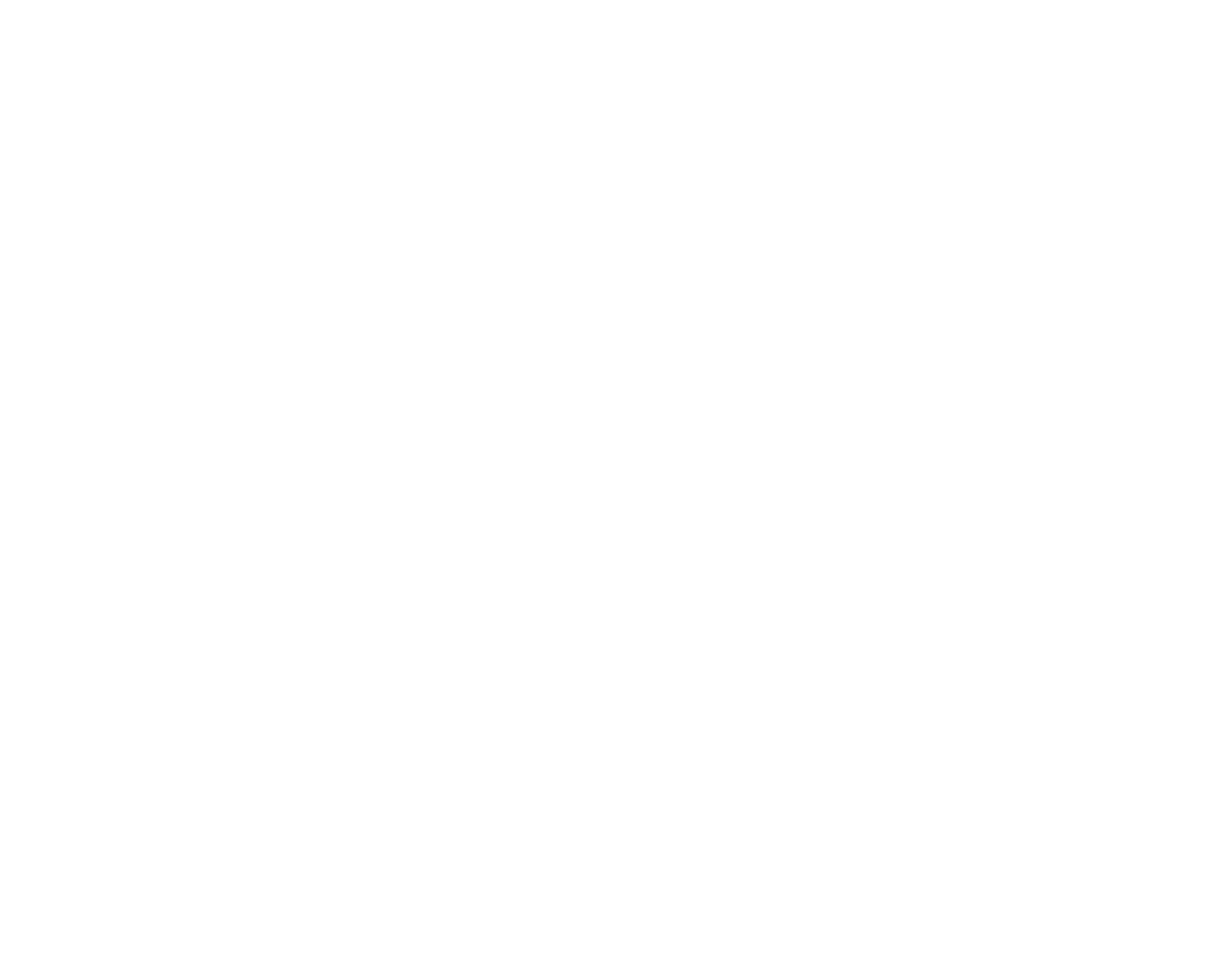| 1 hour<br>June<br>14 <sub>th</sub> | Unit 8: Nursing care of the<br>client with a Sexually<br><b>Transmitted Illness</b><br>Identify risk factors, signs and<br>symptoms and learning needs<br>related to vaginal infections and<br>sexually transmitted diseases | A. Critical Thinking: Nursing process applied<br>to the care of clients with sexually<br>transmitted illnesses<br>B. Provision of safe, holistic, culturally<br>competent care to with sexually transmitted<br>illnesses<br><b>Sexually Transmitted Illnesses:</b><br>Gonorrhea, Syphillis, Chlamydia,<br>Herpes Genitalis, Trichomoniasis,<br>Condylomata Acuminata,<br>Humanpapilloma virus (HPV)<br>Etiology<br>1.<br>Pathophysiology<br>2.<br>3. Clinical manifestations &<br>complications<br>Diagnostic tests<br>Cultural considerations<br>5 <sub>1</sub><br>Evidence based theory and principles<br>6. | <b>Assigned Readings:</b><br><b>Brunner</b><br><b>Chapter 71, pgs. 2106-2110</b><br><b>Brunner</b><br><b>Chapter 57, pgs. 1650-1652</b><br><b>Lewis</b><br><b>Chapter 53</b><br>Lecture<br>Discussion<br>Case Study: Nursing Care for the<br>client with sexually transmitted<br>illness | Exam<br>Clinical performance<br>evaluation<br>Clinical Learning<br>Experience<br>Workbook (CLEW)<br>Concept mapping |
|------------------------------------|------------------------------------------------------------------------------------------------------------------------------------------------------------------------------------------------------------------------------|----------------------------------------------------------------------------------------------------------------------------------------------------------------------------------------------------------------------------------------------------------------------------------------------------------------------------------------------------------------------------------------------------------------------------------------------------------------------------------------------------------------------------------------------------------------------------------------------------------------|------------------------------------------------------------------------------------------------------------------------------------------------------------------------------------------------------------------------------------------------------------------------------------------|---------------------------------------------------------------------------------------------------------------------|
|                                    |                                                                                                                                                                                                                              | 7. Collaborative management: Treatment<br>Modalities<br>a. Medical<br>b. Surgical<br>c. Nutrition<br>d. Pharmacological<br><b>Health Promotion/Maintenance</b><br>8.<br>Restoration and/or Prevention<br>C. Communication<br>Client and family education<br>1.<br>Community resources<br>2.                                                                                                                                                                                                                                                                                                                    |                                                                                                                                                                                                                                                                                          |                                                                                                                     |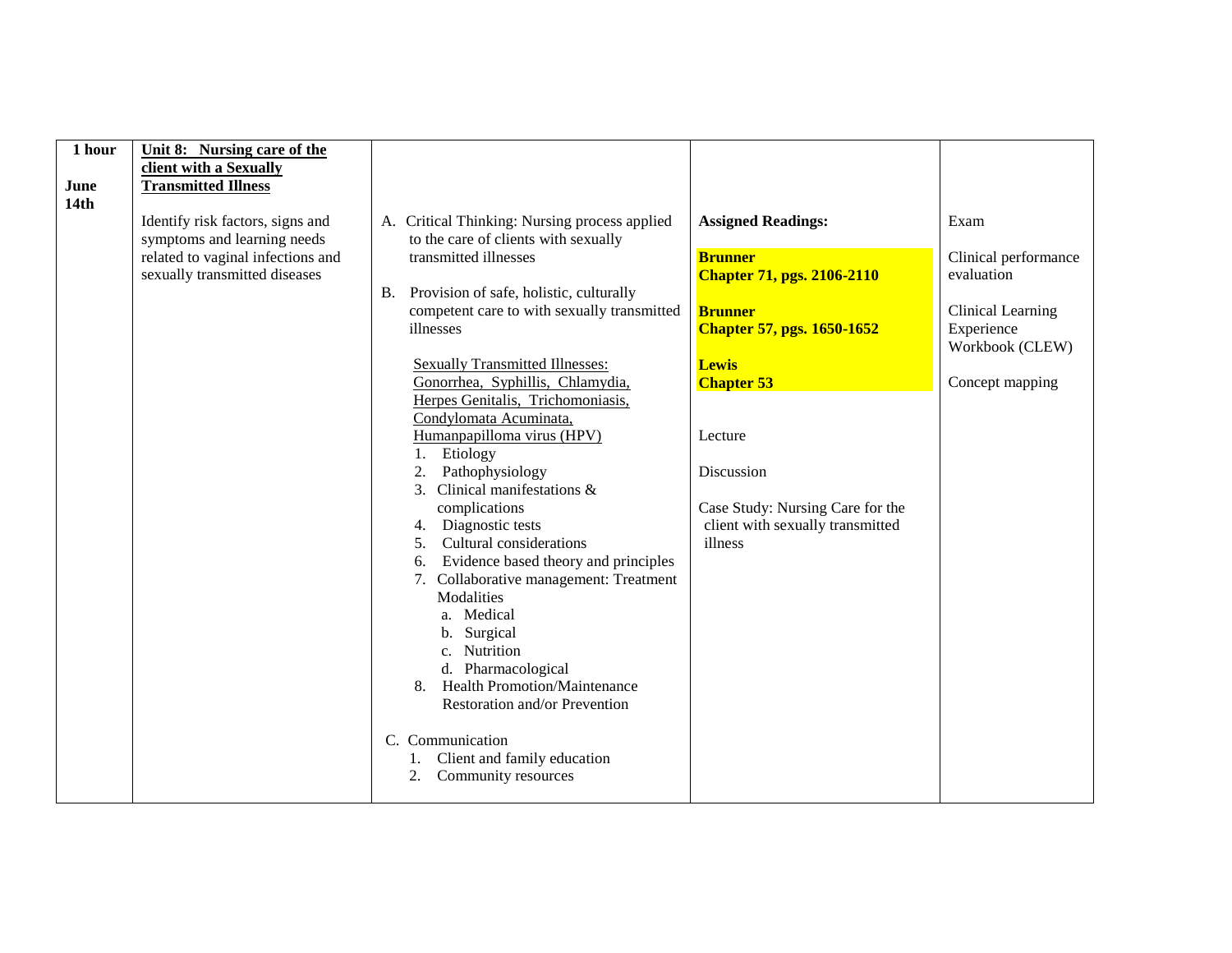|         |                                    | D. Professionalism                            |                                            |                      |
|---------|------------------------------------|-----------------------------------------------|--------------------------------------------|----------------------|
|         |                                    |                                               |                                            |                      |
|         |                                    | 1. Legal-ethical issues                       |                                            |                      |
|         |                                    | Role development<br>2.                        |                                            |                      |
| 2 hours | Unit 7: Nursing care of the        |                                               |                                            |                      |
|         | client with select genitourinary   |                                               |                                            |                      |
| June    | conditions                         |                                               |                                            |                      |
| 14th    |                                    |                                               |                                            |                      |
|         | Use the nursing process as a       | A. Critical Thinking: Nursing process applied | <b>Assigned Readings:</b>                  | Clinical performance |
|         | framework when caring for          | to the clients experiencing genitourinary     |                                            | evaluation           |
|         | patients with commonly occurring   | conditions                                    | <b>Lewis</b>                               |                      |
|         | urinary system problems.           |                                               | <b>Chapter 45</b>                          | Clinical Learning    |
|         |                                    | B. Provision of safe, holistic, culturally    |                                            | Experience           |
|         | Use the nursing process as a       | competent care to clients experiencing        | <b>Lewis</b>                               | Workbook (CLEW)      |
|         | framework when caring for          | genitor-urinary conditions                    | <b>Chapter 46, pgs. 1065-1071, stop at</b> |                      |
|         | patients with commonly occurring   | Urinary Tract Infections, Urolithiasis,       | chronic pyelonephritis                     | Concept mapping      |
|         | urinary system problems.           | Kidney Surgery, Benign Prostatic              |                                            |                      |
|         |                                    |                                               |                                            |                      |
|         |                                    | Hypertrophy                                   | <b>Lewis</b>                               | Exam                 |
|         | Identify common laboratory and     | 1. Etiology                                   | pgs. 1076-1081, stop at strictures         |                      |
|         | diagnostic tests used to determine | Pathophysiology<br>2.                         |                                            |                      |
|         | urinary system dysfunction.        | Clinical manifestations &<br>3.               | <b>Lewis</b>                               |                      |
|         |                                    | complications                                 | Chapter 55, pgs. 1307-1314, stop at        |                      |
|         |                                    | Diagnostic tests<br>4.                        | prostate cancer                            |                      |
|         |                                    | Cultural considerations<br>5.                 |                                            |                      |
|         |                                    | Evidence based theory and principles          | Lecture                                    |                      |
|         |                                    | 7. Collaborative management: Treatment        |                                            |                      |
|         |                                    | Modalities                                    | Discussion                                 |                      |
|         |                                    | Medical<br>a.                                 |                                            |                      |
|         |                                    | Surgical<br>$\mathbf{b}$ .                    | Case Study: Benign Prostatic               |                      |
|         |                                    | Nutrition<br>$C_{\cdot}$                      | Hypertrophy                                |                      |
|         |                                    | d. Pharmacological                            |                                            |                      |
|         |                                    | 8. Health Promotion/Maintenance               | Provide nursing care to a client           |                      |
|         |                                    | Restoration and/or Prevention                 | experiencing a genitor-urinary             |                      |
|         |                                    |                                               | condition                                  |                      |
|         |                                    | Communication<br>$C_{\cdot}$                  |                                            |                      |
|         |                                    | Client and family education                   |                                            |                      |
|         |                                    | Community resources<br>2.                     |                                            |                      |
|         |                                    |                                               |                                            |                      |
|         |                                    |                                               |                                            |                      |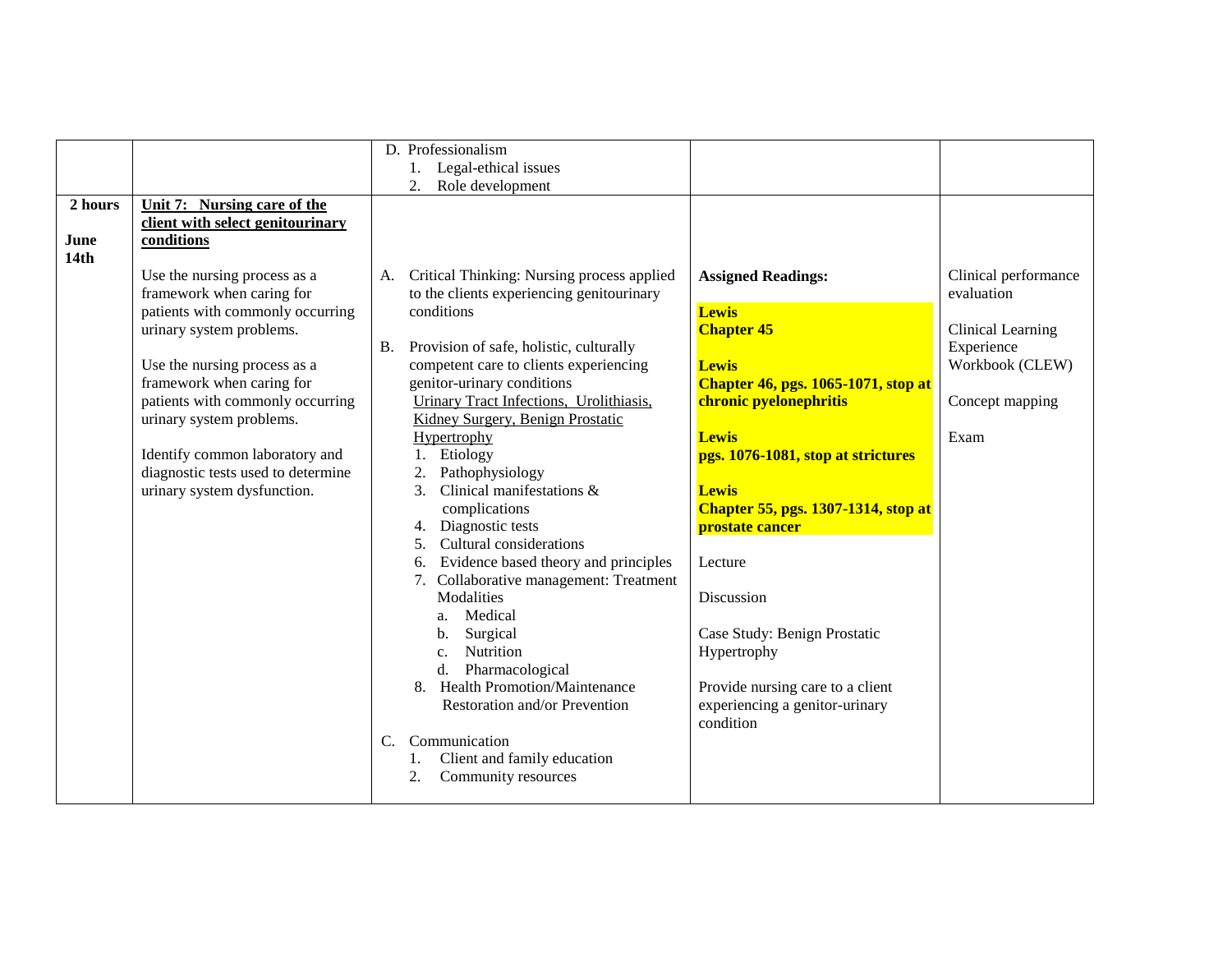|                    |                                      |    | D. Professionalism                                           |                                            |                          |
|--------------------|--------------------------------------|----|--------------------------------------------------------------|--------------------------------------------|--------------------------|
|                    |                                      |    | 1. Legal-ethical issues                                      |                                            |                          |
|                    |                                      |    |                                                              |                                            |                          |
| 5 hours            |                                      |    | Role development<br>2.                                       |                                            |                          |
|                    | Unit 4: Nursing care of the          |    |                                                              |                                            |                          |
|                    | client with select orthopedic        |    |                                                              |                                            |                          |
| June               | conditions                           |    |                                                              |                                            |                          |
| $20^{\text{th}}$ & |                                      |    |                                                              |                                            |                          |
| 21st               | Identify nursing care delivery for   | A. | Critical Thinking: Nursing process applied                   | Lecture                                    | Clinical performance     |
|                    | the pediatric client with orthopedic |    | to a client with an orthopedic condition                     |                                            | evaluation               |
|                    | problems                             |    |                                                              | Discussion                                 |                          |
|                    |                                      |    | B. Provision of safe, holistic, culturally                   |                                            | <b>Clinical Learning</b> |
|                    | Describe the nursing care for the    |    | competent care to a client with an                           | Provide nursing care to a client with      | Experience               |
|                    | client with a fracture.              |    | orthopedic condition                                         | an orthopedic condition                    | Workbook (CLEW)          |
|                    |                                      |    |                                                              |                                            |                          |
|                    | Discuss medical management and       |    | Common Pediatric orthopedic conditions:                      | Case Study: Total Hip Replacement          | Concept mapping          |
|                    | nursing care for the client with a   |    | Congenital Hip dysplasia, scoliosis, club                    |                                            |                          |
|                    | fractured hip.                       |    | foot                                                         | Case Study: Care of a client with a        |                          |
|                    |                                      |    |                                                              | cast                                       |                          |
|                    | Discuss nursing care delivery for    |    | Etiology<br>1.                                               |                                            |                          |
|                    | the client with arthritis.           |    | 2.<br>Pathophysiology                                        | Case Study: Lyme Disease and CDC           |                          |
|                    |                                      |    | 3.<br>Clinical manifestations &                              | recommendations                            |                          |
|                    | Compare and contrast the             |    | complications                                                |                                            |                          |
|                    | management of osteoarthritis and     |    | Diagnostic tests<br>4.                                       | <b>Assigned Readings:</b>                  |                          |
|                    | rheumatoid arthritis                 |    | Cultural considerations<br>5.                                |                                            |                          |
|                    |                                      |    | Evidence based theory and principles<br>6.                   | <b>Lewis</b>                               |                          |
|                    | Describe the nursing care for the    |    | Collaborative management:<br>7.                              | Chapters $63, 64, \& 65$ end on pg.        |                          |
|                    | client with reconstructive joint     |    | <b>Treatment Modalities</b>                                  | 1579.                                      |                          |
|                    | replacement                          |    | Medical                                                      |                                            |                          |
|                    |                                      |    | a.<br>Surgical<br>b.                                         | <b>Brunner</b>                             |                          |
|                    |                                      |    | Nutrition                                                    |                                            |                          |
|                    | Discuss nursing care delivery for    |    | c.                                                           | <b>Chapter 41 and Chapter 43 pg.</b>       |                          |
|                    | the client with osteomyelitis        |    | Pharmacological<br>d.<br><b>Health Promotion/Maintenance</b> | 1170, Chart 43-3 Volkman                   |                          |
|                    |                                      |    | 8.                                                           | <b>Contracture, &amp; pgs. 1172 - 1173</b> |                          |
|                    | Discuss nursing care delivery for    |    | Restoration and/or Prevention                                | Pelvis fx.                                 |                          |
|                    | the client with amputation.          |    |                                                              |                                            |                          |
|                    |                                      |    | Fracture                                                     | <b>Perry and Potter</b>                    |                          |
|                    |                                      |    | 1. Etiology                                                  | <b>Chapter 11</b>                          |                          |
|                    |                                      |    | 2. Pathophysiology                                           |                                            |                          |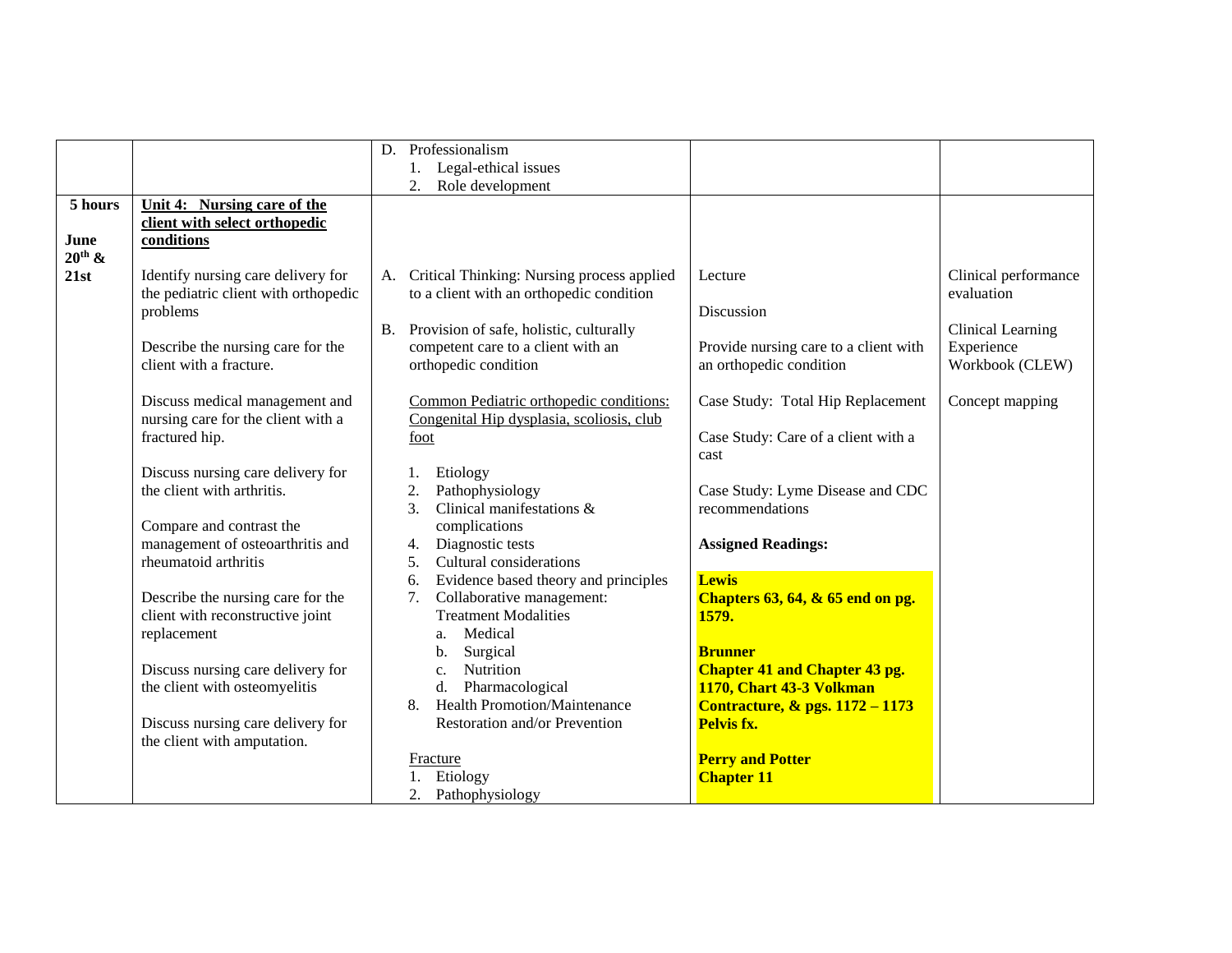| Address nursing care for the client | 3. | Clinical manifestations &               | <b>Ricci</b>                     |  |
|-------------------------------------|----|-----------------------------------------|----------------------------------|--|
| with complications of orthopedic    |    | complications                           | Chapter 45 pg. 1645 (Club foot), |  |
| procedures                          |    | a. Fat embolism                         | pgs. 1647-1650 (Hip dysplagia),  |  |
|                                     |    | b. Compartment syndrome                 | pgs. 1654-1659 (Scoliosis)       |  |
|                                     |    | c. Volkman's contracture                |                                  |  |
|                                     | 4. | Diagnostic tests                        |                                  |  |
|                                     | 5. | Cultural considerations                 |                                  |  |
|                                     | 6. | Evidence based theory and principles    |                                  |  |
|                                     | 7. | Collaborative management:               |                                  |  |
|                                     |    | <b>Treatment Modalities</b>             |                                  |  |
|                                     |    | Medical<br>a.                           |                                  |  |
|                                     |    | Surgical<br>$\mathbf{b}$ .              |                                  |  |
|                                     |    | Nutrition<br>$\mathbf{c}$ .             |                                  |  |
|                                     |    | d. Pharmacological                      |                                  |  |
|                                     | 8. | <b>Health Promotion/Maintenance</b>     |                                  |  |
|                                     |    | Restoration and/or Prevention           |                                  |  |
|                                     |    |                                         |                                  |  |
|                                     |    | Osteoarthritis and Rheumatoid Arthritis |                                  |  |
|                                     |    | 1. Etiology                             |                                  |  |
|                                     | 2. | Pathophysiology                         |                                  |  |
|                                     | 3. | Clinical manifestations &               |                                  |  |
|                                     |    | complications                           |                                  |  |
|                                     | 4. | Diagnostic tests                        |                                  |  |
|                                     | 5. | Cultural considerations                 |                                  |  |
|                                     | 6. | Evidence based theory and principles    |                                  |  |
|                                     | 7. | Collaborative management: Treatment     |                                  |  |
|                                     |    | Modalities                              |                                  |  |
|                                     |    | Medical<br>a.                           |                                  |  |
|                                     |    | Surgical<br>b.                          |                                  |  |
|                                     |    | (1) Joint Replacement Surgery           |                                  |  |
|                                     |    | c. Nutrition                            |                                  |  |
|                                     |    | Pharmacological<br>d.                   |                                  |  |
|                                     | 8. | <b>Health Promotion/Maintenance</b>     |                                  |  |
|                                     |    | Restoration and/or Prevention           |                                  |  |
|                                     |    |                                         |                                  |  |
|                                     |    | Other orthopedic disorders:             |                                  |  |
|                                     |    |                                         |                                  |  |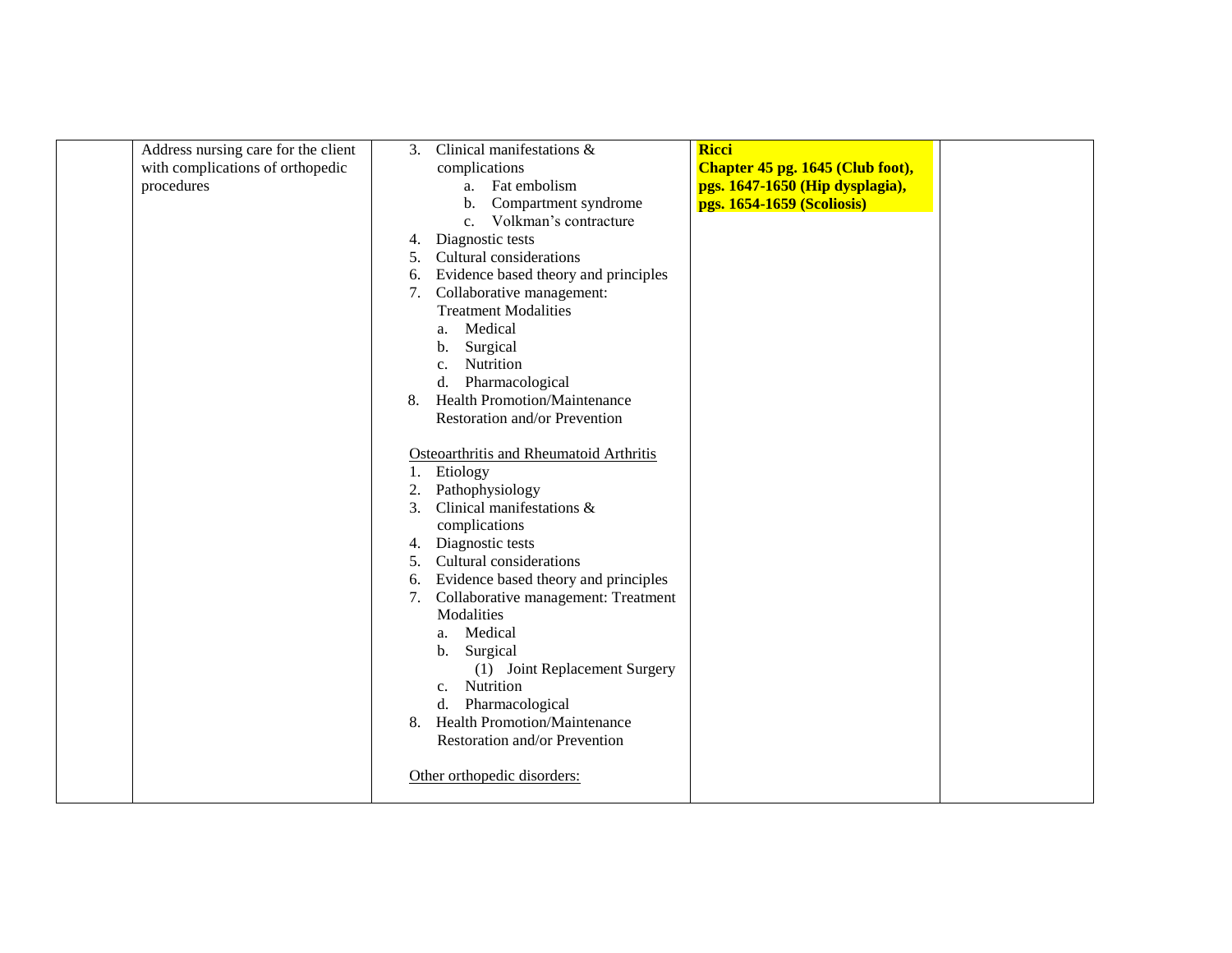|                        |                                                                                    | Gout, Osteoporosis, Lyme Disease,<br>osteomyelitis<br>Etiology<br>Pathophysiology<br>2.<br>3 <sub>1</sub><br>Clinical manifestations &<br>complications<br>4. Diagnostic tests<br>Cultural considerations<br>5.<br>6. Evidence based theory and principles<br>7. Collaborative management:<br><b>Treatment Modalities</b><br>a. Medical<br>b. Nutrition<br>c. Pharmacological<br>d. Surgical/amputation |                                                                                            |
|------------------------|------------------------------------------------------------------------------------|---------------------------------------------------------------------------------------------------------------------------------------------------------------------------------------------------------------------------------------------------------------------------------------------------------------------------------------------------------------------------------------------------------|--------------------------------------------------------------------------------------------|
| 1 hour<br>June<br>27th | Unit 2: Nursing care of the<br>perioperative client<br><b>Preoperative Nursing</b> | 8. Health Promotion/Maintenance and<br>Restoration and or Prevention<br>C. Communication<br>1. Client and family education<br>2. Community Resources<br>D. Professionalism<br>1. Legal-Ethical issues<br>2. Role Development<br>A. Critical Thinking: Nursing process applied<br><b>Assigned Readings:</b>                                                                                              | Clinical performance                                                                       |
|                        | Describe the typical content of<br>preoperative patient education<br>programs      | to the preoperative client<br><b>Lewis</b><br>B. Provision of safe, holistic, culturally<br><b>Chapter 18</b><br>competent care to the preoperative client<br><b>Brunner</b><br><b>Preoperative Nursing</b><br><b>Chapter 17</b>                                                                                                                                                                        | evaluation<br><b>Clinical Learning</b><br>Experience<br>Workbook (CLEW)<br>Concept mapping |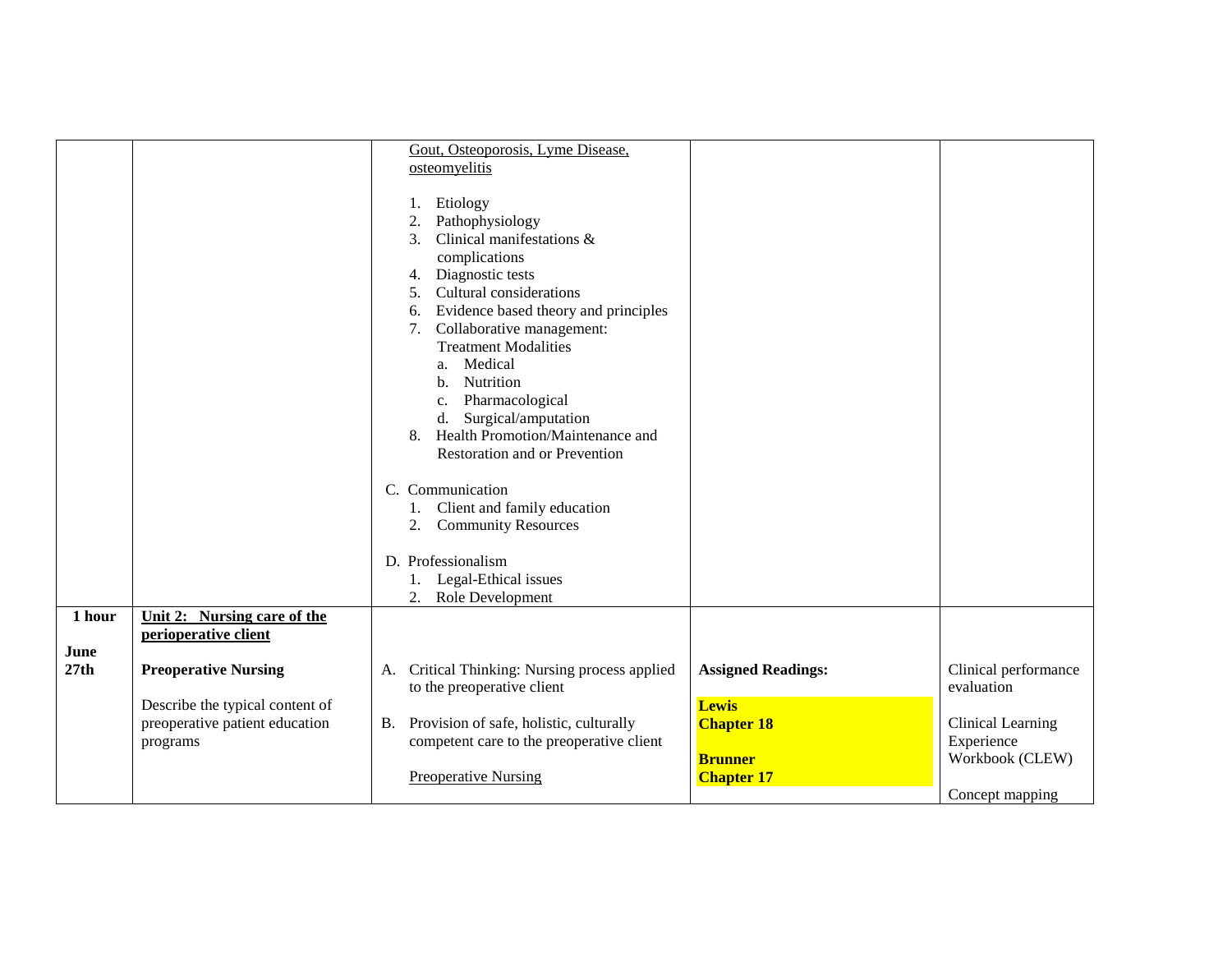| Describe age specific, cultural and  | 1. | Patient perception of the surgical                | Lecture                         |      |
|--------------------------------------|----|---------------------------------------------------|---------------------------------|------|
| literacy sensitive approaches to     |    | experience                                        |                                 | Exam |
| preoperative patient education       |    | Fear<br>a.                                        | Discussion                      |      |
|                                      |    | Readiness to learn/need to know<br>b.             |                                 |      |
| State the effects of stress on the   |    | Importance of the presence of the<br>c.           | Simulation                      |      |
| surgical patient                     |    | nurse                                             |                                 |      |
|                                      | 2. | Need for Diagnostic testing and                   | <b>Observational Experience</b> |      |
| Discuss the various ways that        |    | physical preparation                              |                                 |      |
| surgery can be classified            |    | 3. Provision of client/family preoperative        |                                 |      |
|                                      |    | teaching, categories of information:              |                                 |      |
| Describe factors affecting surgical  |    | a. Health care relevant information               |                                 |      |
| outcome                              |    | (healthcare team members,                         |                                 |      |
|                                      |    | expected events and their timing,                 |                                 |      |
| Discuss the nursing responsibilities |    | pain management)                                  |                                 |      |
| in the pre-operative period          |    | b. Exercises to perform, or skill                 |                                 |      |
|                                      |    | teaching (Cough/deep breathing,                   |                                 |      |
| Develop a plan of care for the pre-  |    | surgery specific, relaxation                      |                                 |      |
| operative patient                    |    | exercises)                                        |                                 |      |
|                                      |    | Psychosocial support (specific<br>$c_{\cdot}$     |                                 |      |
|                                      |    | concerns of client, foster problem                |                                 |      |
|                                      |    | solving skills, importance of                     |                                 |      |
|                                      |    | information seeking, need for post                |                                 |      |
|                                      |    | discharge support)                                |                                 |      |
|                                      |    | d. Community resources (need for                  |                                 |      |
|                                      |    | support and ability to access)                    |                                 |      |
|                                      |    |                                                   |                                 |      |
|                                      | A. | Communication: apply the principles of            |                                 |      |
|                                      |    | therapeutic communication during the              |                                 |      |
|                                      |    | preoperative period                               |                                 |      |
|                                      |    |                                                   |                                 |      |
|                                      |    | 1. Methods of delivery of pre-op                  |                                 |      |
|                                      |    | education                                         |                                 |      |
|                                      |    | individual instruction by a nurse<br>a.           |                                 |      |
|                                      |    | group instruction<br>b.                           |                                 |      |
|                                      |    | booklets and other audio visual<br>$\mathbf{c}$ . |                                 |      |
|                                      |    | materials                                         |                                 |      |
|                                      |    |                                                   |                                 |      |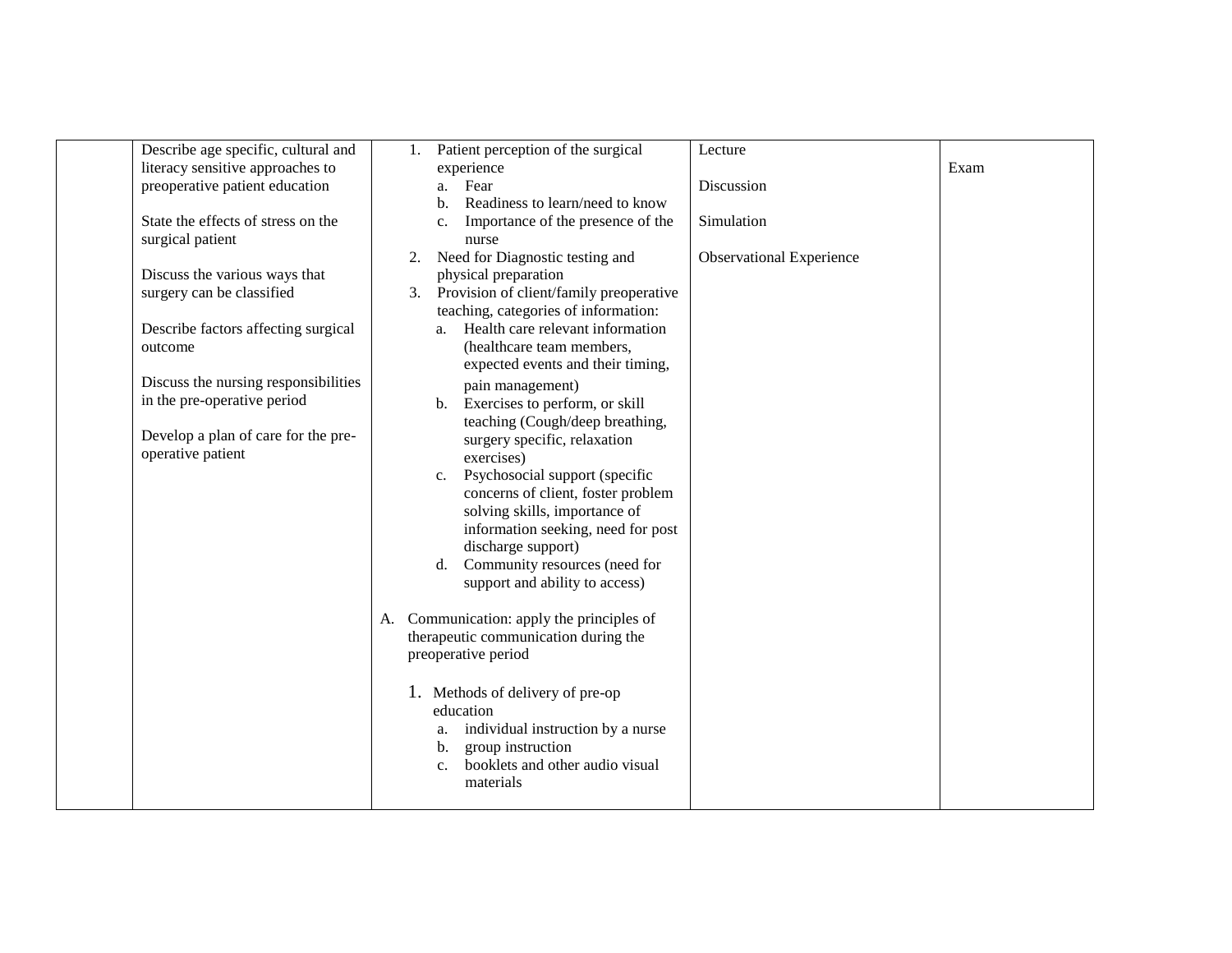| 1 hour       | <b>Intraoperative Nursing</b>                                                                                                                                                                                                                                                                                                                                                                                                              | Culturally determined values, beliefs,<br>2.<br>customs, and health-seeking behaviors<br>can influence:<br>Interpersonal communication<br>a.<br>Increased use of alternative<br>$\mathbf{b}$ .<br>medicine or other non-traditional<br>interventions that may influence<br>interventions<br>D. Professionalism<br>Legal-ethical issues<br>Role development<br>2.                                                                                                                                                                                                                                                                                                                                                                                                                                                                                                                                                                     |                                                                                                                     |
|--------------|--------------------------------------------------------------------------------------------------------------------------------------------------------------------------------------------------------------------------------------------------------------------------------------------------------------------------------------------------------------------------------------------------------------------------------------------|--------------------------------------------------------------------------------------------------------------------------------------------------------------------------------------------------------------------------------------------------------------------------------------------------------------------------------------------------------------------------------------------------------------------------------------------------------------------------------------------------------------------------------------------------------------------------------------------------------------------------------------------------------------------------------------------------------------------------------------------------------------------------------------------------------------------------------------------------------------------------------------------------------------------------------------|---------------------------------------------------------------------------------------------------------------------|
| June<br>27th | Discuss the various members of the<br>surgical team and their roles during<br>surgery.<br>Describe the surgical environment<br>and the role of the nurse within that<br>environment.<br>Differentiate between the various<br>types of anesthesia used during<br>surgery.<br>Describe surgical wound<br>classification according to the<br>Centers for Disease Control (CDC)<br>Describe selected intraoperative<br>risks and complications | A. Critical Thinking: Nursing process applied<br><b>Assigned Readings:</b><br>to the intraoperative client<br><b>Lewis</b><br>B. Provision of safe, holistic, culturally<br><b>Chapter 19</b><br>competent care to the intraoperative client<br><b>Brunner</b><br>Intraoperative Nursing<br><b>Chapter 18</b><br><b>Surgical Team</b><br><b>Surgical Environment:</b><br>2.<br><b>Brunner</b><br>$\mathcal{F}$<br>Anesthesia<br>pg. 457, Table 19-5<br>General Anesthesia<br>a.<br>Regional Anesthesia<br>Lecture<br>$\mathbf b$ .<br><b>Conscious Sedation</b><br>C <sub>1</sub><br>d. Local Anesthesia<br>Discussion<br>Risk of postoperative infection as<br>4.<br>measured by Surgical Wound<br>Simulation<br>Classification:<br>Class I/ Clean wounds<br><b>Observational Experience</b><br>a.<br>Class II/Clean-contaminated<br>b.<br>wounds<br>Class III/Contaminated wounds<br>c.<br>Class IV/Dirty or infected wounds<br>d. | Clinical performance<br>evaluation<br>Clinical Learning<br>Experience<br>Workbook (CLEW)<br>Concept mapping<br>Exam |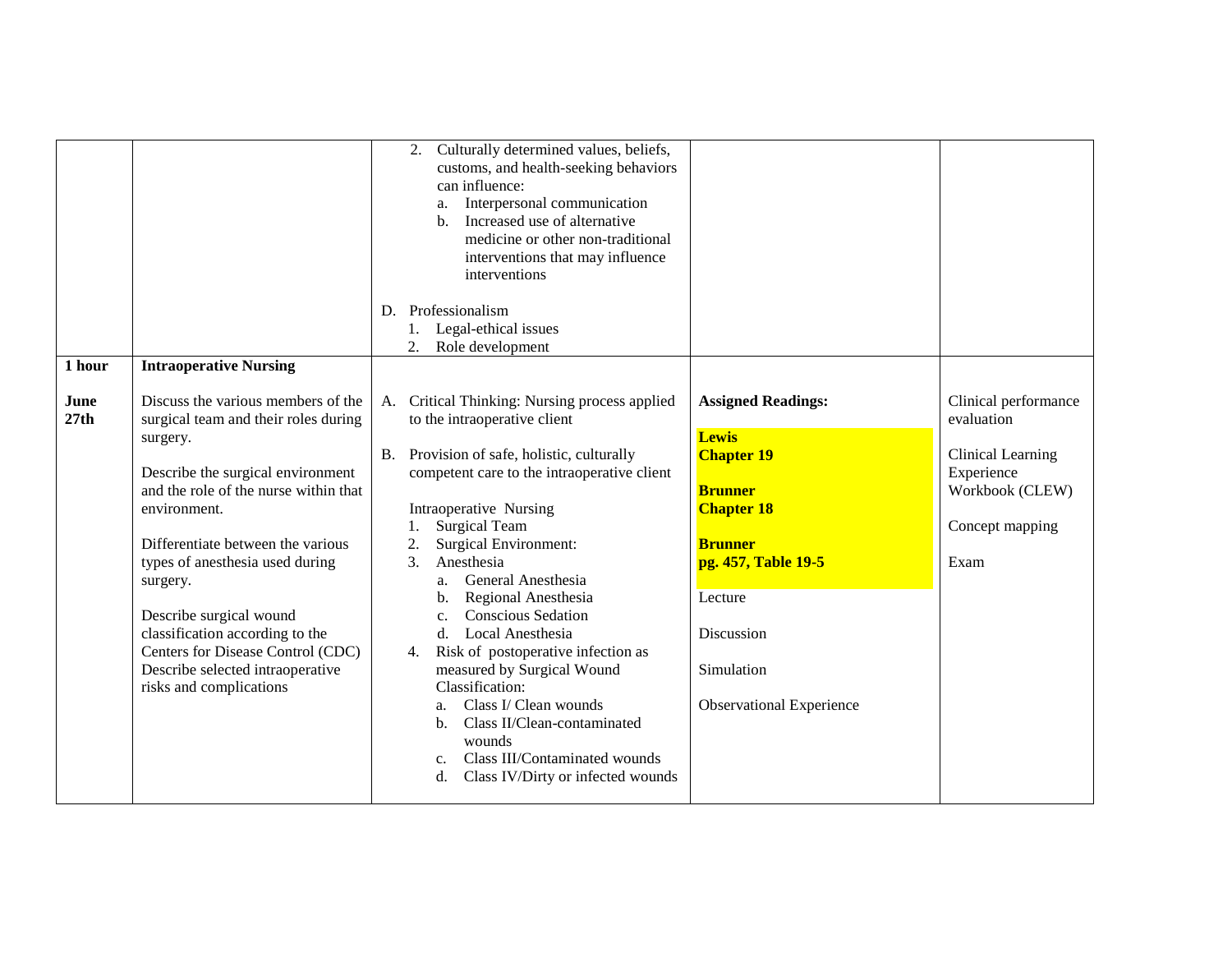|                          |                                                                                                                                                                                                                                   | 5. Other Intraoperative Risks/<br>Complications<br>a. Risk of Injury from<br>$(1)$ transport<br>(2) surgical positioning<br>(3) hazardous substances and<br>equipment (laser, cautery,<br>radiation, chemicals)<br>b. Alteration in body temperature<br>(1) Hypothermia<br>(2) Hyperthermia and<br>Malignant Hyperthermia<br>Risk for Alteration in fluid<br>C <sub>1</sub><br>balance<br>(1) Autologous blood donation<br>(2) Bloodless surgery<br>C. Communication: apply the principles of<br>therapeutic communication during the<br>preoperative period<br>D. Professionalism<br>1. Legal-ethical issues<br>2.<br>Role development |                                                                                                                                                                                                                                  |                                                                                                                            |
|--------------------------|-----------------------------------------------------------------------------------------------------------------------------------------------------------------------------------------------------------------------------------|-----------------------------------------------------------------------------------------------------------------------------------------------------------------------------------------------------------------------------------------------------------------------------------------------------------------------------------------------------------------------------------------------------------------------------------------------------------------------------------------------------------------------------------------------------------------------------------------------------------------------------------------|----------------------------------------------------------------------------------------------------------------------------------------------------------------------------------------------------------------------------------|----------------------------------------------------------------------------------------------------------------------------|
| 4 hours                  | <b>Postoperative Nursing</b>                                                                                                                                                                                                      |                                                                                                                                                                                                                                                                                                                                                                                                                                                                                                                                                                                                                                         |                                                                                                                                                                                                                                  |                                                                                                                            |
| June<br>28 <sub>th</sub> | Describe the responsibilities of the<br>PACU nurse in the prevention and<br>recognition of complications.<br>Identify common postoperative<br>complications<br>Discuss the management of<br>common postoperative<br>complications | A. Critical Thinking: Nursing process applied<br>to the postoperative client<br>B. Provision of safe, holistic, culturally<br>competent care to the intraoperative client<br>Postoperative Nursing<br>Postanesthesia (PACU) Assessment<br>1.<br>(ABC)<br>a. Airway: $(A & B)$                                                                                                                                                                                                                                                                                                                                                           | <b>Assigned Readings:</b><br><b>Lewis</b><br><b>Chapter 20</b><br><b>Brunner</b><br><b>Chapter 19</b><br><b>Lewis (Shock)</b><br><b>Chapter 67, pgs. 1631-1649 (read)</b><br>sections only on<br>anaphylactic/hypovolemic shock) | Clinical performance<br>evaluation<br><b>Clinical Learning</b><br>Experience Workbook<br>(CLEW)<br>Concept mapping<br>Exam |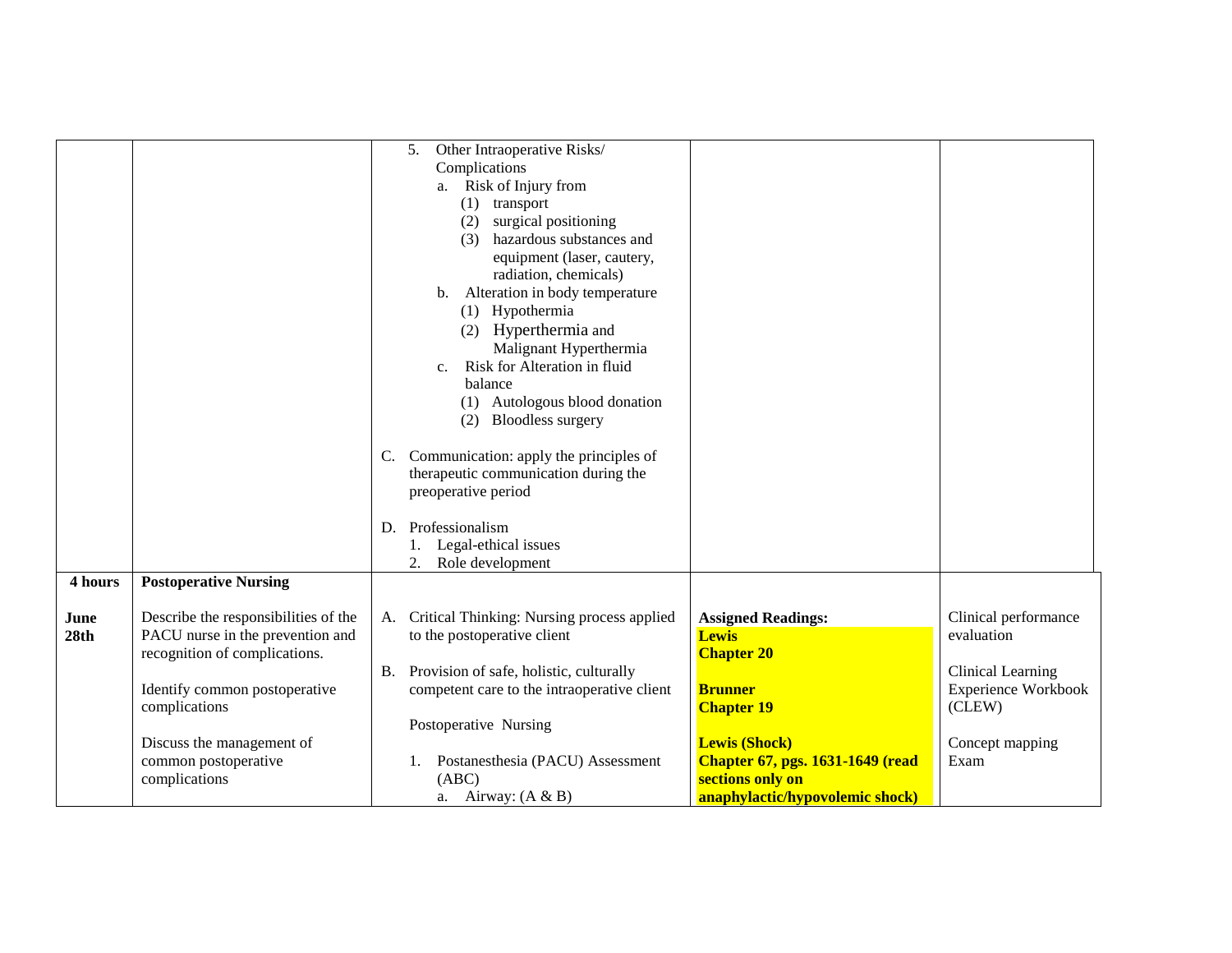| Use the nursing process in caring   | 1. Obstruction                                                                 |
|-------------------------------------|--------------------------------------------------------------------------------|
| for clients in the postoperative    | 2. Hypoxia<br>Lecture                                                          |
| period.                             | 3. Aspiration                                                                  |
|                                     | Alteration in body temperature $(C)$<br>Discussion<br>b.                       |
| Describe key nursing assessment     | Nausea and Vomiting<br>c.                                                      |
| and care parameters common for      | Fluid balance (C)<br>Simulation<br>d.                                          |
| all postoperative patients          | Pain assessment<br>e.                                                          |
|                                     | Postoperative nursing care principles<br><b>Observational Experience</b><br>2. |
| Describe the gerontological         | Pain management<br>a.                                                          |
| considerations related to the post- | Early mobility<br>Provide nursing care to a<br>b.                              |
| operative management of clients     | Circulatory function<br>postoperative client<br>$\mathbf{c}.$                  |
|                                     | Pulmonary toilet<br>d.                                                         |
|                                     | <b>Urinary Function</b><br>e.                                                  |
|                                     | <b>Gastrointestinal Function</b><br>f.                                         |
|                                     | Management of postoperative<br>3.                                              |
|                                     | complications                                                                  |
|                                     | a. Hemorrhage                                                                  |
|                                     | 1. Hypovolemic Shock                                                           |
|                                     | i. Prevention Early                                                            |
|                                     | Identification.                                                                |
|                                     | ii. Clinical Manifestations                                                    |
|                                     | 2. Collaborative Management                                                    |
|                                     | i. Medical/Pharmacologic                                                       |
|                                     | $(NUR*103)$                                                                    |
|                                     | ii. Surgical                                                                   |
|                                     | iii. Nursing Management                                                        |
|                                     | b. Anaphylaxis                                                                 |
|                                     | 1. Anaphylactic Shock                                                          |
|                                     | i. Prevention Early                                                            |
|                                     | Identification.                                                                |
|                                     | ii. Clinical Manifestations                                                    |
|                                     | 2. Collaborative Management                                                    |
|                                     | i. Medical/Pharmacologic                                                       |
|                                     | $(NUR*103)$                                                                    |
|                                     | ii. Nursing Management                                                         |
|                                     | <b>Ileus</b>                                                                   |
|                                     | c.                                                                             |
|                                     | d.<br>Atelectasis                                                              |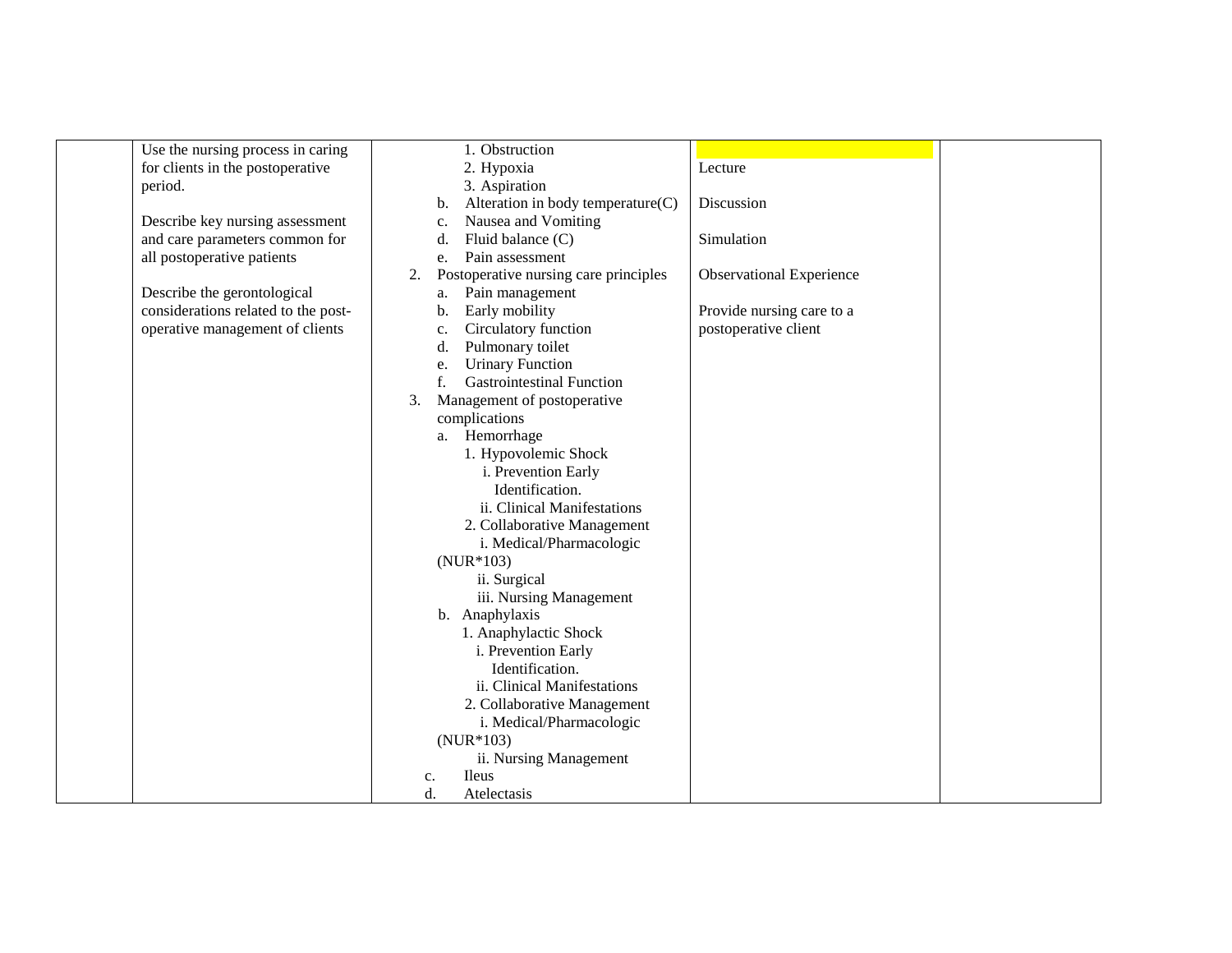| 1 hour   | Anemia                                                                                                                                               | Deep Vein Thrombosis (DVT)<br>e.<br>Complications of wound healing<br>f.<br>1. dehiscence<br>2. evisceration<br>3. infection<br>Gerontologic Considerations<br>4.<br><b>Mental Status</b><br>a.<br>Pain<br>$\mathbf{b}$ .<br>Communication: apply the principles of<br>C.<br>therapeutic communication during the<br>preoperative period<br>D. Professionalism<br>1. Legal-ethical issues<br>2. Role development<br>A. Critical Thinking: Nursing process applied                            | <b>Assigned readings:</b>                                                                              | Clinical performance                                                                               |
|----------|------------------------------------------------------------------------------------------------------------------------------------------------------|----------------------------------------------------------------------------------------------------------------------------------------------------------------------------------------------------------------------------------------------------------------------------------------------------------------------------------------------------------------------------------------------------------------------------------------------------------------------------------------------|--------------------------------------------------------------------------------------------------------|----------------------------------------------------------------------------------------------------|
| July 5th | Compare and contrast<br>pathophysiology and clinical<br>manifestations of anemia.<br>Summarize the nursing care of the<br>client experiencing anemia | to clients with anemia<br>Provision of safe, holistic, culturally<br><b>B.</b><br>competent care to clients with anemia.<br>Anemia:<br>Ι.<br>Anemia due to blood loss<br>II.<br>Anemia due to impaired<br>blood production<br>Ш.<br>Anemia due to destruction of<br><b>RBC</b><br>1. Etiology<br>2. Pathophysiology<br>3. Clinical manifestations &<br>complications<br>4. Diagnostic tests and<br>procedures:<br>5. Evidence based theory and<br>principles<br>6. Collaborative management: | <b>Lewis</b><br><b>Chapter 31, stop at page 647</b><br>Provide nursing care to a client<br>with anemia | evaluation<br>Clinical Learning<br><b>Experience Workbook</b><br>(CLEW)<br>Concept mapping<br>Exam |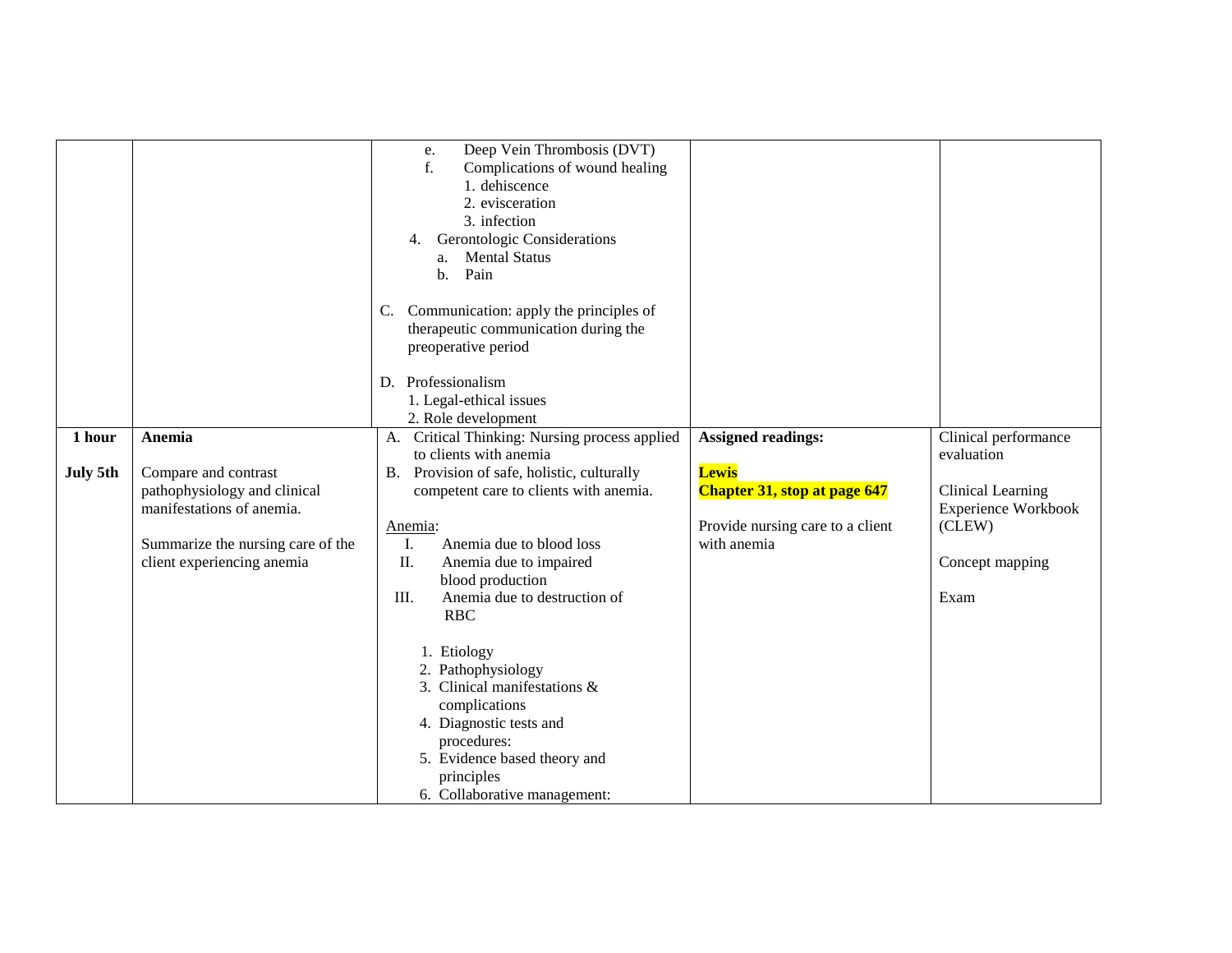|             |                                      | Treatment modalities:<br>a. Nutrition<br>b. Pharmacological<br>7. Health Promotion/Maintenance<br>Restoration and/or Prevention |                                                    |                            |
|-------------|--------------------------------------|---------------------------------------------------------------------------------------------------------------------------------|----------------------------------------------------|----------------------------|
|             |                                      | C. Communication<br>1. Client and family education                                                                              |                                                    |                            |
|             |                                      | 2. Community resources                                                                                                          |                                                    |                            |
|             |                                      | D. Professionalism                                                                                                              |                                                    |                            |
|             |                                      | 1. Legal-ethical issues<br>2. Role development                                                                                  |                                                    |                            |
| 2 hours     | <b>Unit 6: Bariatrics:</b>           | A. Critical Thinking: Nursing process applied                                                                                   | Handouts                                           | Clinical performance       |
|             | Care of clients with medically       | to clients with morbid obesity.                                                                                                 |                                                    | evaluation                 |
| <b>July</b> | significant obesity                  |                                                                                                                                 | Guest Panel: Dietitian, Client                     |                            |
| 11th        |                                      | B. Provision of safe, holistic, culturally                                                                                      |                                                    | Clinical Learning          |
|             | Describe health implications for the | competent care to clients with morbid                                                                                           | Provide nursing care to a client                   | <b>Experience Workbook</b> |
|             | morbidly obese client.               | obesity.                                                                                                                        | with a disturbance in<br>gastrointestinal function | (CLEW)                     |
|             | Compare and contrast the Bariatrics  | <b>Bariatrics</b>                                                                                                               |                                                    | Concept mapping            |
|             | surgical techniques utilized for the | 1. Etiology                                                                                                                     | <b>Assigned readings:</b>                          |                            |
|             | morbidly obese individual.           | 2. Pathophysiology                                                                                                              |                                                    | Exam                       |
|             |                                      | 3. Clinical manifestations &                                                                                                    | <b>Lewis</b>                                       |                            |
|             | Utilize the nursing process to       | complications                                                                                                                   | <b>Chapter 41</b>                                  |                            |
|             | develop a holistic plan of care for  | 4. Diagnostic tests and                                                                                                         |                                                    |                            |
|             | clients following Bariatric surgery. | procedures                                                                                                                      | <b>Brunner</b>                                     |                            |
|             |                                      | 5. Cultural considerations                                                                                                      | <b>Chapter 33 pgs. 907-909 (Vit B12)</b>           |                            |
|             |                                      | 6. Evidence based theory and                                                                                                    | <b>Deficiency</b> )                                |                            |
|             |                                      | Principles<br>7. Collaborative management:                                                                                      | <b>Chapter 47 pgs. 1272-1278</b><br>(Obesity)      |                            |
|             |                                      | Treatment modalities:                                                                                                           |                                                    |                            |
|             |                                      | a. Surgery                                                                                                                      |                                                    |                            |
|             |                                      | b. Medical                                                                                                                      |                                                    |                            |
|             |                                      | c. Rehabilitative                                                                                                               |                                                    |                            |
|             |                                      | d. Nutrition                                                                                                                    |                                                    |                            |
|             |                                      | e. Pharmacological                                                                                                              |                                                    |                            |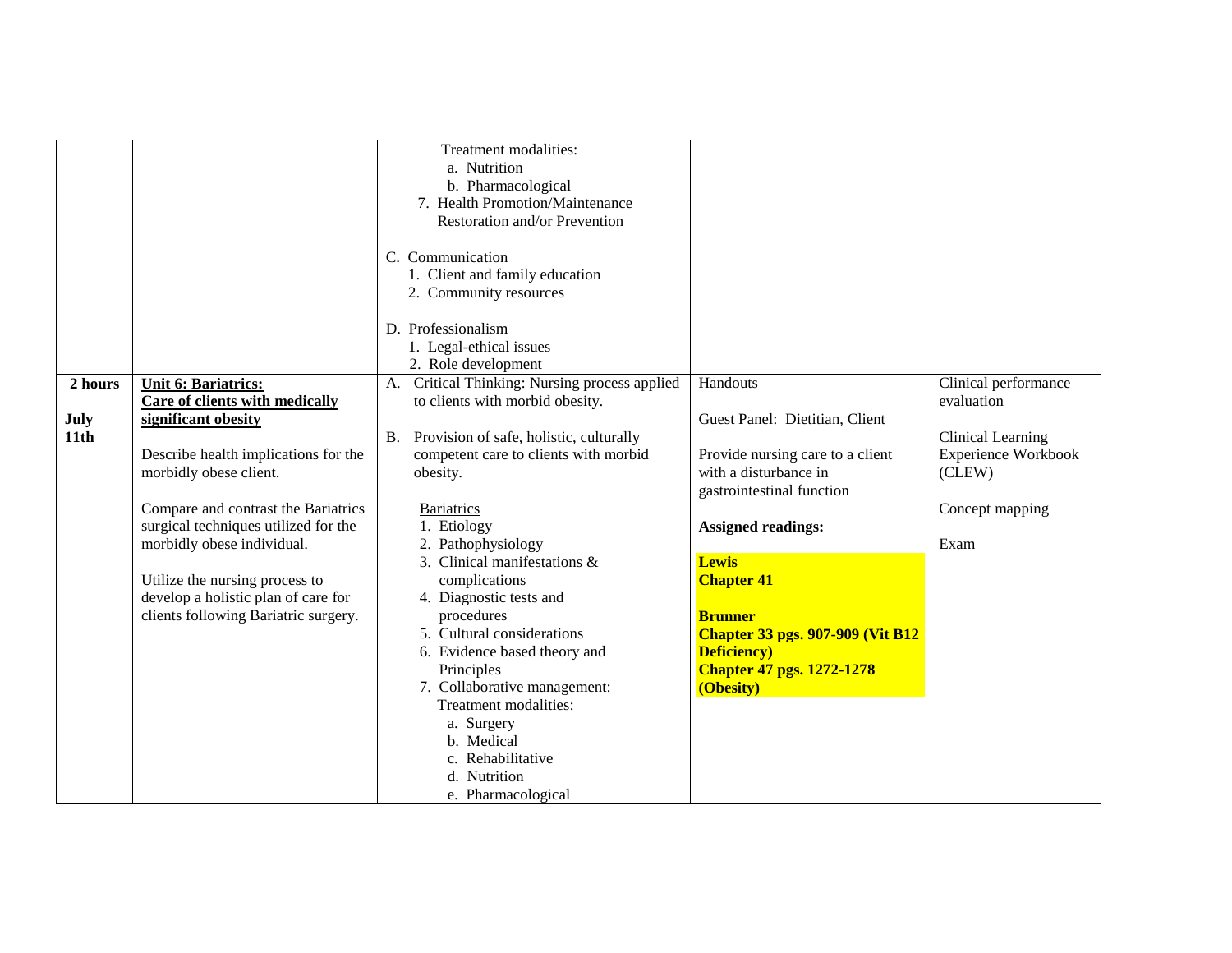|                         |                                                                                                                                                                                                                                                                                                                       | 8. Health Promotion/Maintenance<br>Restoration and/or Prevention<br>C. Communication<br>1. Client and family education<br>2. Community resources                                                                                                                                                                                                                                                                                                             |                                                                                                                                                                                         |                                                                                                                            |
|-------------------------|-----------------------------------------------------------------------------------------------------------------------------------------------------------------------------------------------------------------------------------------------------------------------------------------------------------------------|--------------------------------------------------------------------------------------------------------------------------------------------------------------------------------------------------------------------------------------------------------------------------------------------------------------------------------------------------------------------------------------------------------------------------------------------------------------|-----------------------------------------------------------------------------------------------------------------------------------------------------------------------------------------|----------------------------------------------------------------------------------------------------------------------------|
|                         |                                                                                                                                                                                                                                                                                                                       | D. Professionalism<br>1. Legal-ethical issues<br>2. Role development                                                                                                                                                                                                                                                                                                                                                                                         |                                                                                                                                                                                         |                                                                                                                            |
| 2 hours<br>July<br>12th | Unit 11: Nursing care of the<br>client and family experiencing<br>death                                                                                                                                                                                                                                               |                                                                                                                                                                                                                                                                                                                                                                                                                                                              |                                                                                                                                                                                         |                                                                                                                            |
|                         | Identify the stages of grieving.<br>Identify clinical symptoms of grief<br>and factors affecting a grief<br>response<br>Identify measures that facilitate the<br>grieving process<br>List clinical signs of impending and<br>actual death<br>Identify the nurse's legal<br>responsibilities regarding client<br>death | Critical Thinking: Nursing process applied<br>А.<br>to a dying client<br>Provision of safe, holistic, culturally<br><b>B.</b><br>competent care to a dying client<br>1. Palliative Care<br>Clinical manifestations &<br>2.<br>complications<br>Cultural considerations<br>3 <sub>1</sub><br>Evidence based theory and principles<br><b>Grief and Bereavement</b><br>5.<br>Communication<br>$C_{\cdot}$<br>Client and family education<br>Community resources | Lecture<br>Discussion<br>Nursing Skills Lab: Post Mortem<br>Care<br>Film: Wit<br>Provide nursing care to a terminally<br>ill client<br>Case Study: Hospice<br><b>Assigned Readings:</b> | Clinical performance<br>evaluation<br>Clinical Learning<br><b>Experience Workbook</b><br>(CLEW)<br>Concept mapping<br>Exam |
|                         | Discuss the role of the nursing when<br>caring for the dying client.                                                                                                                                                                                                                                                  | D. Professionalism<br>1. Legal-ethical issues<br>2. Role development                                                                                                                                                                                                                                                                                                                                                                                         | <b>Lewis</b><br><b>Chapter 10</b><br><b>Brunner</b><br><b>Chapter 16</b>                                                                                                                |                                                                                                                            |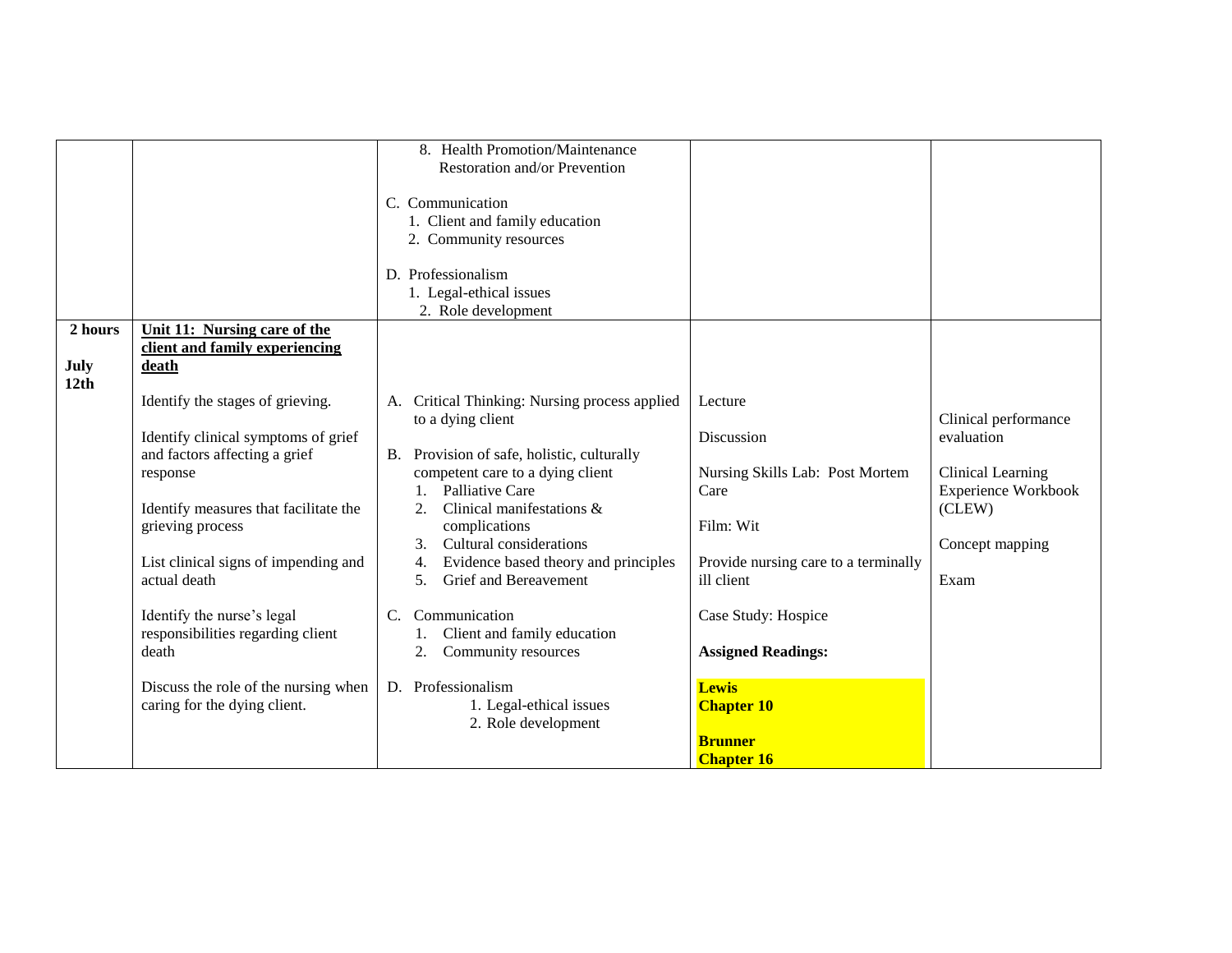| 3 hours | <b>Unit 12: Nursing Care of The</b>     |                                                |                                  |      |
|---------|-----------------------------------------|------------------------------------------------|----------------------------------|------|
|         | <b>Client with a Psychiatric/Mental</b> |                                                |                                  |      |
| July    | <b>Health Disorder</b>                  |                                                |                                  |      |
| 18th    |                                         |                                                |                                  |      |
|         | <b>Adult Psychiatric Conditions:</b>    | A. Critical Thinking: Nursing process applied  | Lecture                          | Exam |
|         | <b>Anxiety, Somatoform, Factitious</b>  | to a client with a psychiatric/mental health   |                                  |      |
|         | and Dissociative Disorders              | disorder                                       | Varcarolis Crossword Puzzle      |      |
|         |                                         |                                                |                                  |      |
|         |                                         |                                                |                                  |      |
|         | Describe the DSM-IV-TR                  | Introduction to the DSM-IV-TR and              | Discussion                       |      |
|         | evaluation system for classification    | its use in psychiatric/mental health           |                                  |      |
|         | of mental disorders.                    | nursing                                        | Case Study: Application of the   |      |
|         |                                         | Axis<br>a.                                     | <b>DSM-IV-TR</b>                 |      |
|         | Identify adaptive and maladaptive       | <b>Global Function Index</b><br>$\mathbf{b}$ . |                                  |      |
|         | coping through identification and       |                                                | Films: The Note Book, Up in the  |      |
|         |                                         |                                                |                                  |      |
|         | understanding of defense                | The role of defense mechanisms in<br>2.        | Air, Tenderness                  |      |
|         | mechanisms.                             | client coping                                  |                                  |      |
|         |                                         | a. Adaptive                                    | Concept mapping                  |      |
|         | Identify theories of anxiety            | b.<br>Maladaptive                              |                                  |      |
|         | disorders                               |                                                | <b>Assigned Readings:</b>        |      |
|         |                                         | B. Provision of safe, holistic, culturally     |                                  |      |
|         | Identify basic characteristics of       | competent care to a client with a              | <b>Varcarolis</b>                |      |
|         | medical anxiety disorders               | psychiatric disorder                           |                                  |      |
|         |                                         |                                                | <b>Chapters 15, 16, &amp; 17</b> |      |
|         |                                         |                                                |                                  |      |
|         | Discuss assessment when providing       | <b>Anxiety Disorders</b><br>1.                 |                                  |      |
|         | care to people with anxiety and         | Etiology<br>a.                                 |                                  |      |
|         | anxiety disorders                       | Pathophysiology<br>$\mathbf{b}$ .              |                                  |      |
|         |                                         | Clinical manifestations &<br>C <sub>1</sub>    |                                  |      |
|         | Identify nursing diagnoses and          | complications                                  |                                  |      |
|         | outcomes for people with anxiety        | Diagnostic tests<br>d.                         |                                  |      |
|         | disorders                               | Cultural considerations<br>e.                  |                                  |      |
|         |                                         |                                                |                                  |      |
|         |                                         | Evidence based theory and<br>f.                |                                  |      |
|         | Describe manifestation of the           | principles of management                       |                                  |      |
|         | somatoform, factitious and              |                                                |                                  |      |
|         | dissociative disorders                  | Generalized Anxiety Disorder, Panic            |                                  |      |
|         |                                         | Disorders, Phobias, Social Anxiety             |                                  |      |
|         |                                         | Disorders, OCD, PTSD                           |                                  |      |
|         |                                         |                                                |                                  |      |
|         |                                         |                                                |                                  |      |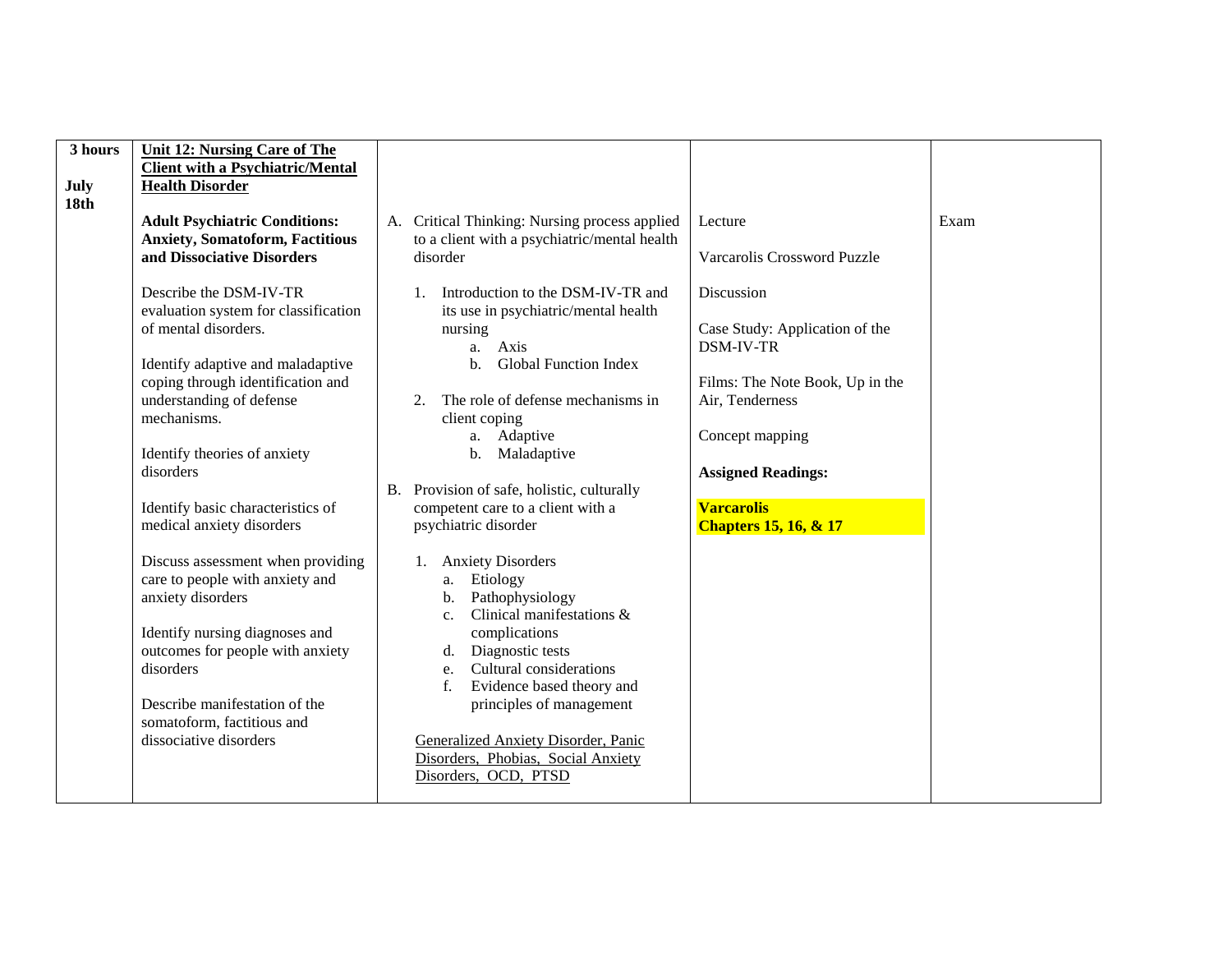|                                     |                                                                                                                                                                                                 | Somatoform Disorders/Somatization<br>2.<br>symptoms of unmet needs<br>a.<br>Importance of secondary gains<br>b.<br>Impact on healthcare system<br>c.<br>Evidence based theory and<br>g.<br>principles of management<br><b>Factitious Disorders</b><br>3.<br>Prototype: Munchausen<br>a.<br>Syndrome and Munchausen<br>Syndrome by Proxy<br>h. Evidence based theory and<br>principles of management |                                                                        |      |
|-------------------------------------|-------------------------------------------------------------------------------------------------------------------------------------------------------------------------------------------------|-----------------------------------------------------------------------------------------------------------------------------------------------------------------------------------------------------------------------------------------------------------------------------------------------------------------------------------------------------------------------------------------------------|------------------------------------------------------------------------|------|
|                                     |                                                                                                                                                                                                 | <b>Dissociative Disorders</b><br>4.<br>Define Dissociation<br>a.<br>b. Prototypes: Dissociative Fugue<br>and Dissociative Identity<br>Disorder<br>Evidence based theory and<br>$\mathbf{i}$ .<br>principles of management                                                                                                                                                                           |                                                                        |      |
|                                     |                                                                                                                                                                                                 | C. Communication<br>1. Client and family education<br>2. Community resources<br>D. Professionalism<br>1. Legal-ethical issues<br>2. Role development                                                                                                                                                                                                                                                |                                                                        |      |
| 3 hours<br>July<br>19 <sub>th</sub> | <b>Adult Psychiatric Conditions:</b><br><b>Mood Disorders</b><br>Compare and contrast the symptoms<br>of the different forms of mood<br>disorders and thought disorders<br>across the lifespan. | Critical Thinking: Nursing process applied<br>А.<br>to clients experiencing mood disorders                                                                                                                                                                                                                                                                                                          | Handouts<br>Nurse-Client Communication<br>Skills:<br>a. Mood Disorders | Exam |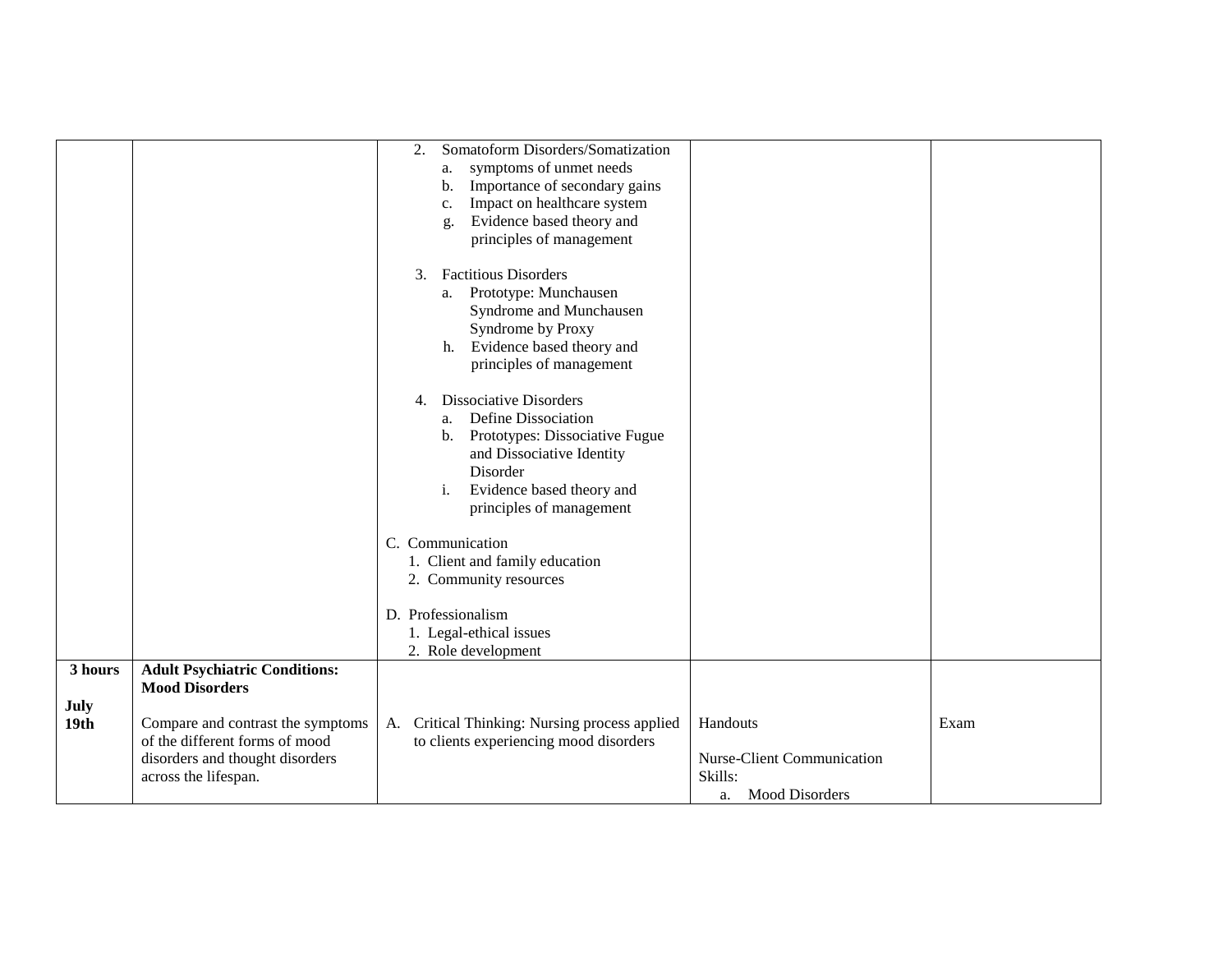| Correlate recommended treatment    | B. Provision of safe, holistic, culturally |                                      |  |
|------------------------------------|--------------------------------------------|--------------------------------------|--|
| modalities with the major types of | competent care to clients with mood        | Selected A/V and computer            |  |
| mood disorders.                    | disorders                                  | materials: "Hearing Voices" CD       |  |
|                                    |                                            | and exercises                        |  |
| Describe appropriate nursing       | Mood Disorders, Depression, Postpartum     |                                      |  |
| interventions for behaviors        | Depression with Psychotic Features,        | Provide nursing care to a client     |  |
| associated with mood disorders.    | Bipolar Disorder, Suicide                  | experiencing mood disorders          |  |
|                                    | 1. Etiology                                | <b>NUR</b> *203                      |  |
|                                    | 2. Pathophysiology                         |                                      |  |
|                                    | 3. Clinical manifestations and             | Role play Communication skills       |  |
|                                    | complications                              | with the psychiatric clients         |  |
|                                    | 4. Diagnostic evaluation DSM IV            |                                      |  |
|                                    | 5. Cultural considerations                 | Tape: Hearing Voices (Lab            |  |
|                                    | 6. Evidence based theory and               | NUR*201)                             |  |
|                                    | principles                                 |                                      |  |
|                                    | 7. Collaborative management                | Suicide Assessment                   |  |
|                                    | <b>Treatment modalities</b>                |                                      |  |
|                                    | a. Surgical                                | Process recording workshop in        |  |
|                                    | b. Medical                                 | preparation for psychiatric nursing  |  |
|                                    | c. Rehabilitative                          | clinical experience in NUR 203       |  |
|                                    | d. Nutrition                               |                                      |  |
|                                    | e. Pharmacological                         | Concept mapping                      |  |
|                                    | 8. Health Promotion/Maintenance            |                                      |  |
|                                    | Restoration and/or Prevention              | <b>Assigned Readings:</b>            |  |
|                                    |                                            |                                      |  |
|                                    | C. Communication                           | <b>Varcarolis</b>                    |  |
|                                    | 1. Client and family education             | <b>Chapters 13, 14, &amp; 25</b>     |  |
|                                    | 2. Community resources                     |                                      |  |
|                                    |                                            | <b>Ricci</b>                         |  |
|                                    | D. Professionalism                         | <b>Chapter 15 pgs. 501-506</b>       |  |
|                                    | 1. Legal-ethical issues                    | (Psychological Adaptation)           |  |
|                                    | 2. Role development                        | <b>Chapter 16 pg. 536 (Postpatum</b> |  |
|                                    |                                            | <b>Blues</b> )                       |  |
|                                    |                                            | <b>Chapter 23 pgs. 787-793</b>       |  |
|                                    |                                            | (Postpartum Affective D/O)           |  |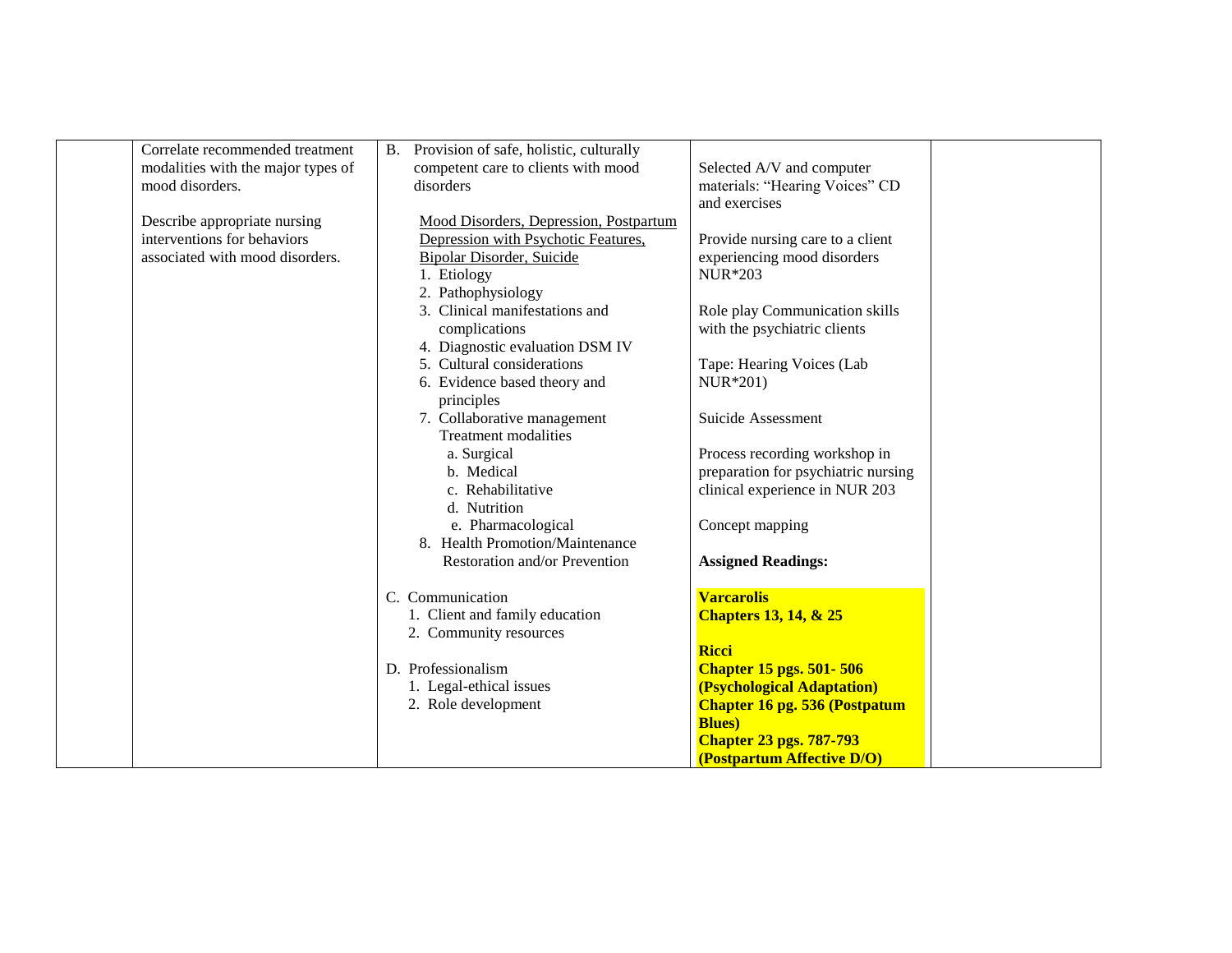| 2 hours              | Unit 10: Nursing care of the                                                                                                                                                                                                                                                                                                                                                                                                   |                                                                                                                                                                                                                                                                                                                                                                                                                                                                                                                                                                                                                      |                                                                                       |
|----------------------|--------------------------------------------------------------------------------------------------------------------------------------------------------------------------------------------------------------------------------------------------------------------------------------------------------------------------------------------------------------------------------------------------------------------------------|----------------------------------------------------------------------------------------------------------------------------------------------------------------------------------------------------------------------------------------------------------------------------------------------------------------------------------------------------------------------------------------------------------------------------------------------------------------------------------------------------------------------------------------------------------------------------------------------------------------------|---------------------------------------------------------------------------------------|
|                      | family experiencing violence                                                                                                                                                                                                                                                                                                                                                                                                   |                                                                                                                                                                                                                                                                                                                                                                                                                                                                                                                                                                                                                      |                                                                                       |
| <b>August</b><br>1st | Discuss the differences between<br>physical violence, sexual violence,<br>emotional violence and neglect<br>Describe common characteristics of                                                                                                                                                                                                                                                                                 | A. Critical Thinking: Nursing process applied<br>Lecture<br>to the care of clients/families experiencing<br>violence and neglect<br>Discussion<br>B. Provision of safe, holistic, culturally<br>competent care to clients/families<br>Guest Speaker: Emergency Care of                                                                                                                                                                                                                                                                                                                                               | Clinical performance<br>evaluation<br>Clinical Learning<br><b>Experience Workbook</b> |
|                      | the abused and abusers                                                                                                                                                                                                                                                                                                                                                                                                         | experiencing violence and neglect<br>the Abused Client                                                                                                                                                                                                                                                                                                                                                                                                                                                                                                                                                               | (CLEW)                                                                                |
|                      | Identify stressors and predictors of<br>family violence.                                                                                                                                                                                                                                                                                                                                                                       | Violence: Spousal Abuse, Elder Abuse,<br><b>Assigned Readings:</b><br>Child Abuse, Sexual Assault                                                                                                                                                                                                                                                                                                                                                                                                                                                                                                                    | Concept mapping                                                                       |
|                      | Discuss safety plans for victims of<br>family violence<br>Describe phases of rape-trauma<br>syndrome and common reactions<br>during each phase.<br>Discuss the role of the nurse when<br>caring for the abused client<br>Describe the role of the nurse as an<br>advocate in incidences of family<br>violence<br>Describe how the role of the nurse<br>varies in the care of clients that are<br>victims of different types of | <b>Varcarolis</b><br>Etiology<br><b>Chapters 27, 28, 29</b><br>2.<br>Pathophysiology<br>3.<br>Clinical manifestations &<br><b>Ricci</b><br>complications<br><b>Chapter 11 pgs. 1908-1910</b><br>Diagnostic tests<br>(Abuse and Violence)<br>4.<br>Cultural considerations<br>5 <sub>1</sub><br>Evidence based theory and principles<br>6.<br>Collaborative management:<br>7.<br><b>Treatment Modalities</b><br>Medical<br>a.<br>Surgical<br>b.<br>Nutrition<br>$\mathbf{c}$ .<br>Pharmacological<br>d.<br><b>Health Promotion/Maintenance</b><br>8.<br>Restoration and/or Prevention<br>$C_{\cdot}$<br>Communication | Exam                                                                                  |
|                      | violence, abuse and neglect                                                                                                                                                                                                                                                                                                                                                                                                    | Client and family education<br>Community resources<br>2.                                                                                                                                                                                                                                                                                                                                                                                                                                                                                                                                                             |                                                                                       |
|                      |                                                                                                                                                                                                                                                                                                                                                                                                                                | D. Professionalism<br>1. Legal-ethical issues<br>Role development                                                                                                                                                                                                                                                                                                                                                                                                                                                                                                                                                    |                                                                                       |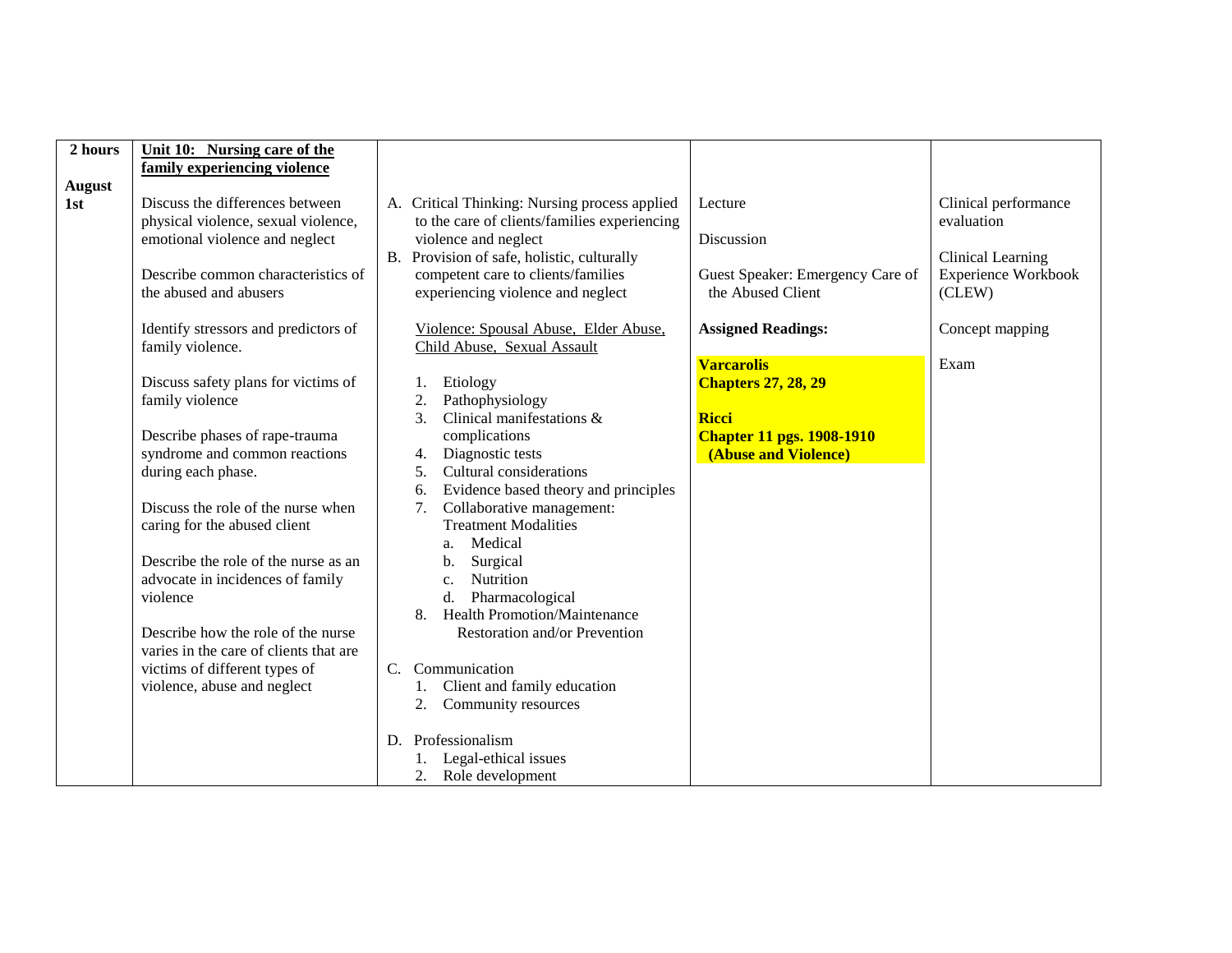| 4 hours       | <b>Unit 3: Principles of Geriatric</b>                               |                                                                                                |                                    |
|---------------|----------------------------------------------------------------------|------------------------------------------------------------------------------------------------|------------------------------------|
|               | <b>Nursing: Nursing Care of the</b>                                  |                                                                                                |                                    |
| <b>August</b> | <b>Geriatric Client</b>                                              |                                                                                                |                                    |
| 2nd           |                                                                      |                                                                                                |                                    |
|               | Discuss adult aging theories in<br>relation to wellness and illness. | Critical Thinking: Nursing process applied<br>Lecture<br>A.<br>to a geriatric client           | Clinical performance<br>evaluation |
|               |                                                                      | Discussion                                                                                     |                                    |
|               | Outline common changes and                                           | Provision of safe, holistic, culturally<br><b>B.</b>                                           | <b>Clinical Learning</b>           |
|               | adaptations occurring in the older<br>adult.                         | competent care to a geriatric client<br>Mini Mental Status                                     | Experience Workbook<br>(CLEW)      |
|               |                                                                      | Provide care for residents of an<br>Psychosocial Aging<br>1.                                   |                                    |
|               | Identify myths and stereotypes that<br>alter perceptions about aging | <b>Extended Care Facility</b><br><b>Activity Theory</b><br>a.<br>Disengagement Theory<br>$b$ . | Concept mapping                    |
|               | persons in our society.                                              | <b>Continuity Theory</b><br>Observe in an Adult Day Care<br>c.<br>and/or Sr. Citizen Centers   | Exam                               |
|               | Describe health care needs of the                                    | Assessment of Older Adult<br>2.                                                                |                                    |
|               | aging population in a variety of                                     | a. Primary Aging<br><b>Assigned Readings:</b>                                                  |                                    |
|               | healthcare settings                                                  | b. Secondary Aging                                                                             |                                    |
|               |                                                                      | c. Functional Assessment of Older<br><b>Lewis</b>                                              |                                    |
|               | Discuss the impact of illness,                                       | Adult<br><b>Chapter 5</b>                                                                      |                                    |
|               | hospitalization and institutionaliz-                                 |                                                                                                |                                    |
|               | ation on the independent function-                                   | <b>Brunner</b><br>Common concerns<br>3.                                                        |                                    |
|               | ing of the older adult.                                              | a. Physiological changes of aging<br><b>Chapter 11</b>                                         |                                    |
|               |                                                                      | b. Psychosocial changes of aging                                                               |                                    |
|               |                                                                      | Disengagement theory<br><b>Varcarolis</b>                                                      |                                    |
|               |                                                                      | c.<br><b>Activity Theory</b><br><b>Chapter 30</b><br>d.                                        |                                    |
|               |                                                                      |                                                                                                |                                    |
|               |                                                                      | e. Continuity Theory                                                                           |                                    |
|               |                                                                      | Physiological changes affecting<br>4.                                                          |                                    |
|               |                                                                      | pharmacokinetics; issue of                                                                     |                                    |
|               |                                                                      |                                                                                                |                                    |
|               |                                                                      | polypharmacy in geriatric population                                                           |                                    |
|               |                                                                      |                                                                                                |                                    |
|               |                                                                      | Settings for the delivery of care<br>5.                                                        |                                    |
|               |                                                                      | a. Community settings (daycare,                                                                |                                    |
|               |                                                                      | senior centers)                                                                                |                                    |
|               |                                                                      | b. Assisted Living                                                                             |                                    |
|               |                                                                      | c. Long term                                                                                   |                                    |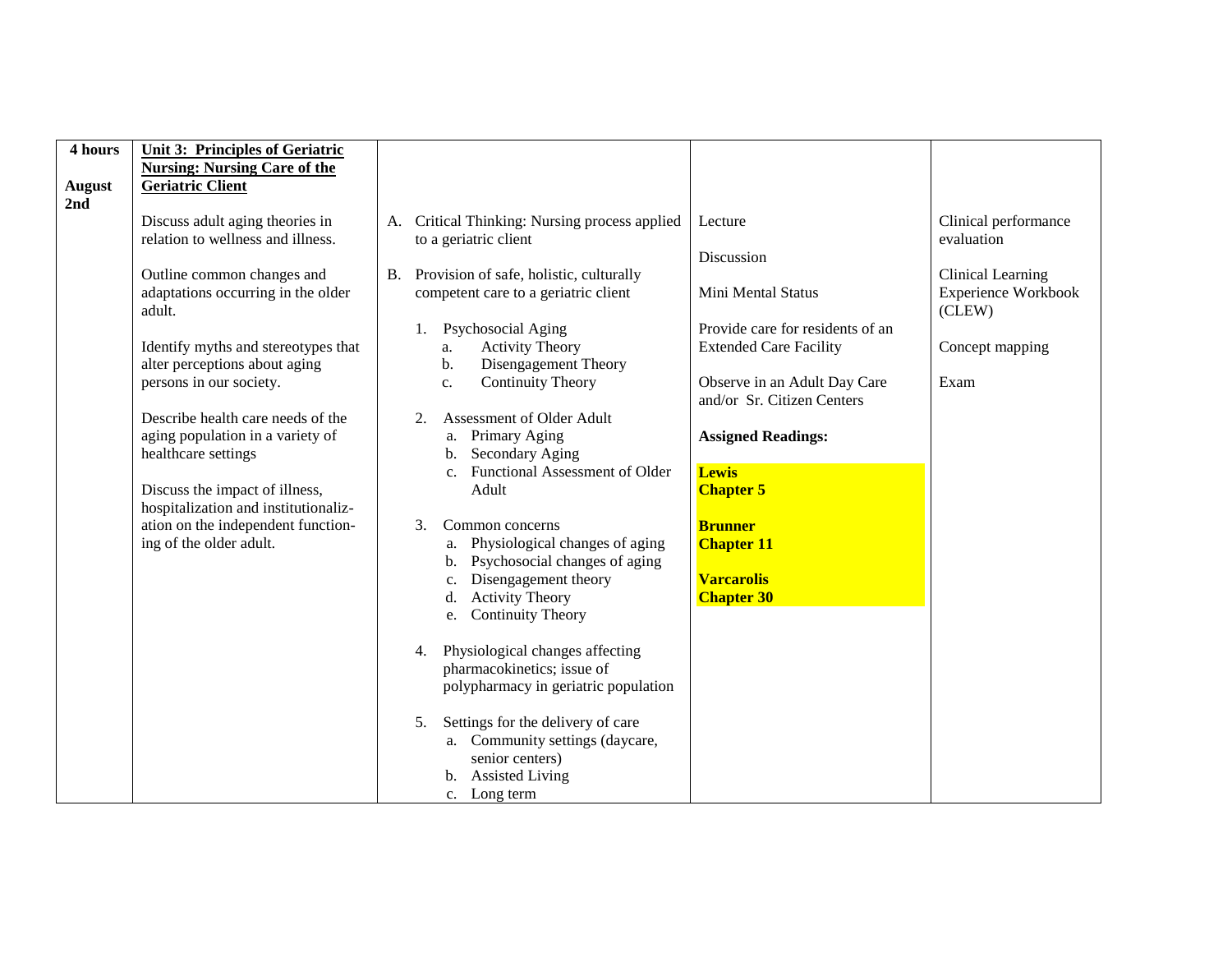|                      |                                                                                                                                                                                                                                                                           | Subacute/Rehab<br>d.                                                                                                                                                                                                                                                                                                                                                                                                                                                                                                                                     |  |
|----------------------|---------------------------------------------------------------------------------------------------------------------------------------------------------------------------------------------------------------------------------------------------------------------------|----------------------------------------------------------------------------------------------------------------------------------------------------------------------------------------------------------------------------------------------------------------------------------------------------------------------------------------------------------------------------------------------------------------------------------------------------------------------------------------------------------------------------------------------------------|--|
|                      |                                                                                                                                                                                                                                                                           | e. Acute                                                                                                                                                                                                                                                                                                                                                                                                                                                                                                                                                 |  |
| 2 hours              | <b>Principles of Geriatric Nursing:</b><br><b>Cognitive Disorders</b>                                                                                                                                                                                                     |                                                                                                                                                                                                                                                                                                                                                                                                                                                                                                                                                          |  |
| <b>August</b><br>8th | Differentiate between the clinical<br>presentations of delirium and<br>dementia.<br>Discuss the nursing care of the                                                                                                                                                       | A. Critical Thinking: Nursing process applied<br><b>Assigned Readings:</b><br>to a geriatric and cognitively impaired<br><b>Varcarolis</b><br>client<br><b>Chapter 23</b><br>B. Provision of safe, holistic, culturally                                                                                                                                                                                                                                                                                                                                  |  |
|                      | client with delirium<br>Discuss the nursing care of the<br>client with dementia.<br>Describe the characteristic<br>behaviors and stages of Alzheimer's<br>Disease.<br>Discuss diagnosis, medical<br>treatment and nursing care of the<br>client with Alzheimer's disease. | competent care to a cognitively impaired<br><b>Lewis</b><br>client<br><b>Chapter 60</b><br>Delirium<br>Etiology<br>1.<br>Pathophysiology<br>2.<br>Clinical manifestations &<br>3.<br>complications<br>Diagnostic tests<br>4.<br>Cultural considerations<br>5.<br>Evidence based theory and principles<br>6.<br>Collaborative management:<br>7.<br><b>Treatment Modalities</b><br>assurance of a safe environment<br>a.<br>b. Medical<br><b>Health Promotion/Maintenance</b><br>8.<br>Restoration and/or Prevention<br>a. Nutrition<br>b. Pharmacological |  |
|                      |                                                                                                                                                                                                                                                                           | Dementia: Alzheimer's<br>Etiology<br>1.<br>Pathophysiology<br>2.<br>Clinical manifestations &<br>3.<br>complications<br>4. Diagnostic tests                                                                                                                                                                                                                                                                                                                                                                                                              |  |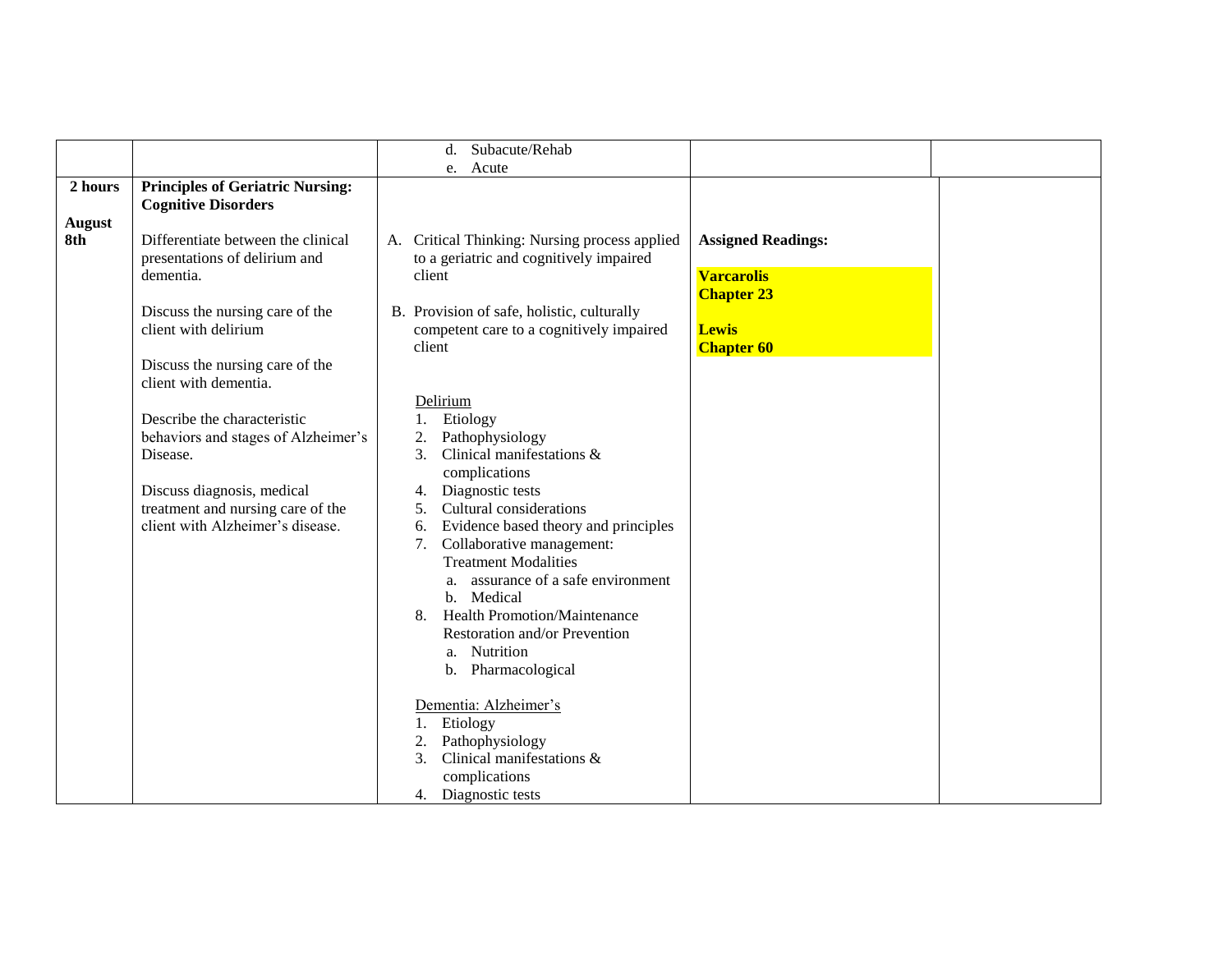|                      |                                                                                                                                                                                                                                                                                                                                                                                                                                           | Cultural considerations<br>5.<br>Evidence based theory and principles<br>6.<br>Collaborative management:<br>7.<br><b>Treatment Modalities</b><br>Medical<br>a.<br>Nutrition<br>$\mathbf{b}$ .<br>Pharmacological<br>$c_{\cdot}$<br><b>Health Promotion/Maintenance</b><br>8.<br>Restoration and/or Prevention<br>C. Communication<br>1. Client and family education<br>2. Community resources<br>D. Professionalism<br>1. Legal-ethical issues<br>2.<br>Role Development                                         |                                                                                                                                                                                           |                                                                                                                            |
|----------------------|-------------------------------------------------------------------------------------------------------------------------------------------------------------------------------------------------------------------------------------------------------------------------------------------------------------------------------------------------------------------------------------------------------------------------------------------|------------------------------------------------------------------------------------------------------------------------------------------------------------------------------------------------------------------------------------------------------------------------------------------------------------------------------------------------------------------------------------------------------------------------------------------------------------------------------------------------------------------|-------------------------------------------------------------------------------------------------------------------------------------------------------------------------------------------|----------------------------------------------------------------------------------------------------------------------------|
| 2 hours              | <b>Unit 5: Pediatric Nursing</b>                                                                                                                                                                                                                                                                                                                                                                                                          |                                                                                                                                                                                                                                                                                                                                                                                                                                                                                                                  |                                                                                                                                                                                           |                                                                                                                            |
|                      | <b>Principles of Pediatric Nursing</b>                                                                                                                                                                                                                                                                                                                                                                                                    |                                                                                                                                                                                                                                                                                                                                                                                                                                                                                                                  |                                                                                                                                                                                           |                                                                                                                            |
| <b>August</b><br>9th | Describe the philosophy and goals<br>of pediatric nursing<br>Discuss the significance of family<br>in the care of pediatric clients<br>Identify health-promotional<br>activities essential for normal<br>growth and development in the<br>pediatric population<br>List the major components of a<br>pediatric history and physical exam<br>Explain how children differ from<br>adults in their response to illness<br>and hospitalization | Critical Thinking: Nursing process<br>A.<br>applied to the care of the pediatric client<br>and family<br>Trends in pediatric care<br>1.<br>Health promotion and the pediatric<br>2.<br>client<br>Family characteristics<br>3.<br>Cultural influences on the pediatric<br>4.<br>client and family<br>Parenting styles<br>5.<br>a. Child-rearing philosophies<br>b. Discipline<br>Principles of growth and development<br>6.<br>Cephalocaudal<br>a.<br>Proximo-distal<br>h.<br>Simple to complex<br>$\mathbf{c}$ . | <b>Assigned Readings:</b><br>Ricci<br>Chapter 1, end at pg. 45<br><b>Chapters 30-33, 35</b><br><b>Chapter 36, pgs. 1220-1235</b><br><b>Chapters 25-29 (Scan)</b><br>Lecture<br>Discussion | Clinical performance<br>evaluation<br>Clinical Learning<br><b>Experience Workbook</b><br>(CLEW)<br>Concept mapping<br>Exam |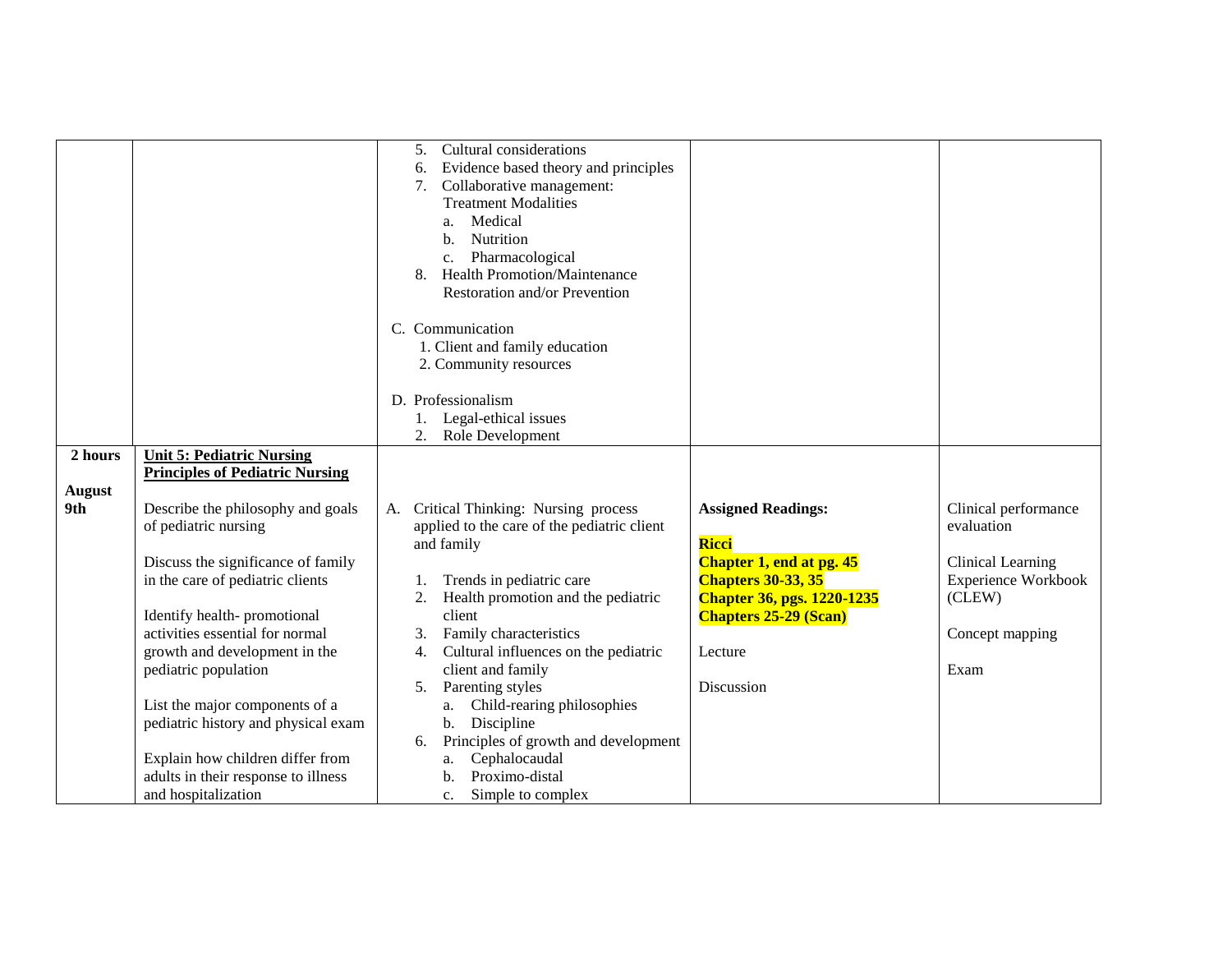|                                   | General to specific<br>d.                                                                                                                                                                                                                                                                                                                                                                                                                     |
|-----------------------------------|-----------------------------------------------------------------------------------------------------------------------------------------------------------------------------------------------------------------------------------------------------------------------------------------------------------------------------------------------------------------------------------------------------------------------------------------------|
| Discuss pediatric illness as a    | 7. Application of theories of growth and                                                                                                                                                                                                                                                                                                                                                                                                      |
| family stressor                   | development                                                                                                                                                                                                                                                                                                                                                                                                                                   |
|                                   | Cognitive: Piaget<br>a.                                                                                                                                                                                                                                                                                                                                                                                                                       |
| Discuss the principles and        | Psychosocial: Erikson<br>b.                                                                                                                                                                                                                                                                                                                                                                                                                   |
| techniques for administering      | Moral: Kohlberg<br>c.                                                                                                                                                                                                                                                                                                                                                                                                                         |
| medications and IV fluids to      | Psychosexual: Freud<br>$d_{\cdot}$                                                                                                                                                                                                                                                                                                                                                                                                            |
| children                          | <b>Physical Assessment</b><br>8.                                                                                                                                                                                                                                                                                                                                                                                                              |
|                                   | History<br>a.                                                                                                                                                                                                                                                                                                                                                                                                                                 |
| Describe communication strategies | Vital signs<br>$\mathbf{b}$ .                                                                                                                                                                                                                                                                                                                                                                                                                 |
| that assist nurses in working     | Anthropometric measurement<br>c.                                                                                                                                                                                                                                                                                                                                                                                                              |
| effectively with children         | Growth charts<br>d.                                                                                                                                                                                                                                                                                                                                                                                                                           |
|                                   | Nutrition<br>e.                                                                                                                                                                                                                                                                                                                                                                                                                               |
| Describe legal issues unique to   | <b>Developmental Assessment</b><br>9.                                                                                                                                                                                                                                                                                                                                                                                                         |
| children and families             | a. Denver Developmental                                                                                                                                                                                                                                                                                                                                                                                                                       |
|                                   | Screening Test II (DDST-II)                                                                                                                                                                                                                                                                                                                                                                                                                   |
| Discuss care of children with     | b. Play as an indicator                                                                                                                                                                                                                                                                                                                                                                                                                       |
|                                   |                                                                                                                                                                                                                                                                                                                                                                                                                                               |
|                                   | Preparation for elective<br>a.                                                                                                                                                                                                                                                                                                                                                                                                                |
|                                   |                                                                                                                                                                                                                                                                                                                                                                                                                                               |
|                                   | b.                                                                                                                                                                                                                                                                                                                                                                                                                                            |
|                                   | Stressors associated with illness<br>C <sub>1</sub>                                                                                                                                                                                                                                                                                                                                                                                           |
|                                   |                                                                                                                                                                                                                                                                                                                                                                                                                                               |
|                                   |                                                                                                                                                                                                                                                                                                                                                                                                                                               |
|                                   | a.                                                                                                                                                                                                                                                                                                                                                                                                                                            |
|                                   | b.                                                                                                                                                                                                                                                                                                                                                                                                                                            |
|                                   |                                                                                                                                                                                                                                                                                                                                                                                                                                               |
|                                   |                                                                                                                                                                                                                                                                                                                                                                                                                                               |
|                                   | mechanism                                                                                                                                                                                                                                                                                                                                                                                                                                     |
|                                   |                                                                                                                                                                                                                                                                                                                                                                                                                                               |
|                                   | a.                                                                                                                                                                                                                                                                                                                                                                                                                                            |
|                                   | b.                                                                                                                                                                                                                                                                                                                                                                                                                                            |
|                                   | $\mathbf{c}$ .                                                                                                                                                                                                                                                                                                                                                                                                                                |
|                                   | administration                                                                                                                                                                                                                                                                                                                                                                                                                                |
|                                   |                                                                                                                                                                                                                                                                                                                                                                                                                                               |
|                                   |                                                                                                                                                                                                                                                                                                                                                                                                                                               |
|                                   | and family                                                                                                                                                                                                                                                                                                                                                                                                                                    |
| common pediatric illnesses        | 10. The Hospitalized child<br>hospitalization<br>Emergency hospitalization<br>and hospitalization<br>11. Preparing children for procedures<br>Physical preparation<br>Verbal preparation<br>Coping with pain<br>c.<br>Use of play as a coping<br>$d_{\cdot}$<br>12. Administering medication to children<br>Administering oral medication<br>Administering injections<br>Principles of IV fluid<br>B. Communication with the pediatric client |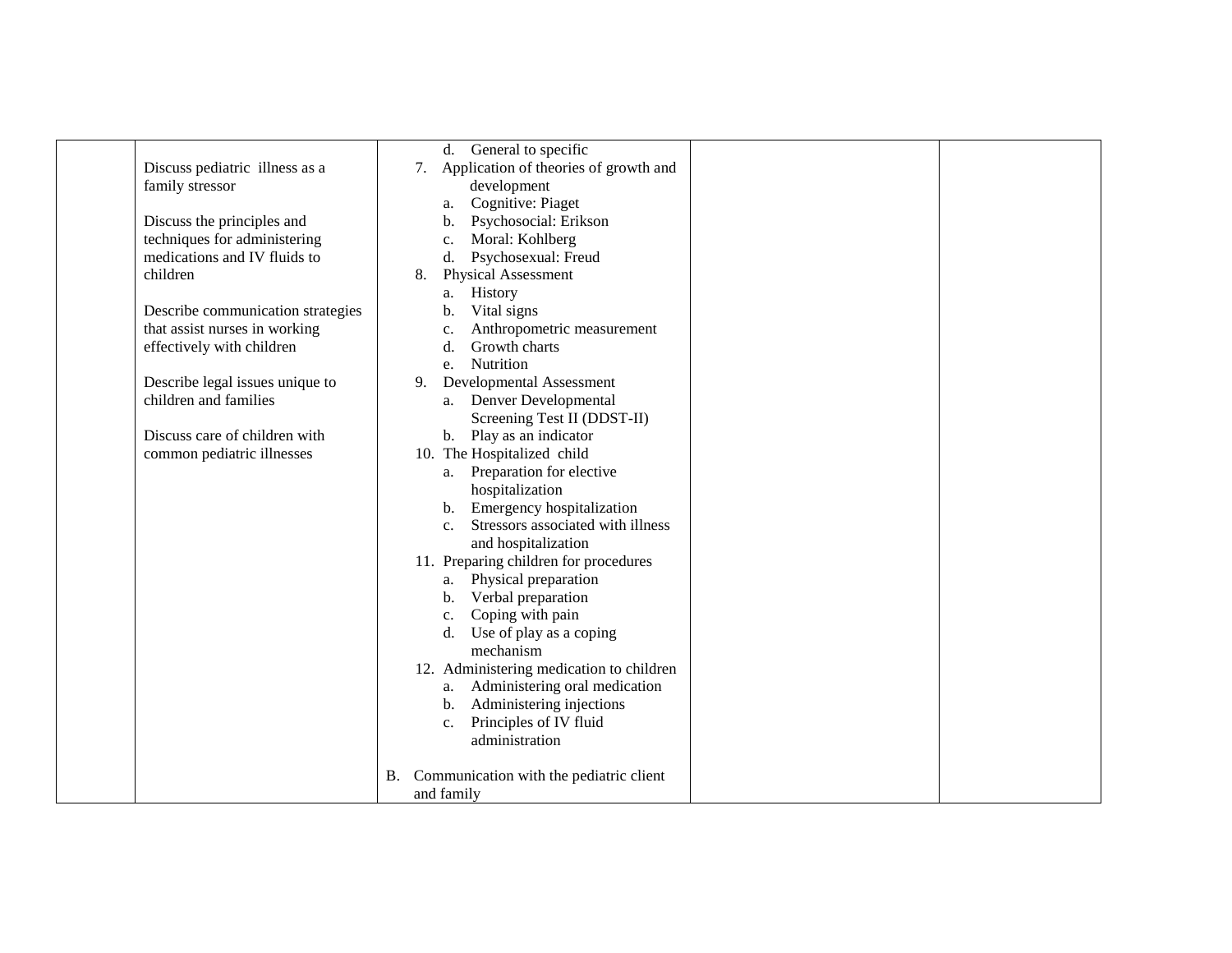|                                              |                                                                                                                                                 | Communication strategies<br>Developmental principles<br>a.<br>Cultural considerations<br>a.<br>Parental education<br>2.<br>Safety<br>a.<br>b. Anticipatory guidance<br>Professionalism<br>C.<br>Consent for care<br>The nurse as a child advocate<br>2.<br>3.<br>Mandatory reporting laws                                                                                                                                                                                                                                                                                                                                                                                                                                                                                                                                 |                                                                                                                                                                                                                                              |                                                                                                                            |
|----------------------------------------------|-------------------------------------------------------------------------------------------------------------------------------------------------|---------------------------------------------------------------------------------------------------------------------------------------------------------------------------------------------------------------------------------------------------------------------------------------------------------------------------------------------------------------------------------------------------------------------------------------------------------------------------------------------------------------------------------------------------------------------------------------------------------------------------------------------------------------------------------------------------------------------------------------------------------------------------------------------------------------------------|----------------------------------------------------------------------------------------------------------------------------------------------------------------------------------------------------------------------------------------------|----------------------------------------------------------------------------------------------------------------------------|
| 3 hours<br><b>August</b><br>15 <sub>th</sub> | <b>Common Pediatric Conditions</b><br>Describe nursing care and<br>management when caring for the<br>child with common pediatric<br>conditions. | Critical Thinking: Nursing process<br>A.<br>applied to the care of the pediatric client<br>and family with Common Pediatric<br>Conditions: Gastroenteritis, Appendecitis,<br>Otitis Media, conditions affecting the<br>tonsils and adenoids, Pyloric Stenosis,<br>Care of the Child with Developmental<br><b>Needs</b><br>Provision of safe, holistic, culturally<br>B.<br>competent care to the pediatric client and<br>family with Common Pediatric Conditions<br>Etiology<br>Pathophysiology<br>2.<br>Clinical manifestations &<br>3.<br>complications<br>Diagnostic tests<br>4.<br>Cultural considerations<br>5 <sub>1</sub><br>Evidence based theory and principles<br>6.<br>Collaborative management:<br>7.<br><b>Treatment Modalities</b><br>Medical<br>a.<br>Surgical<br>b.<br>Nutrition<br>Pharmacological<br>d. | <b>Assigned Readings:</b><br>Ricci<br>pgs. 1408-1411<br>(pharyngitis/tonsillitis/mono/epiglo<br>ttitis)<br>pg. 1522 (pyloric stenosis)<br>pgs. 1525-1526 (appendicitis)<br>pg. 1526 (GER)<br>pg 1530 (constipation)<br>Lecture<br>Discussion | Clinical performance<br>evaluation<br><b>Clinical Learning</b><br>Experience Workbook<br>(CLEW)<br>Concept mapping<br>Exam |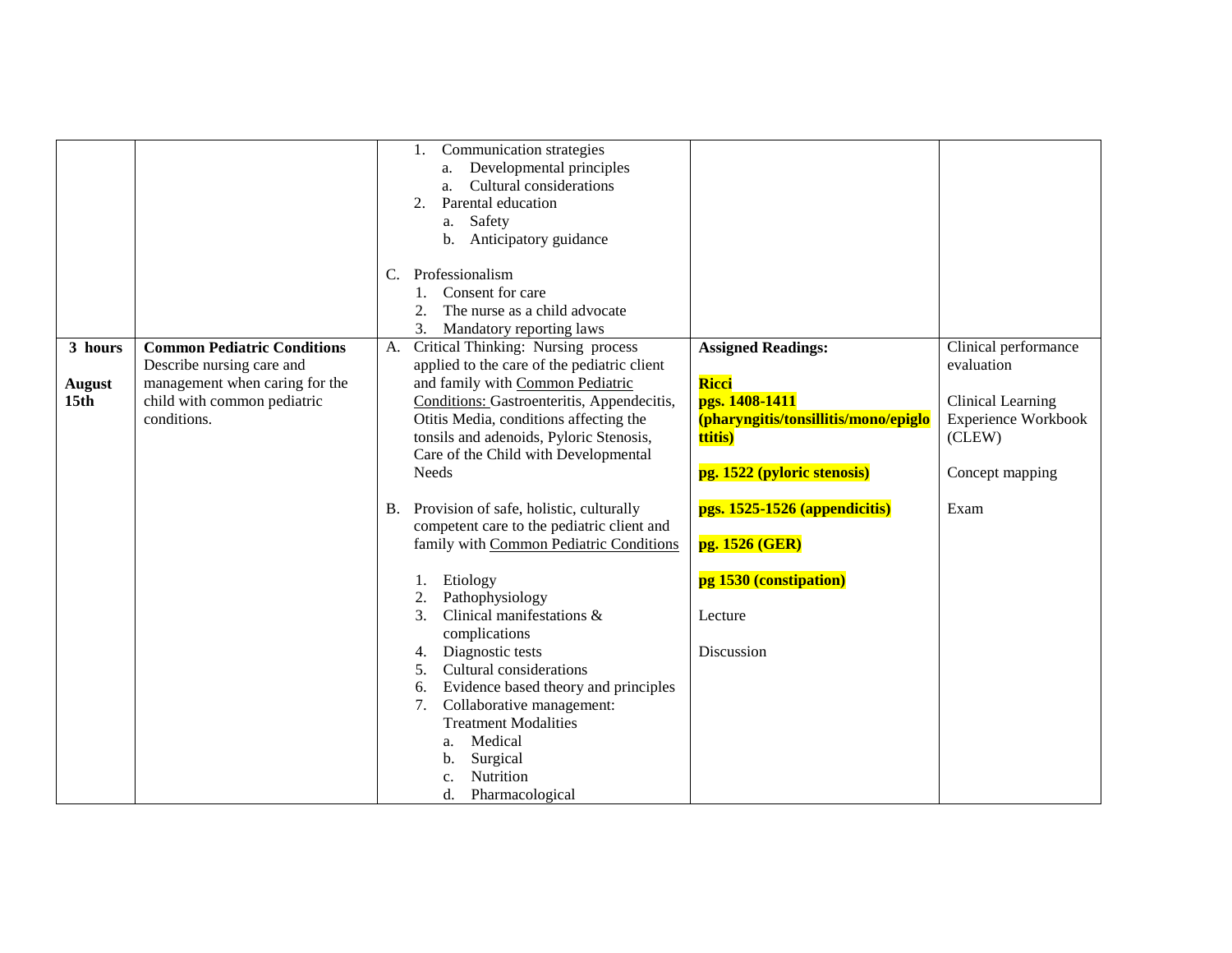|         |                        | <b>Health Promotion/Maintenance</b><br>8.<br>Restoration and/or Prevention         |  |
|---------|------------------------|------------------------------------------------------------------------------------|--|
|         |                        | Communication<br>C.<br>1. Client and family education<br>Community resources<br>2. |  |
|         |                        | D. Professionalism<br>1. Legal-ethical issues<br>Role development<br>2.            |  |
| 2 hours | <b>Final Exam Week</b> | <b>Final Exam</b>                                                                  |  |

### **NUR 102 Lab**

### *Attendance & Preparation*

It is expected that you attend all labs as scheduled. If you need to miss a lab you need to ensure you notify one or all of your lab instructors. You will also be responsible for making up any lab time missed. It is also expected that you are appropriately dressed in your clinical uniform for each lab (please see nursing handbook for more information).

It is also expected that all reading that is required of you be completed prior to your scheduled lab day.

### *Skills Validation*

Students are required to successfully demonstrate multiple nursing skills in the Nursing Labs. Sheets outlining the expectations for passing the skill validations can be found at the end of the syllabus. Students are required to come prepared with any equipment required to perform the skill. Students who are unsatisfactory in a skill validation are required to remediate with the Laboratory Instructor and retest on the skill. Skills validation must be satisfactory prior to performing the skill at the clinical site. Students are given two opportunities to re-test on any one skill and demonstrate safe practice. A written plan to have the student practice and remediate with the Lab Teacher is made. If the student is unable to demonstrate safe practice on the third attempt, the student receives an unsatisfactory in the clinical portion of the course, and is not permitted to proceed to the clinical setting based on concerns for patient safety. Unsatisfactory in clinical results in removal from the course and inability to apply for re-admission to the Connecticut Community College Nursing Program. Students who are unsatisfactory in performing the skill three times will be removed from the course.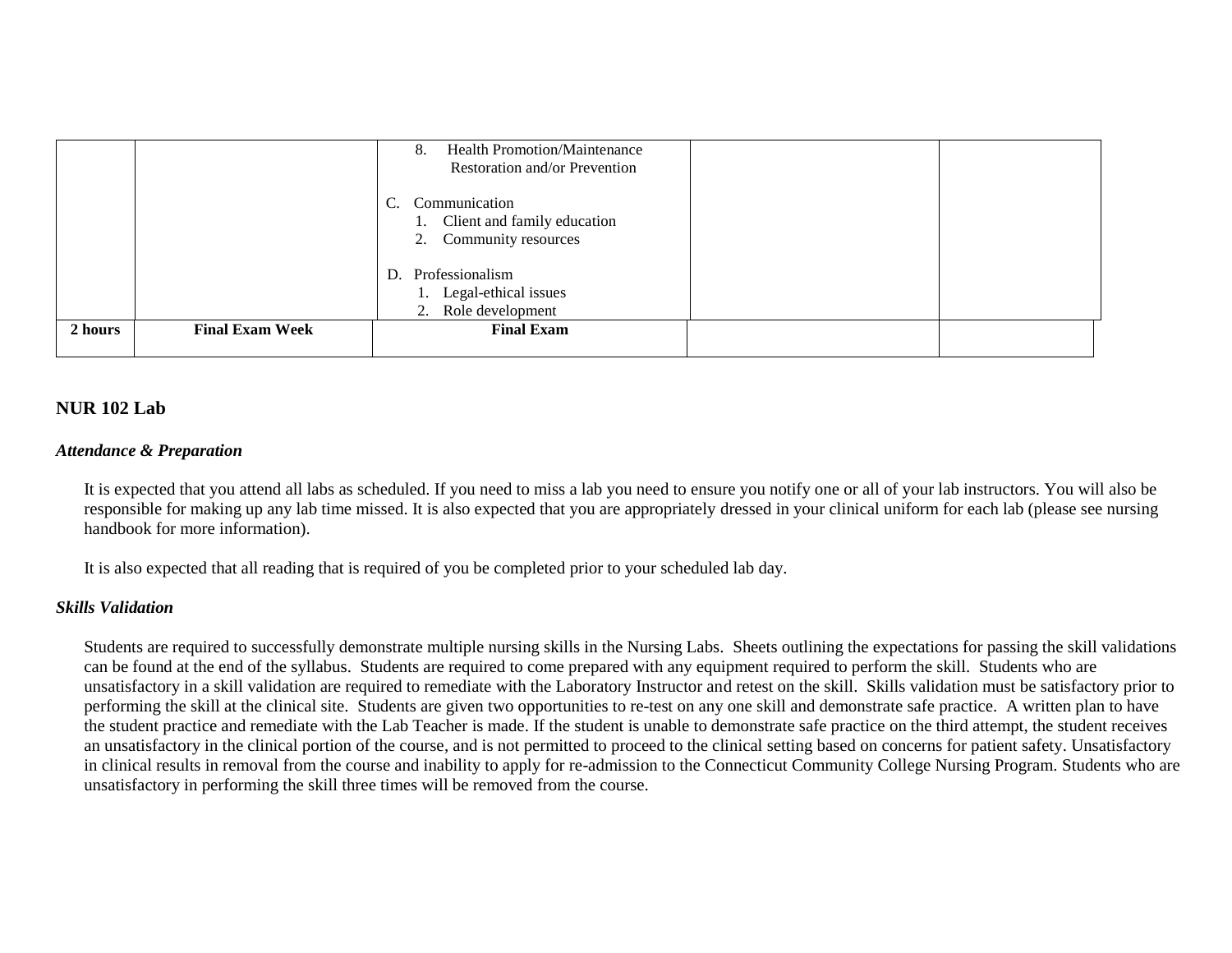Skills to be validated on this semester include: Insertion of an Indwelling Urinary Catheter for a Female Client, Administration of a Piggyback Medication via Secondary Line (IVPB), Medication administration via an Enteral Tube and Initial Set-Up of Primary IV Solution

### *Miscellaneous*

*\**Personal effects should not be brought to the lab. Lab books, notebooks and nurse packs only may be brought to the lab.

**\***Food and drink are not allowed in the lab.

\* All lab skills are from Perry & Potter Clinical Nursing Skills and Techniques.

### *Clinical*

You are required to attend clinical each week in your uniform (please see student nurse handbook for more information). If you are unable to attend clinical, it is your responsibility to notify your clinical instructor prior to the start of clinical that day. You are also required to make up that clinical time missed.

You will have clinical assignments due throughout this semester to include: weekly reflection, process recording and CLEW. Further information on each of these clinical assignments can be found under the clinical tab on Blackboard and will be discussed in detail by both your lab and clinical faculty. You will be evaluated on a weekly basis by your clinical faculty with a formative evaluation being completed. At the end of the semester, you will also have a summative evaluation completed.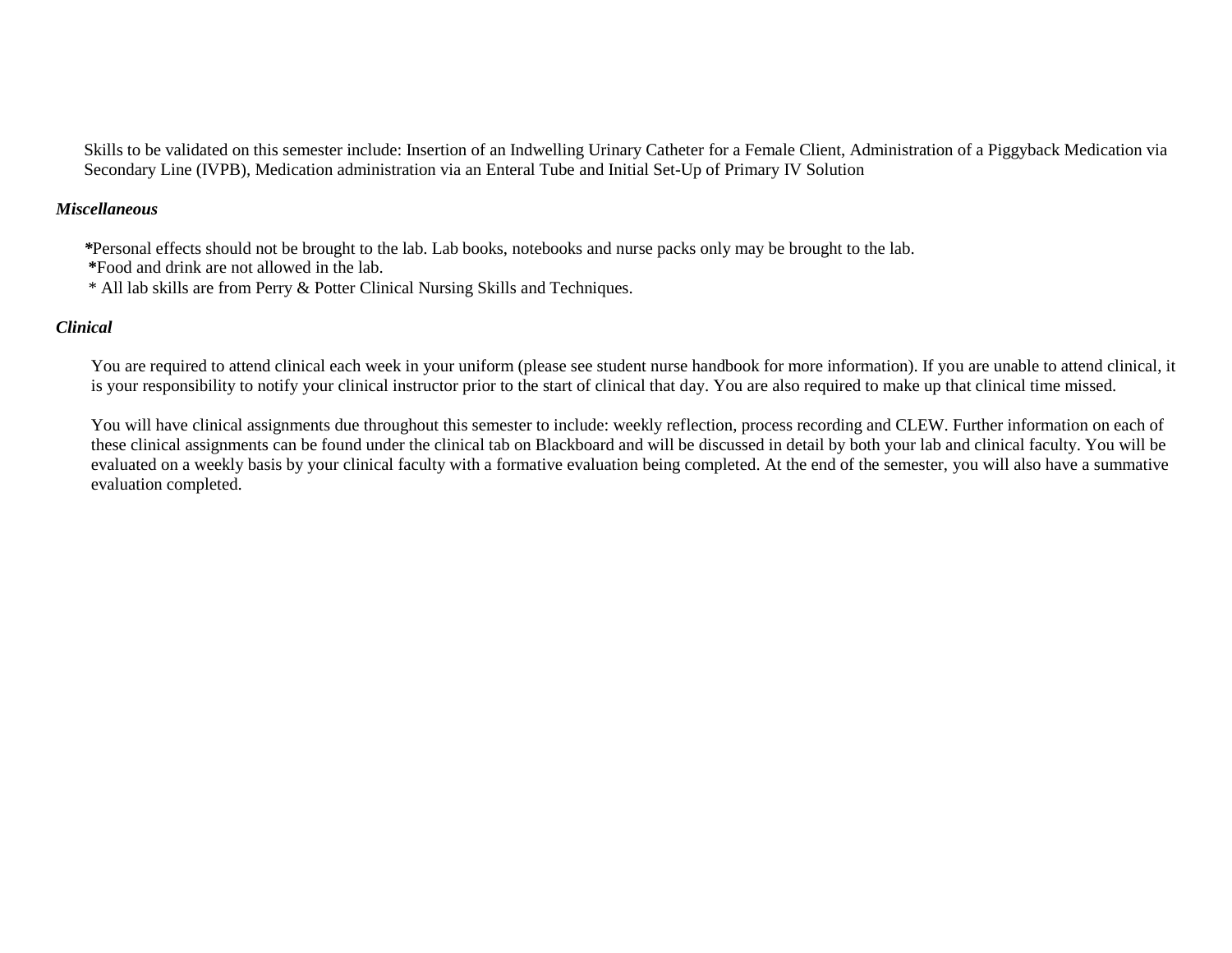# NUR\* 102: Family Health Nursing Laboratory Topics Schedule

# **Obstetrical/Pediatric Nursing Topics to be Covered**

| Lab Topic                                   |        | Time       |
|---------------------------------------------|--------|------------|
| Breastfeeding (1 hour theory)               |        | 1 hour     |
| Newborn Assessment and Care                 |        | 2.5 hours  |
| Post Partum Assessment/Care                 |        | $1.5$ hour |
| Child Birth Education ( <i>i.e.</i> Lamaze) |        | 1 hour     |
|                                             | TOTAL. |            |

# **Combined Nursing Topics to be Covered**

| Lab Topic                                        | Time       |
|--------------------------------------------------|------------|
| Urinary Catheterization Content (includes CBI)   | $1.5$ hour |
| <b>Urinary Catheterization Practice</b>          | 1.5 hours  |
| <b>IVPB</b> Content                              | 2 hours    |
| <b>IVPB</b> Practice                             | 1 hour     |
| <b>Medication Calculation Testing or Support</b> | 1 hour     |
| VALIDATIONS IVPB & CATHETERIZATION               |            |
| TOTAL.                                           | 9.0        |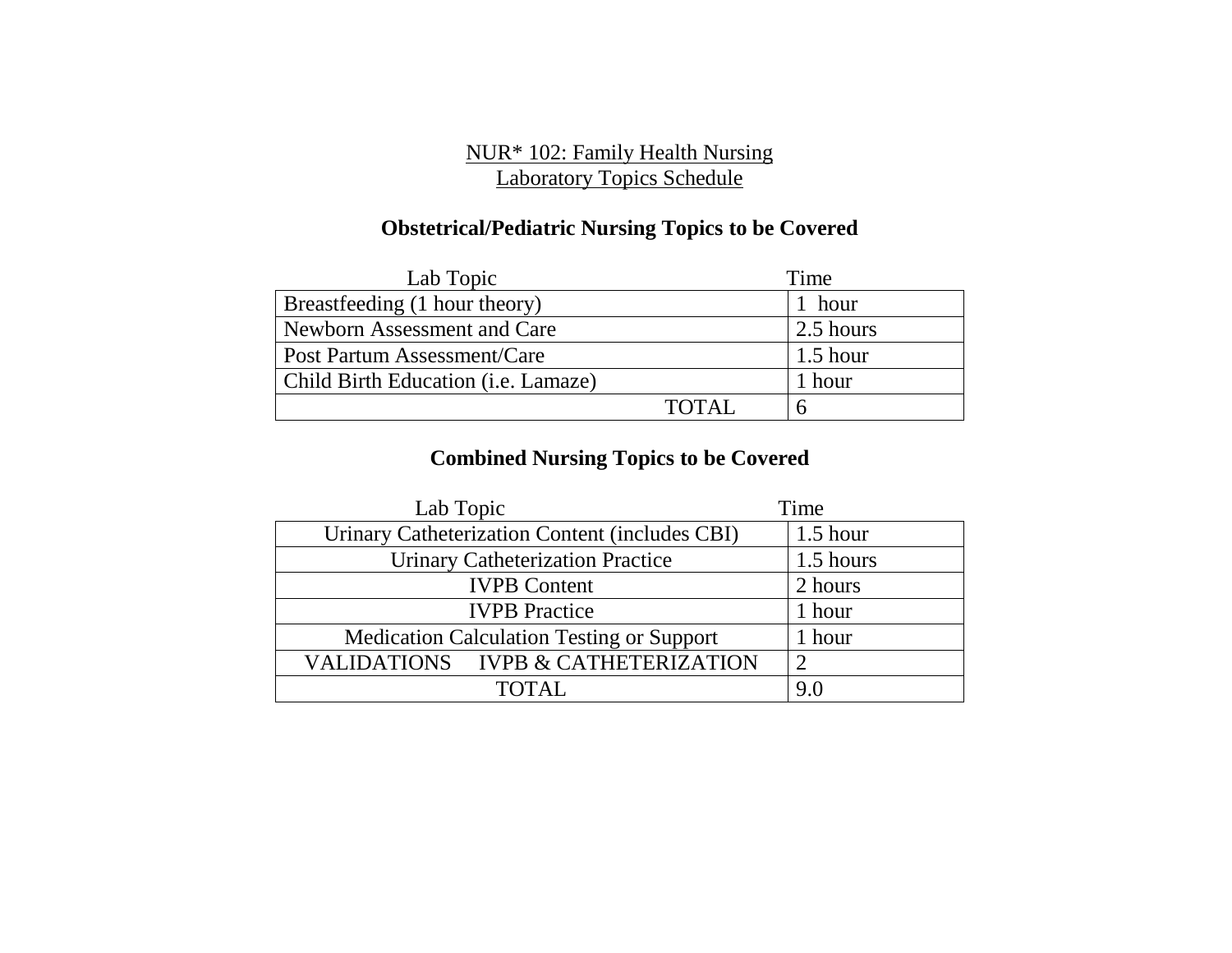# **Medical/Surgical Topics to be Covered**

| Lab Topic                                              | Time       |
|--------------------------------------------------------|------------|
| <b>Blood Transfusion</b>                               | 1.5 hours  |
| <b>Surgical Assessment</b>                             | $1.5$ hour |
| <b>Decompression Tubes Content</b>                     | 2.0 hours  |
| Indications, placement, patency,                       |            |
| Enteral Tube Medication Administration and Practice    |            |
| PCA/Epidural pumps                                     | 1 hour     |
| Ortho Lab/Disorders of the Musculoskeletal System      | 1 hour     |
| <b>VALIDATION: ENTERAL MED ADMINISTRATION</b>          | 1 hour     |
| <b>TOTAL</b>                                           | 8.0        |
| Floating Hour to be applied at faculty team discretion | 1.0        |
| <b>NURSING 102 TOTAL LAB HOURS</b>                     | 24         |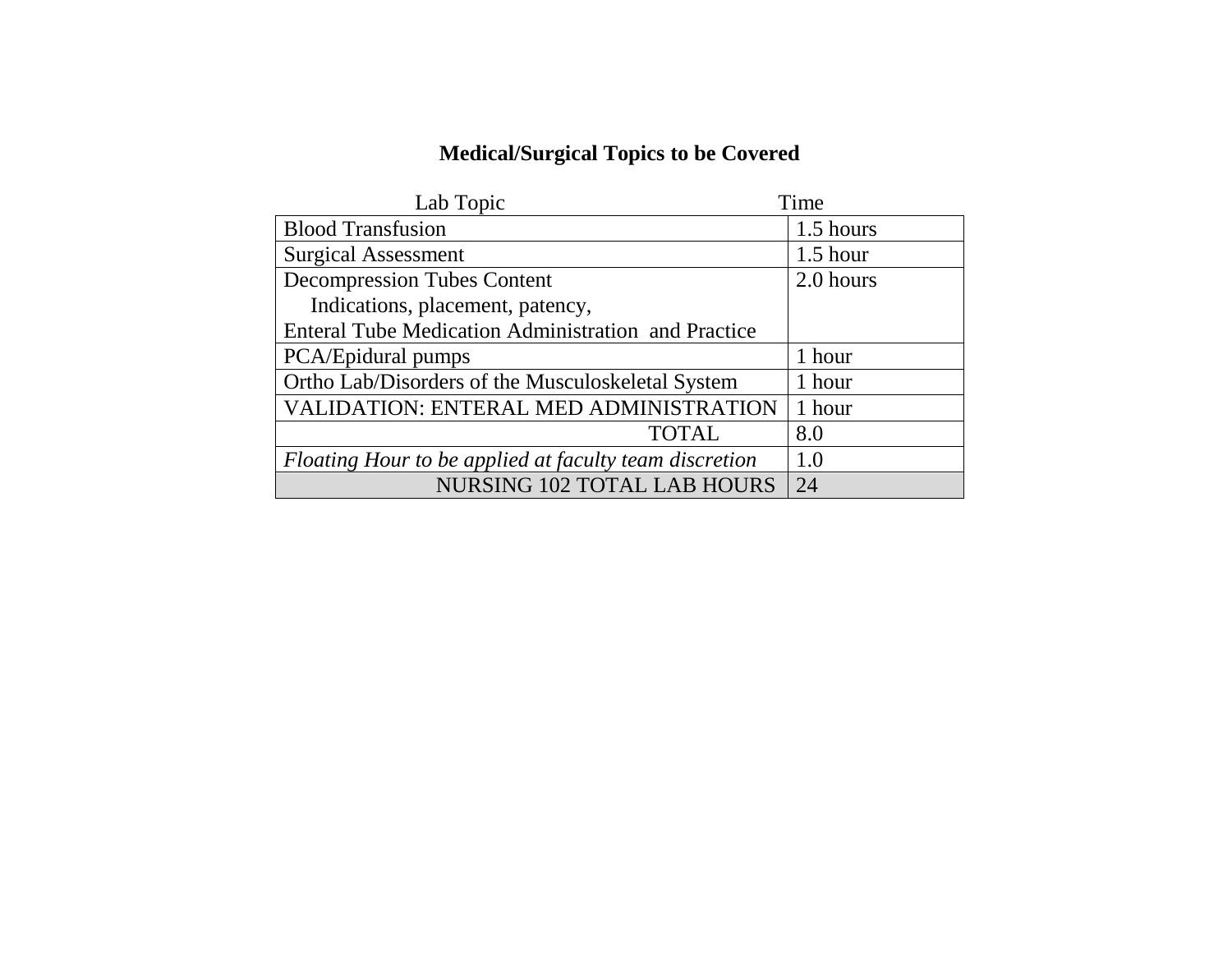# **NUR\*102: Family Health Nursing On Campus Clinical Laboratory: Care of Breastfeeding Clients (1 hour)**

|    | <b>Nursing Care of Breastfeeding Clients</b>                                                                            |                                                             |  |
|----|-------------------------------------------------------------------------------------------------------------------------|-------------------------------------------------------------|--|
|    | <b>Learning Objectives</b><br>Upon completion of the Learning Laboratory<br>the student will be able to:                | <b>Suggested Learning Activities</b>                        |  |
|    | 1. Discuss breastfeeding readiness and<br>indications of infant hunger                                                  | Review handouts/readings/videos related to<br>breastfeeding |  |
|    | 2. Describe signs that baby is getting enough<br>milk                                                                   | Guest speaker                                               |  |
|    |                                                                                                                         | Demonstration of various breastfeeding<br>techniques        |  |
|    | 3. Identify steps to ensure correct<br>breastfeeding latch                                                              |                                                             |  |
|    | 4. Discuss and demonstrate various infant<br>holding positions to promote comfort,<br>support and ease of breastfeeding |                                                             |  |
|    | 5. Apply the nursing process to breastfeeding<br>issues                                                                 |                                                             |  |
| 6. | Identify benefits for both mother and baby<br>related to breastfeeding.                                                 |                                                             |  |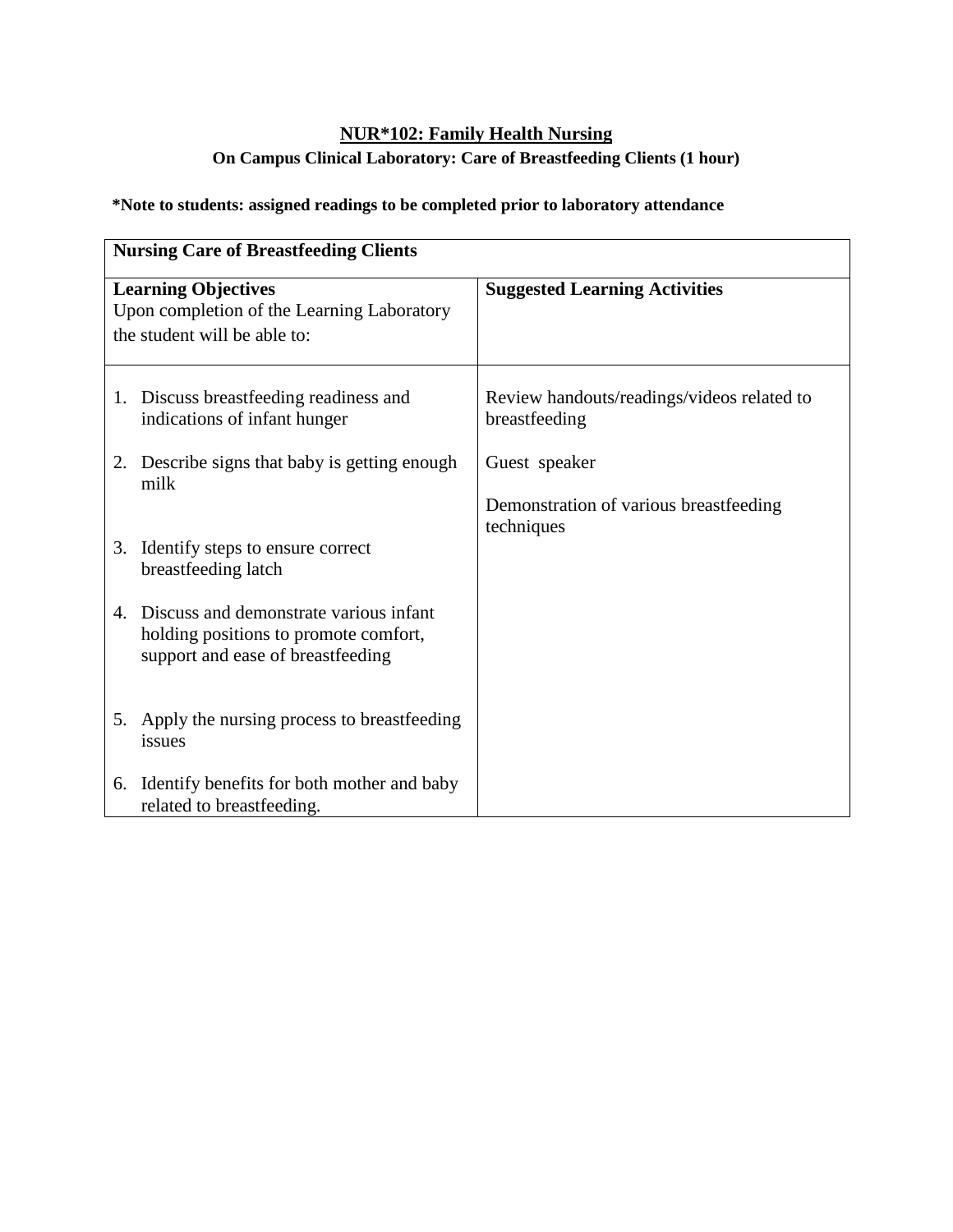# **On Campus Clinical Laboratory: Nursing Care and Assessment of Newborns (2.5hours)**

| <b>Nursing Assessment and Care of Newborns</b>                                                           |                                                                                |                                                                                                                                                                |
|----------------------------------------------------------------------------------------------------------|--------------------------------------------------------------------------------|----------------------------------------------------------------------------------------------------------------------------------------------------------------|
| <b>Learning Objectives</b><br>Upon completion of the Learning Laboratory<br>the student will be able to: |                                                                                | <b>Suggested Learning Activities</b>                                                                                                                           |
| 1.                                                                                                       | Identify normal newborn reflexes                                               | Review handouts/readings/videos related to<br>newborn assessment and care                                                                                      |
| 2. Review the correct techniques for<br>needed                                                           | administration of newborn medications<br>including routes, sites and equipment | Demonstration and practice with return<br>demonstration of newborn assessment using<br>newborn manikins/Sim Baby<br>Critical Thinking scenario and small group |
| newborn exam including normal<br>variants vs. abnormal findings                                          | 3. Describe the components of a complete                                       | discussion: newborn care<br>Case Study                                                                                                                         |
| 4.<br>circumcision                                                                                       | Describe care of the newborn following                                         |                                                                                                                                                                |
| 5.                                                                                                       | Review the components of a baby bath                                           |                                                                                                                                                                |
| 6.                                                                                                       | Discuss the variety of formulas and<br>nipples used for bottle fed babies.     |                                                                                                                                                                |
|                                                                                                          | 7. Discuss ways to keep newborns safe<br>from abduction and SIDs prevention    |                                                                                                                                                                |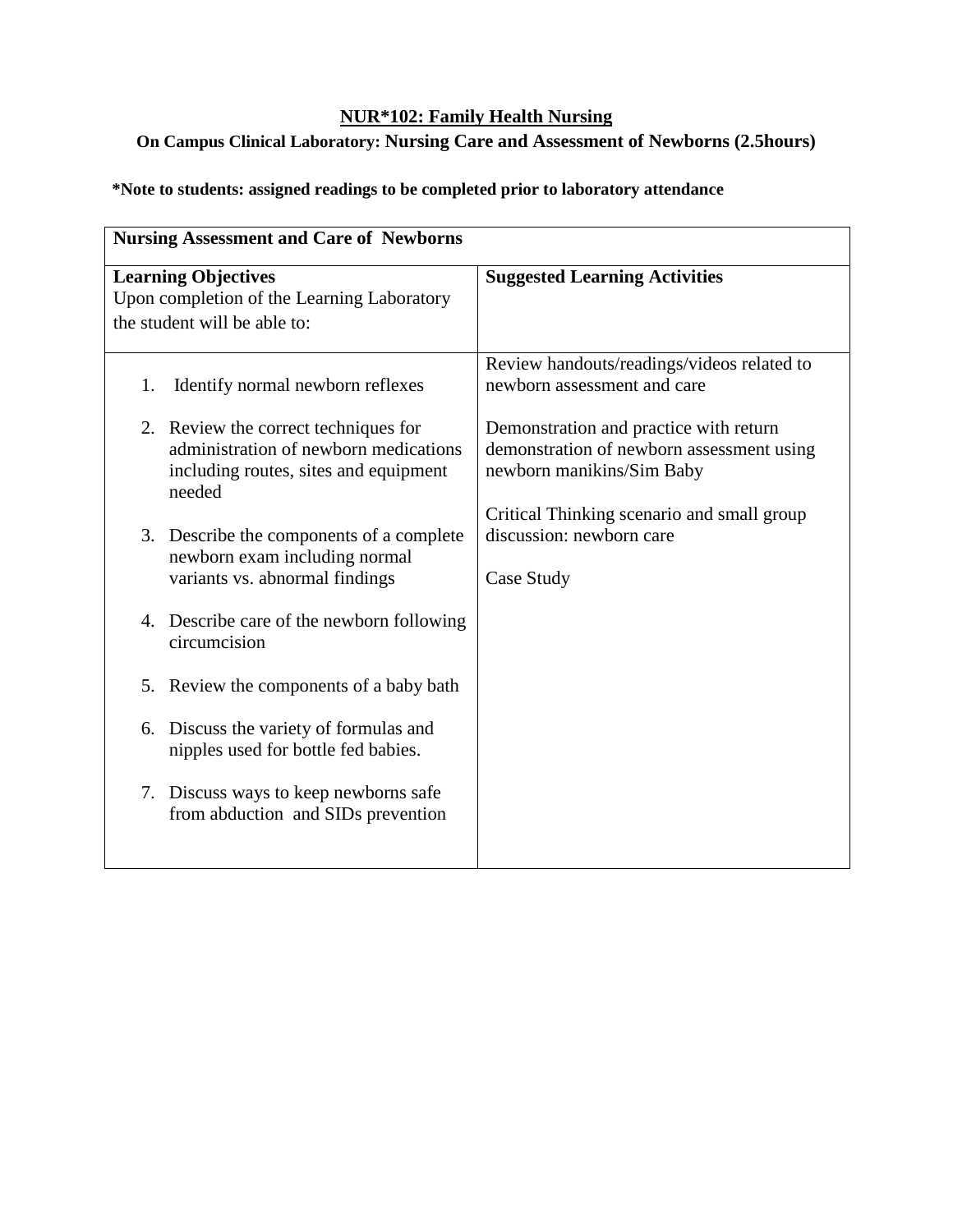# **On Campus Clinical Laboratory: Nursing Care and Assessment of the Postpartum Client (1.5 hours)**

| <b>Nursing Assessment and Care of the Postpartum Client</b>                                                                                                                                                                                                                            |                                                                                                                                                                                                                                  |  |
|----------------------------------------------------------------------------------------------------------------------------------------------------------------------------------------------------------------------------------------------------------------------------------------|----------------------------------------------------------------------------------------------------------------------------------------------------------------------------------------------------------------------------------|--|
| <b>Learning Objectives</b><br>Upon completion of the Learning Laboratory<br>the student will be able to:                                                                                                                                                                               | <b>Suggested Learning Activities</b>                                                                                                                                                                                             |  |
| 1. Describe a systematic "Bubble"<br>assessment of a postpartum client<br>a. Breast<br>b. Uterus/fundus<br>c. Bladder<br>d. Bowel<br>e. Lochia<br>f. Episiotomy, Emotional<br>2. Describe routine care of the mother<br>who has delivered her infant vaginally<br>vs. cesarean section | Review handouts/readings/videos related to<br>postpartum assessment and care<br>Student practice a return demonstration of a<br>post partum assessment<br>Critical Thinking scenario and small group<br>discussion<br>Case Study |  |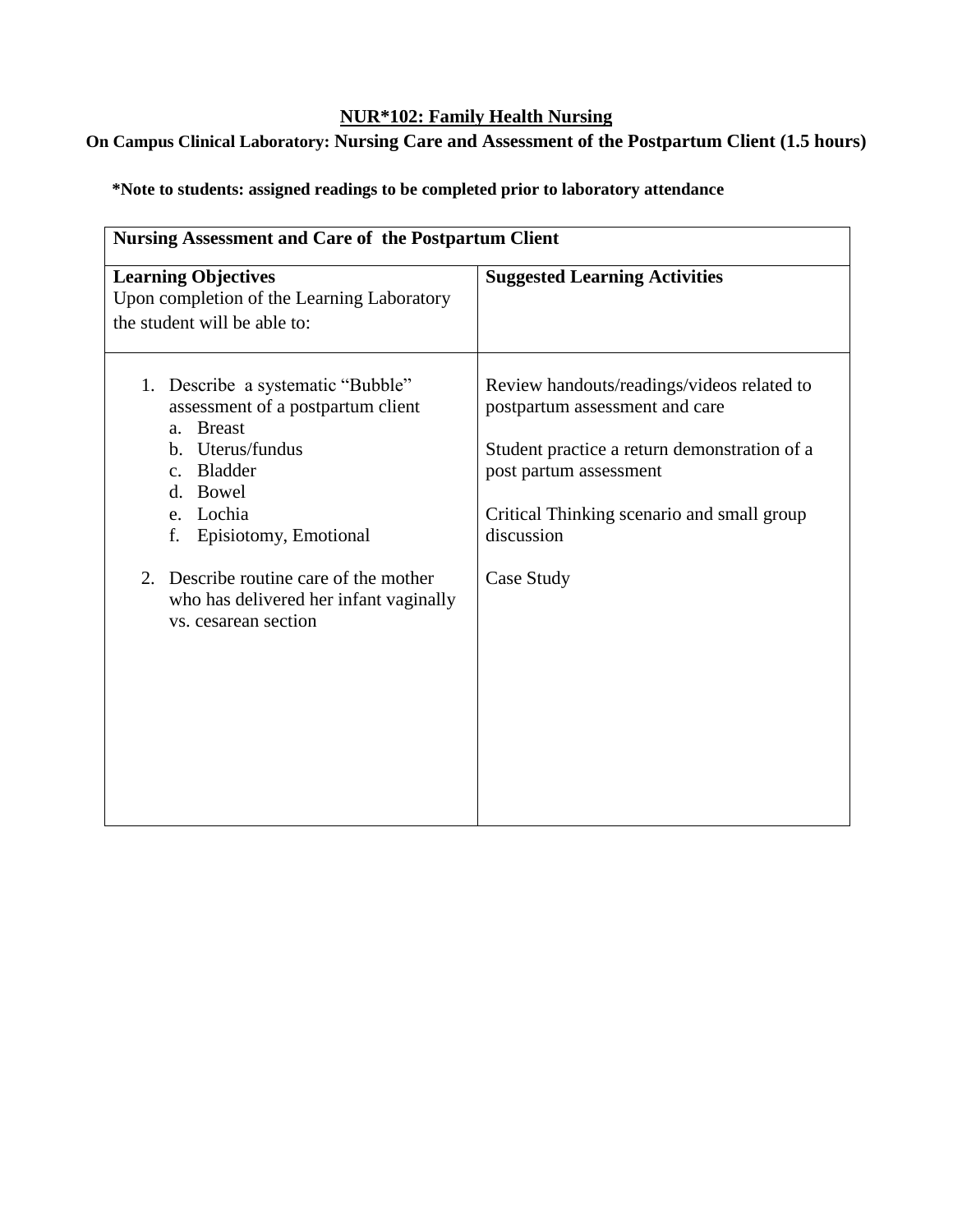# **NUR\*102: Family Health Nursing On Campus Clinical Laboratory: Child Birth Education (1 hour)**

| <b>Child Birth Education</b>                                                                             |                                                                        |  |
|----------------------------------------------------------------------------------------------------------|------------------------------------------------------------------------|--|
| <b>Learning Objectives</b><br>Upon completion of the Learning Laboratory<br>the student will be able to: | <b>Suggested Learning Activities</b>                                   |  |
| Discuss different methods of<br>$1_{-}$<br>prepared childbirth                                           | Review handouts/readings/videos related to<br>childbirth education     |  |
| 2. Review client variables and how<br>they factor into educational<br>development                        | Critical Thinking scenario and small group<br>discussion<br>Case Study |  |
| 3. Discuss the role of the registered<br>nurse and coach related to<br>childbirth                        | Guest speaker                                                          |  |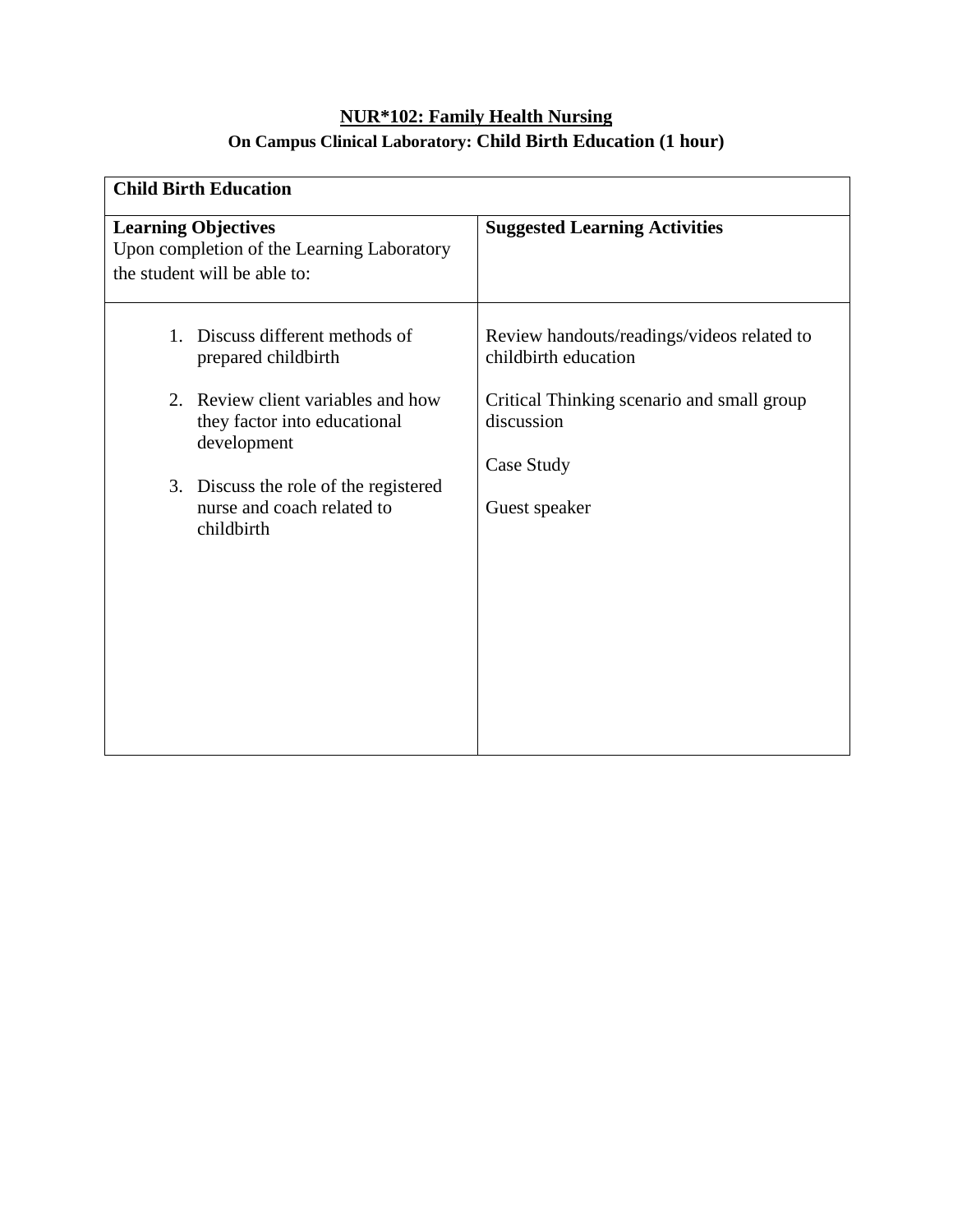# **On Campus Clinical Laboratory: Care of Clients Requiring Urinary Catheterization (1.5 hours)**

|    | Part A: Nursing Care of Clients Requiring Urinary Catheterization |                                                                |  |
|----|-------------------------------------------------------------------|----------------------------------------------------------------|--|
|    | <b>Learning Objectives</b>                                        | <b>Suggested Learning Activities</b>                           |  |
|    | Upon completion of the Learning Laboratory                        |                                                                |  |
|    | the student will be able to:                                      |                                                                |  |
| 1. | Describe the indications for urinary                              | Review handouts/readings/videos related to                     |  |
|    | catheterization, such as:                                         | urinary catheterization.                                       |  |
|    | a. measuring residual urine volume                                |                                                                |  |
|    | b. urinary retention                                              | Review handouts/readings/videos related to<br>bladder scanning |  |
|    | 2. Describe the procedure for assessing post                      |                                                                |  |
|    | void residual urine using straight                                | Faculty demonstration of urinary                               |  |
|    | catheterization                                                   | catheterization and removal of indwelling<br>catheter.         |  |
|    | 3. State the advantages of using a bladder                        |                                                                |  |
|    | scanner to assess urine volume.                                   | Student practice on SimMan®: insertion of                      |  |
|    | a. Relate the steps for assessing                                 | indwelling catheter, removal of catheter.                      |  |
|    | bladder urine volume using a                                      |                                                                |  |
|    | bladder scanner.                                                  | Review of validation performance checklist for                 |  |
|    | 4. Describe the nursing assessments that                          | urinary catheterization.                                       |  |
|    | should be done prior to catheterizing a                           |                                                                |  |
|    | client                                                            | Critical thinking exercise and small group                     |  |
|    |                                                                   | discussion: urinary catheterization                            |  |
|    | 5. Describe nursing considerations related to                     |                                                                |  |
|    | catheterization of a female vs. a male client                     |                                                                |  |
|    | 6. Describe the procedural differences                            |                                                                |  |
|    | between straight and indwelling                                   |                                                                |  |
|    | catheterization                                                   |                                                                |  |
|    | 7. Identify the equipment needed to perform                       |                                                                |  |
|    | urinary catheterization                                           |                                                                |  |
| 8. | Compare and contrast the different types of                       |                                                                |  |
|    | urinary catheters                                                 |                                                                |  |
|    |                                                                   |                                                                |  |
| 9. | State expected outcomes following                                 |                                                                |  |
|    | completion of the procedure                                       |                                                                |  |
|    |                                                                   |                                                                |  |
|    | 10. Discuss key principles related to urinary                     |                                                                |  |
|    | catheterization                                                   |                                                                |  |
|    |                                                                   |                                                                |  |
|    | 11. Demonstrate aseptic technique during                          |                                                                |  |
|    | catheterization and related procedures                            |                                                                |  |
|    | using laboratory simulation models.                               |                                                                |  |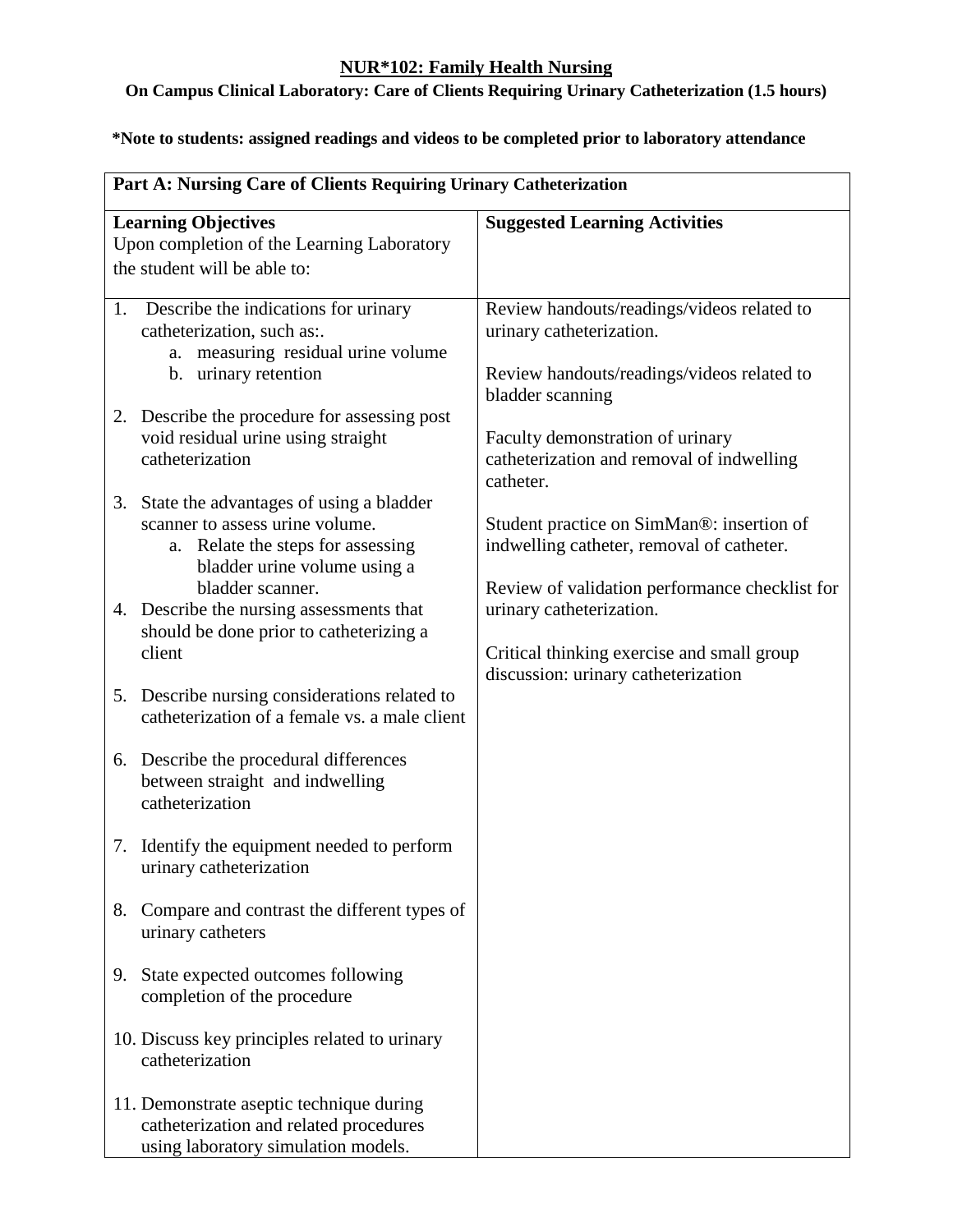| 12. Discuss the risks and potential<br>complications associated with<br>catheterization, and the nursing<br>interventions to prevent them |  |
|-------------------------------------------------------------------------------------------------------------------------------------------|--|
| 13. Discuss client teaching related to urinary<br>catheterization                                                                         |  |
| 14. Demonstrate collection of a urine specimen<br>from a continuous bladder drainage system.                                              |  |
| 15. Review/Discuss routine catheter care and<br>the procedure for removal of an indwelling<br>catheter (NUR $*101$ )                      |  |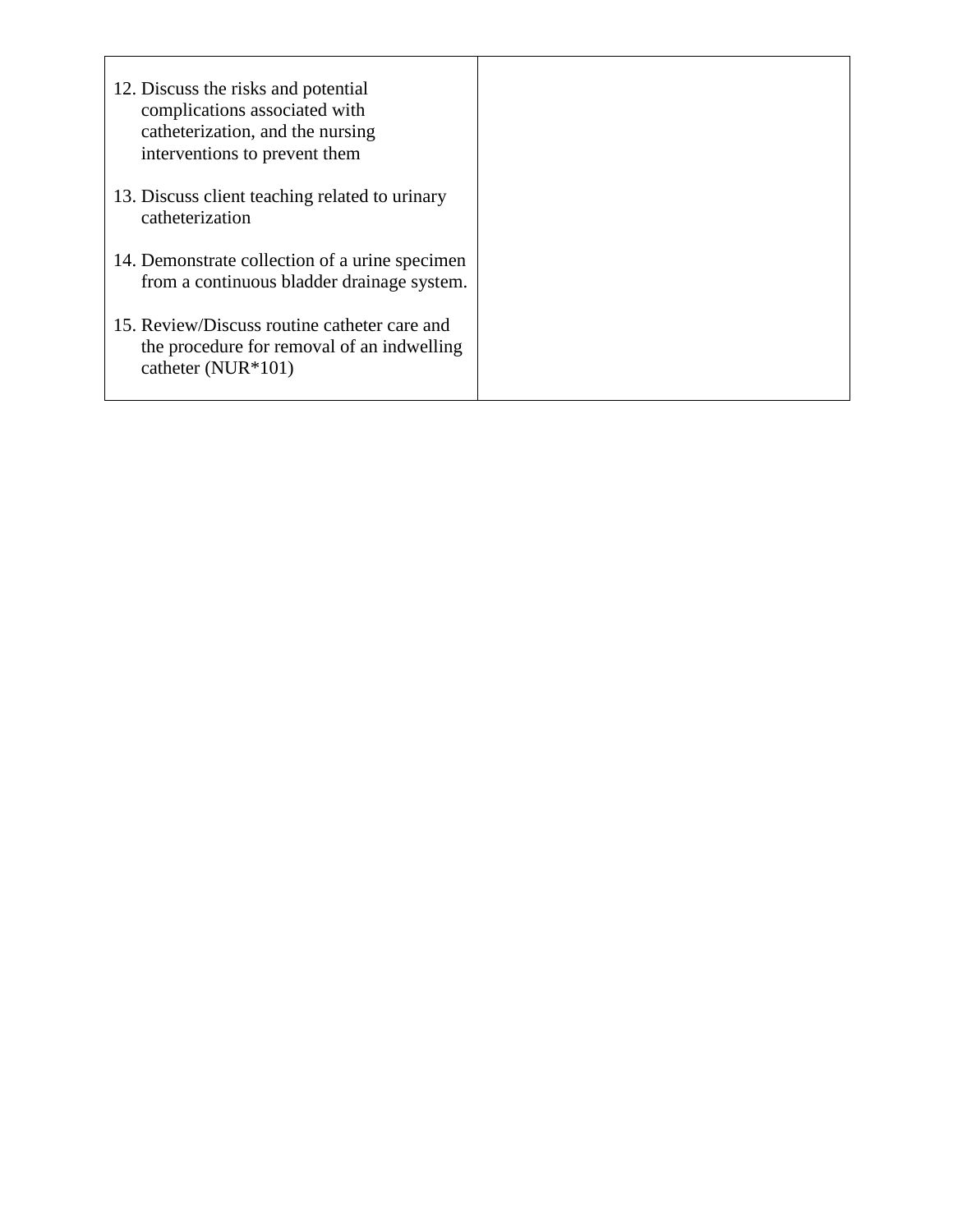|                                                                                                                  | Part B: Nursing Care of Clients Requiring Continuous Bladder Irrigation (CBI) and Open<br><b>Intermittent Catheter Irrigation</b> |                                                                                                         |  |
|------------------------------------------------------------------------------------------------------------------|-----------------------------------------------------------------------------------------------------------------------------------|---------------------------------------------------------------------------------------------------------|--|
| <b>Learning Objectives</b><br><b>Suggested Learning Activities</b><br>Upon completion of the Learning Laboratory |                                                                                                                                   |                                                                                                         |  |
|                                                                                                                  | the student will be able to:                                                                                                      |                                                                                                         |  |
|                                                                                                                  | 1. Discuss the indications and purposes of<br>urinary bladder and catheter irrigation.                                            | Review readings/handouts/videos related to<br>CBI and open intermittent catheter irrigation.            |  |
|                                                                                                                  | 2. Describe the indications for closed<br>continuous (CBI) vs. open catheter<br>(Intermittent) irrigation                         | Demonstration and practice setting up a CBI<br>and performing open intermittent catheter<br>irrigation. |  |
|                                                                                                                  | 3. List the equipment needed to perform<br>closed continuous and open intermittent<br>irrigation.                                 | Critical thinking exercise and small group<br>discussion: bladder irrigation.                           |  |
|                                                                                                                  | 4. Describe the nursing assessments related to<br>catheter irrigation.                                                            |                                                                                                         |  |
|                                                                                                                  | 5. State the expected outcomes following<br>completion of the procedure                                                           |                                                                                                         |  |
|                                                                                                                  | 6. List the steps required for performing<br>closed continuous bladder irrigation.                                                |                                                                                                         |  |
|                                                                                                                  | 7. List the steps required for performing open<br>intermittent catheter irrigation.                                               |                                                                                                         |  |
|                                                                                                                  | 8. Describe nursing considerations related to<br>the prevention of infection when<br>performing catheter irrigation.              |                                                                                                         |  |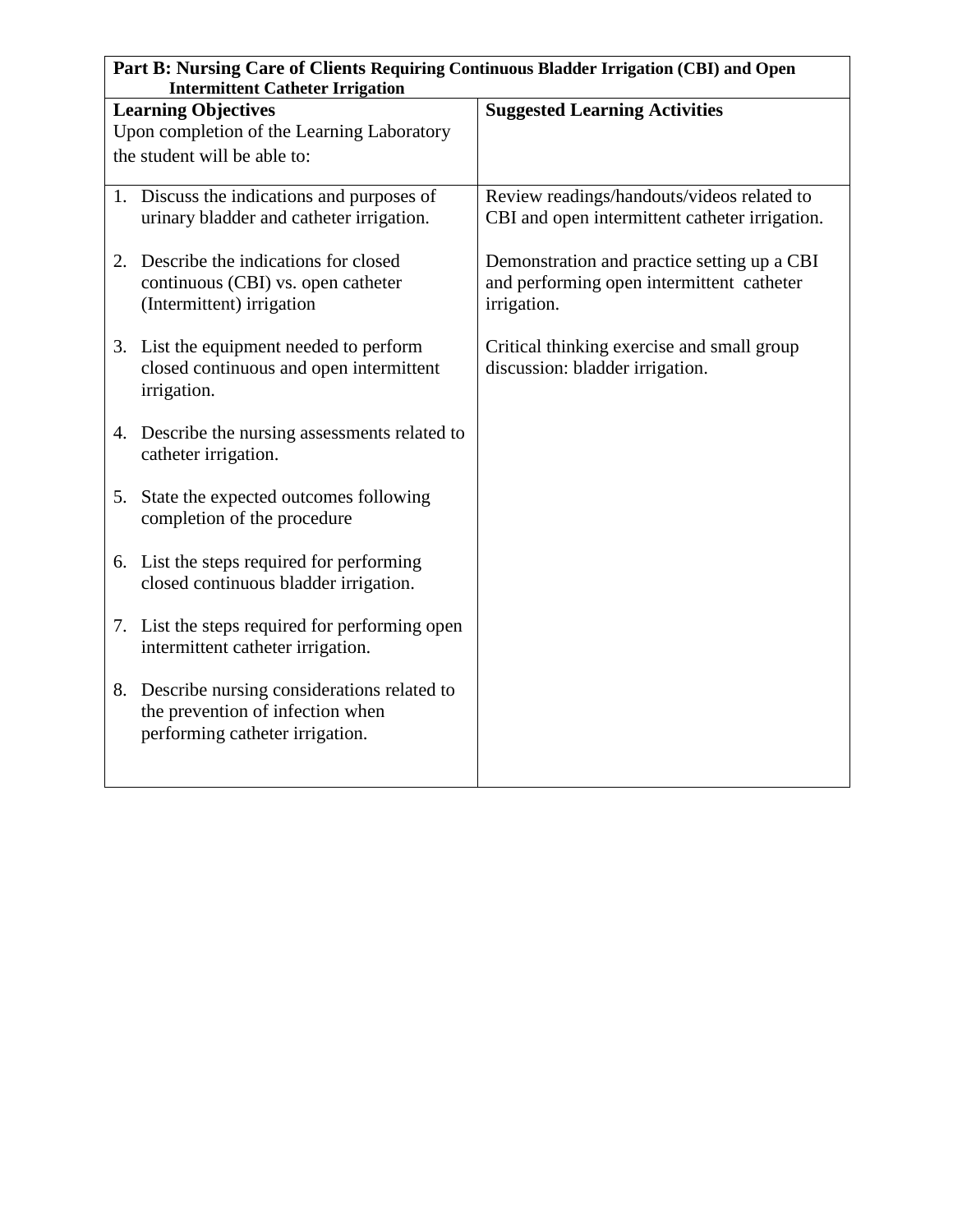### **Competency Assessment/Validation: Insertion of an Indwelling Urinary Catheter**

## **Competency Assessment/Validation: Insertion of an Indwelling Urinary Catheter for a Female Client**

Student: \_\_\_\_\_\_\_\_\_\_\_\_\_\_\_\_\_\_\_\_\_\_\_\_\_\_\_\_\_\_\_\_\_\_\_\_\_\_\_\_\_\_\_\_\_\_\_\_\_\_\_\_Date: \_\_\_\_\_\_\_\_\_\_

| S/U<br>Psychomotor Skill (Note: specific skills may vary slightly in accordance with equipment or facility protocol) |                                                                                         |  |
|----------------------------------------------------------------------------------------------------------------------|-----------------------------------------------------------------------------------------|--|
|                                                                                                                      | <b>Part I: Preparation for Catheterization</b>                                          |  |
| 1.                                                                                                                   | Check M.D. order                                                                        |  |
|                                                                                                                      | 2. Gather equipment for catheterization                                                 |  |
|                                                                                                                      | a. Correct catheterization kit (Straight or Foley) and correct catheter size            |  |
|                                                                                                                      | b. Extra pair of sterile gloves, extra sterile catheter or kit of correct size and type |  |
|                                                                                                                      | c. Bath blanket and linen protector                                                     |  |
|                                                                                                                      | 3. Identify patient and explain procedure                                               |  |
| 4.                                                                                                                   | Wash hands                                                                              |  |
|                                                                                                                      | 5. Provide privacy                                                                      |  |
|                                                                                                                      | 6. Raise height of bed                                                                  |  |
|                                                                                                                      | 7. Position patient in dorsal recumbent position with knees flexed                      |  |
| 8.                                                                                                                   | Drape patient with bath blanket                                                         |  |
|                                                                                                                      | 9. Cleanse perineum prn and identify anatomical landmarks                               |  |
|                                                                                                                      | Part II: Getting the Field Ready                                                        |  |
|                                                                                                                      | 1. Open catheter kit                                                                    |  |
|                                                                                                                      | 2. Place outer plastic wrap at end of bed for waste disposal                            |  |
| 3.                                                                                                                   | Place catheter set on bed between patient's legs                                        |  |
| 4.                                                                                                                   | Open outer wrap using principles of sterile technique                                   |  |
| 5.                                                                                                                   | Using sterile technique place sterile drape, plastic side down, under buttocks          |  |
| 6.                                                                                                                   | Don sterile gloves                                                                      |  |
|                                                                                                                      | 7. Place fenestrated drape over perineum maintaining sterility                          |  |
|                                                                                                                      | 8. Organize equipment in order of use                                                   |  |
|                                                                                                                      | a. Place cotton balls/swabs, antiseptic solution, and lubricant closest to patient      |  |
|                                                                                                                      | b. Pour antiseptic over cotton balls or open packet with swabs                          |  |
|                                                                                                                      | c. Test catheter balloon for leaks (unless manufacturer does not recommend)             |  |
|                                                                                                                      | d. Pull back fluid to deflate balloon but leave syringe attached to lumen               |  |
| e.                                                                                                                   | Squirt lubricant onto tray                                                              |  |
| f.                                                                                                                   | Lubricate tip of catheter 2 inches                                                      |  |
|                                                                                                                      | <b>Part III: Inserting Catheter</b>                                                     |  |
|                                                                                                                      | 1. Separate the labia minora with your non-dominant hand to expose urethral meatus      |  |
|                                                                                                                      | 2. Cleanse meatus, using downward strokes (front to back)                               |  |
|                                                                                                                      | a. Far labial fold first                                                                |  |
|                                                                                                                      | b. Near labial fold next                                                                |  |
|                                                                                                                      | c. Over center of meatus last                                                           |  |
|                                                                                                                      | 3. Pick up catheter (3in. from tip) with dominant hand                                  |  |
| 4.                                                                                                                   | Ask patient to bear down gently as if to void                                           |  |
| 5.                                                                                                                   | Insert catheter 2-3 in. or until urine flows: when urine is seen, advance 1-2 in.       |  |
| 6.                                                                                                                   | Release labia and hold catheter in place with non-dominant hand                         |  |
|                                                                                                                      |                                                                                         |  |
| 7.                                                                                                                   | Inflate balloon with recommended amount of sterile water and tug gently                 |  |
| 8.                                                                                                                   | Allow bladder to empty                                                                  |  |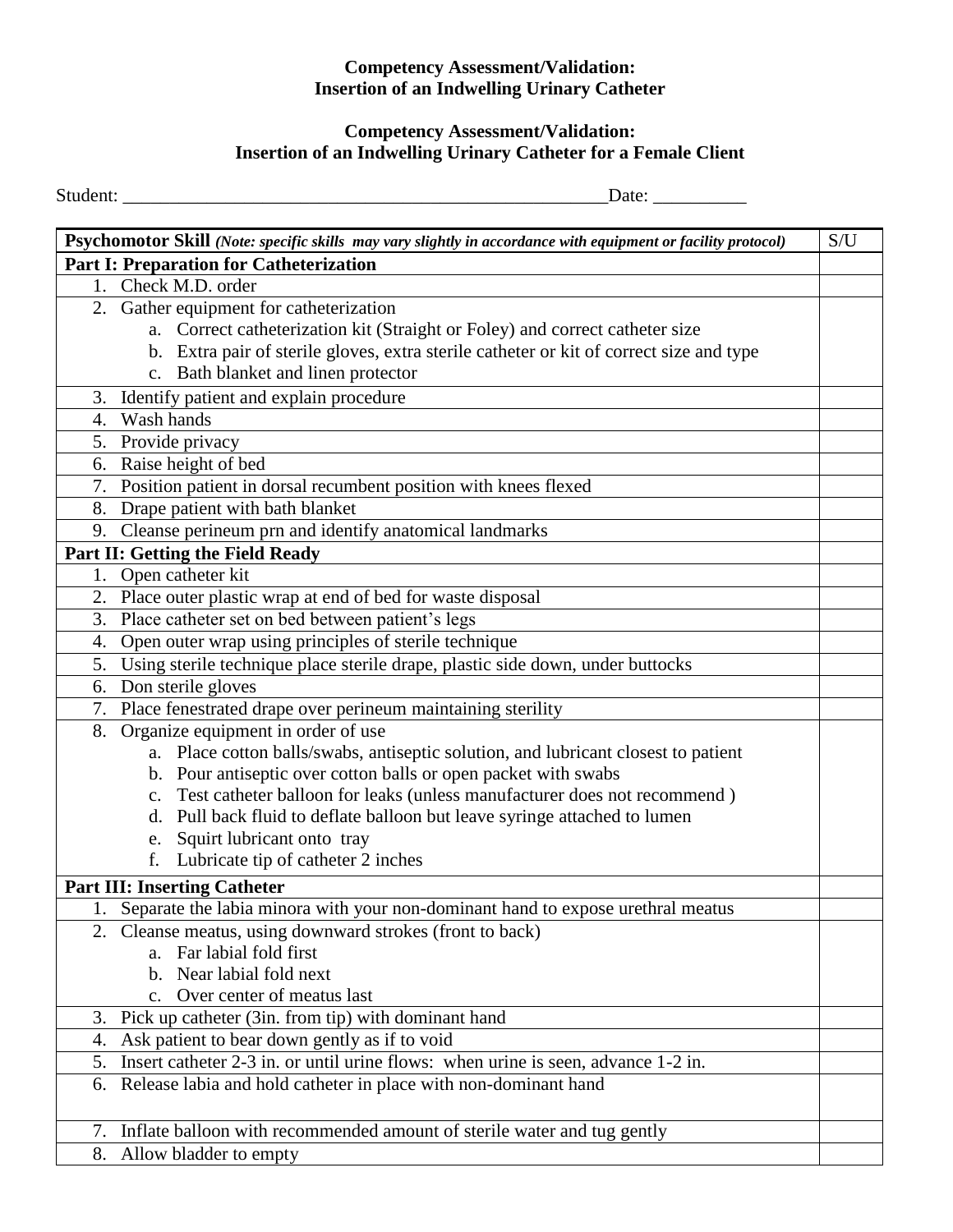| 9. Attach end of catheter to end of tubing on urinary drainage device if not pre-attached |  |
|-------------------------------------------------------------------------------------------|--|
| 10. Remove gloves and wash hands                                                          |  |
| 11. Follow hospital protocol regarding securing catheter to leg (use clean gloves)        |  |
| <b>Part IV: Patient Assessment and Documentation</b>                                      |  |
| 1. Assess color, clarity, odor, and amount of urine obtained                              |  |
| 2. Cleanse patient's perineum (insure that patient is clean and dry)                      |  |
| 3. Remove drapes                                                                          |  |
| 4. Perform Documentation per facility protocol                                            |  |

\_\_\_\_\_\_\_\_\_\_\_\_\_\_\_\_\_\_\_\_\_\_\_\_\_\_\_\_\_\_\_\_\_\_\_\_\_\_\_\_\_\_\_\_\_\_\_\_\_\_\_\_\_\_\_\_\_\_\_\_\_\_\_\_\_\_\_\_\_\_\_\_\_\_\_

\_\_\_\_\_\_\_\_\_\_\_\_\_\_\_\_\_\_\_\_\_\_\_\_\_\_\_\_\_\_\_\_\_\_\_\_\_\_\_\_\_\_\_\_\_\_\_\_\_\_\_\_\_\_\_\_\_\_\_\_\_\_\_\_\_\_\_\_\_\_\_\_\_\_\_

Lab Referral\_\_\_\_\_ Comments: \_\_\_\_\_\_\_\_\_\_\_\_\_\_\_\_\_\_\_\_\_\_\_\_\_\_\_\_\_\_\_\_\_\_\_\_\_\_\_\_\_\_\_\_\_\_\_\_\_\_

Dates Remediated/Comments: \_\_\_\_\_\_\_\_\_\_\_\_\_\_\_\_\_\_\_\_\_\_\_\_\_\_\_\_\_\_\_\_\_\_\_\_\_\_\_\_\_\_\_\_\_\_\_\_\_\_

Validating Instructor \_\_\_\_\_\_\_\_\_\_\_\_\_\_\_\_\_\_\_\_\_\_\_\_\_\_\_\_\_\_\_\_\_\_\_\_Date:\_\_\_\_\_\_\_\_\_\_\_\_\_\_\_\_\_\_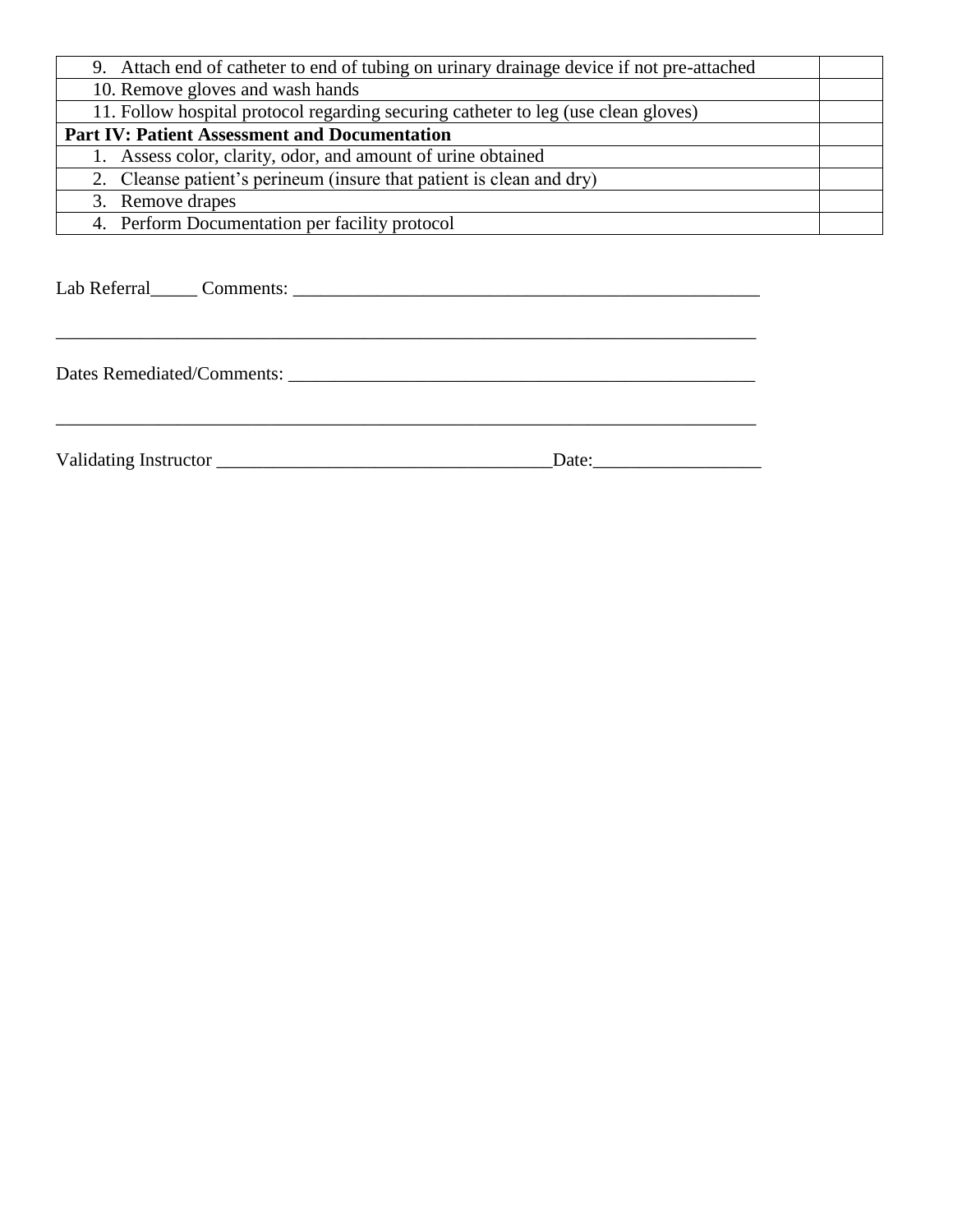# **On Campus Clinical Laboratory: Intravenous Piggy Back Administration (IVPB) (2 hours)**

| <b>Nursing Care of Clients requiring Intravenous Administration Medication</b>                                                                                        |                                                                                                                                                                                     |  |
|-----------------------------------------------------------------------------------------------------------------------------------------------------------------------|-------------------------------------------------------------------------------------------------------------------------------------------------------------------------------------|--|
| <b>Learning Objectives</b><br>Upon completion of the Learning Laboratory                                                                                              | <b>Suggested Learning Activities</b>                                                                                                                                                |  |
| the student will be able to:                                                                                                                                          |                                                                                                                                                                                     |  |
| 1. Discuss the indications and methods of<br>administration for IV piggy back<br>(IVPB) medications.                                                                  | Review of handouts/readings/videos related to<br>IV piggyback medication administration.                                                                                            |  |
| 2. Demonstrate safe and competent<br>practice during IV piggyback<br>medication administration<br>a. Assessment of client allergies<br>b. Calculation of correct dose | Demonstration and practice of preparing IV<br>medication for administration via piggyback<br>and saline lock/intermittent infusion device.<br>Small group work-return demonstration |  |
| c. Verification of medication<br>compatibility<br>d. Maintenance of aseptic                                                                                           | (calculate dose, mix medication in mini bag,<br>calculate infusion rate, back prime secondary<br>line) utilizing laboratory equipment                                               |  |
| technique during preparation<br>and administration of IV<br>medications<br>e. Accurate reconstitution of IVPB                                                         | Practice IV medication reconstitution and<br>calculation of piggyback drip rates.                                                                                                   |  |
| medication<br>Regulation of infusion at<br>f.<br>prescribed rate                                                                                                      | Critical Thinking Exercise with small group<br>discussion<br>Case study: client scenarios                                                                                           |  |
| Assessment of client response<br>g.<br>to IVPB medication                                                                                                             | <b>Review IVPB Validation Performance</b><br>checklist                                                                                                                              |  |
| 3. Relate potential complications<br>associated with IVPB medication<br>administration.                                                                               |                                                                                                                                                                                     |  |
| Demonstrate correct technique for<br>4.<br>saline lock med/intermittent infusion<br>device administration (i.e. S-A-S)                                                |                                                                                                                                                                                     |  |
| 5. Discuss principles related to the<br>administration of Intravenous<br>medication/additives via a primary<br>solution (i.e. Potassium, multivitamins)               | Demonstration and practice of adding<br>medication to primary IV solution.                                                                                                          |  |
| 6. Demonstrate the procedure for<br>administering IV medication utilizing<br>an infusion pump                                                                         | Small group work-return demonstration<br>utilizing laboratory equipment                                                                                                             |  |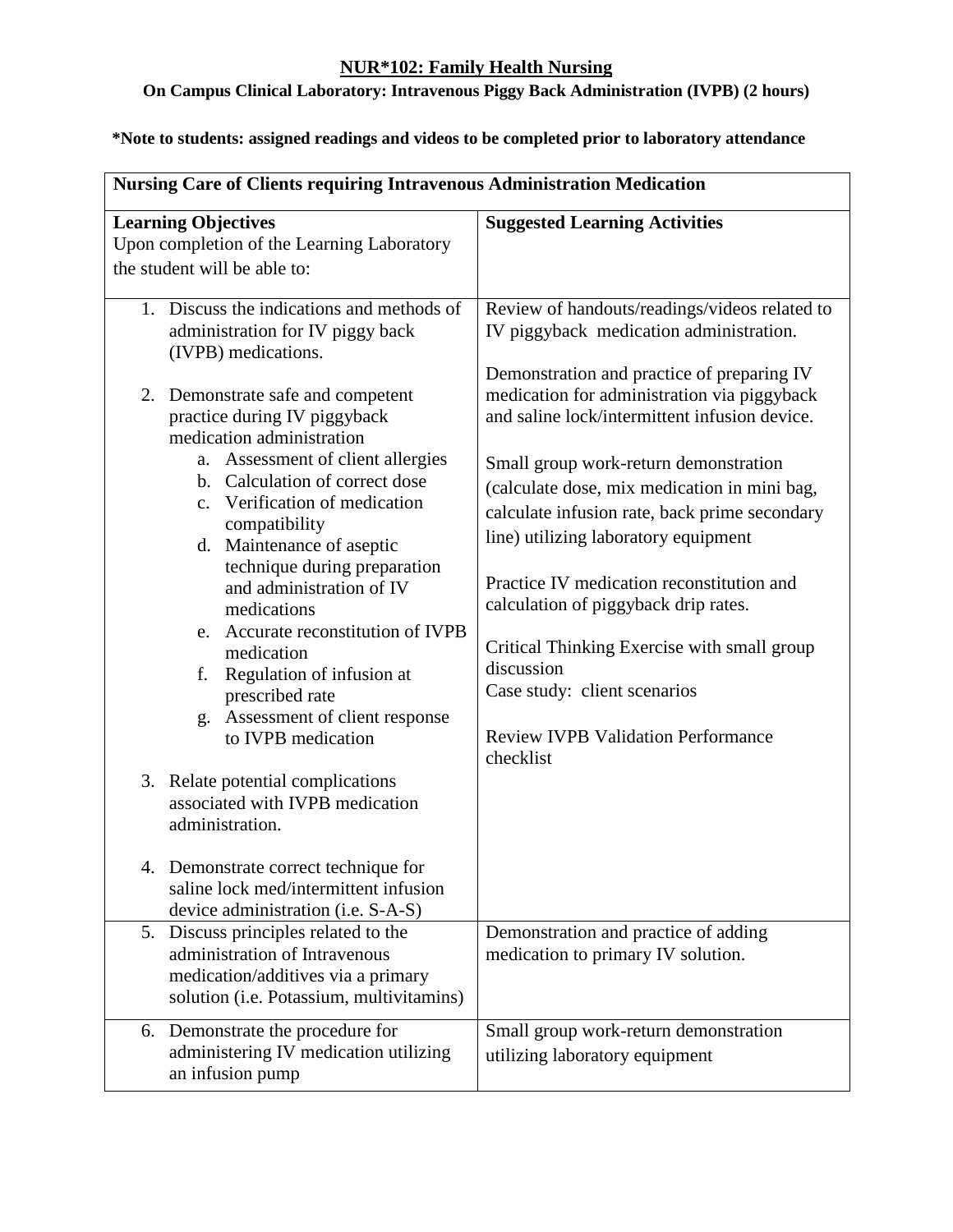### **Competency Assessment/Validation: Administration of Piggyback Medication via Secondary Line (IVPB)**

| Psychomotor Skill (Note: specific skills may vary in accordance with equipment or facility                           | S/U |
|----------------------------------------------------------------------------------------------------------------------|-----|
| protocol)<br>Washes hands<br>1.                                                                                      |     |
| Obtains ordered medication and does three checks against M.D. order on MAR<br>2.                                     |     |
| Verbalizes checking compatibility of medication with primary solution/additives<br>3.                                |     |
| Gathers appropriate equipment<br>4.                                                                                  |     |
| a. Verbalizes selection of correct IVPB solution / volume.                                                           |     |
| b. Inspects solution for clarity, color, expiration date.                                                            |     |
| c. Selects appropriate tubing and dates tubing per facility protocol                                                 |     |
| d. Selects appropriate diluent for the medication                                                                    |     |
| 5. Reconstitutes medication and draws up accurate dose                                                               |     |
| Injects medication into IV solution, using aseptic technique<br>6.                                                   |     |
| 7. Clamps secondary tubing and spikes IVPB bag                                                                       |     |
| Labels bag per facility protocol (i.e. name of medication, dose, client name, room#,<br>8.<br>date, time, signature) |     |
| 9. Calculates drip rate precisely                                                                                    |     |
| 10. Properly identifies client and explains procedure                                                                |     |
| 11. Washes hands and gathers gloves                                                                                  |     |
| 12. Dons gloves and assesses IV site for:                                                                            |     |
| a. changes in temperature                                                                                            |     |
| b. edema                                                                                                             |     |
| c. leakage                                                                                                           |     |
| d. color (pallor, redness)                                                                                           |     |
| e. pain or tenderness                                                                                                |     |
| 13. Cleanses upper Y-port on primary tubing with alcohol wipe and attaches secondary<br>set                          |     |
| 14. Purges air from secondary tubing by back priming (i.e. lowers IVPB below level of<br>Primary bag)                |     |
| 15. Closes roller clamp on secondary tubing and hangs IVPB bag on pole                                               |     |
| 16. Lowers primary bag on hanger                                                                                     |     |
| 17. Opens secondary tubing clamp completely                                                                          |     |
| 18. Sets rate using primary line clamp, adjusted to within 5 gtts of correct rate                                    |     |
| 19. Rechecks site to verify no infiltration, pain, leakage                                                           |     |
| 20. Verbalizes need to recheck site and rate again in 5-10 min                                                       |     |
| 21. Maintains principles of asepsis throughout procedure                                                             |     |
| 22. Documents per facility policy                                                                                    |     |

Dates Remediated/Comments: \_\_\_\_\_\_\_\_\_\_\_\_\_\_\_\_\_\_\_\_\_\_\_\_\_\_\_\_\_\_\_\_\_\_\_\_\_\_\_\_\_\_\_\_\_\_\_\_\_\_\_\_\_\_\_\_\_\_\_\_\_\_\_\_\_

Validating Instructor \_\_\_\_\_\_\_\_\_\_\_\_\_\_\_\_\_\_\_\_\_\_\_\_\_\_\_\_\_\_\_\_\_\_\_\_\_\_\_\_\_\_\_\_\_\_\_\_\_ Date:\_\_\_\_\_\_\_\_\_\_\_\_\_\_\_\_\_\_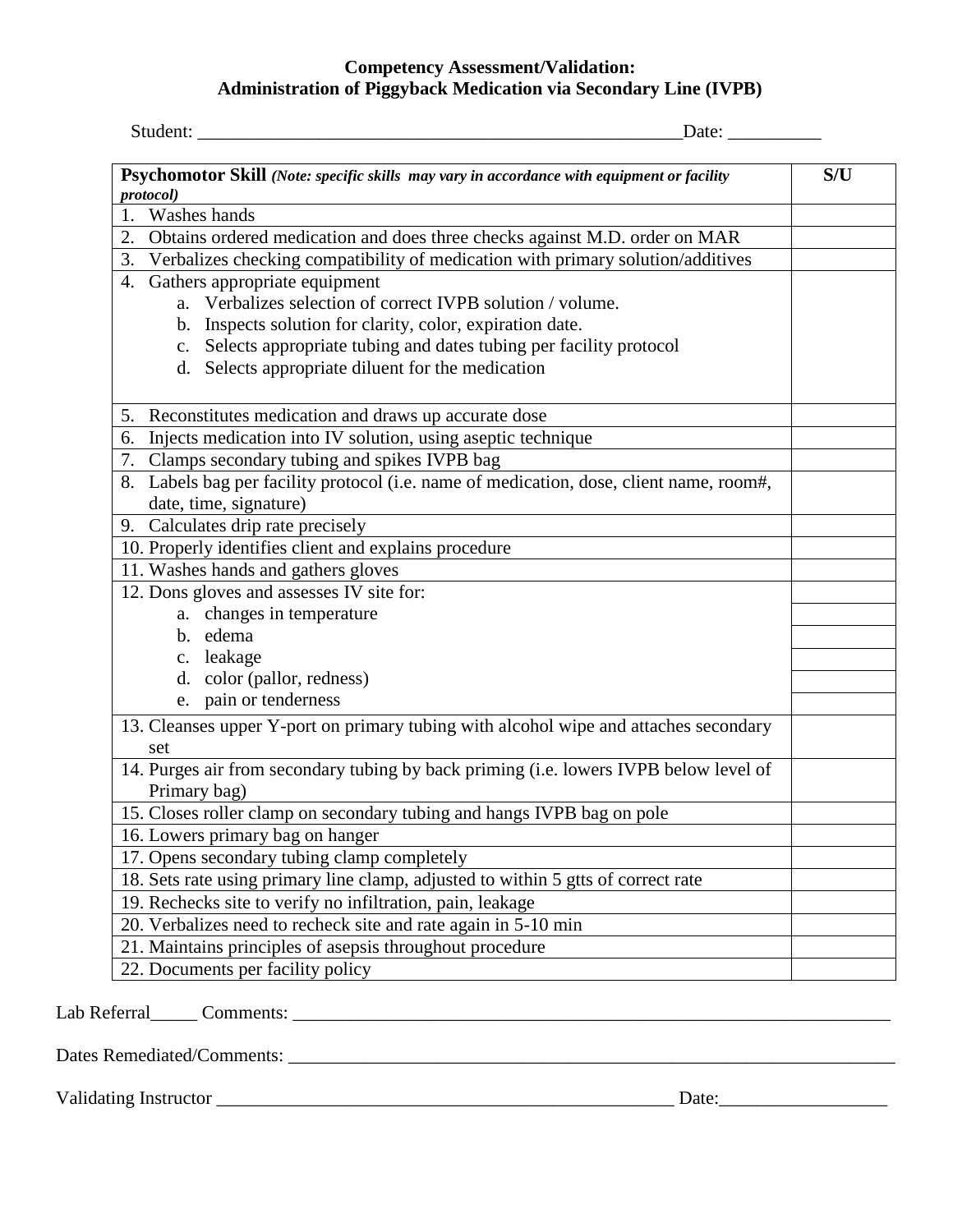# **On Campus Clinical Laboratory: Administration of Blood/Blood Product Transfusions (1.5 hours)**

| Nursing Care of Clients requiring Blood/Blood Products Transfusion/Administration |                                                                                       |
|-----------------------------------------------------------------------------------|---------------------------------------------------------------------------------------|
| <b>Learning Objectives</b>                                                        | <b>Suggested Learning Activities</b>                                                  |
| Upon completion of the Learning Laboratory                                        |                                                                                       |
| the student will be able to:                                                      |                                                                                       |
| 1. Relate the indications and therapeutic<br>purposes for transfusion therapy.    | Lecture/Discussion                                                                    |
|                                                                                   | Review of handouts/readings/videos related to                                         |
| 2. Discuss the advantages of autologous<br>transfusions.                          | blood transfusion.                                                                    |
| 3. Describe blood typing systems and                                              | Review of equipment related to blood<br>transfusion.                                  |
| their use in determining compatibility<br>of blood components.                    | Faculty demonstration of preparing PRBC's<br>for administration.                      |
| 4. Describe the principles of safe<br>transfusion administration.                 | Practice calculating drip rates to ensure timely                                      |
|                                                                                   | administration of transfusion.                                                        |
| 5. Demonstrate safe and competent                                                 |                                                                                       |
| practice when monitoring transfusions:                                            | Practice monitoring of blood transfusion.                                             |
| a. Client assessment pre-<br>transfusion                                          | Critical Thinking Exercise/Case Studies/ small                                        |
| b. Pre-administration protocol                                                    | group discussion related to the key factors in<br>blood/blood products administration |
| c. Client identification                                                          |                                                                                       |
| d. Client monitoring                                                              |                                                                                       |
| e. Documentation                                                                  |                                                                                       |
| 6. Compare and contrast the different                                             |                                                                                       |
| types of transfusion reactions.                                                   |                                                                                       |
| 7. Discuss the prevention and nursing                                             |                                                                                       |
| management of transfusion reactions.                                              |                                                                                       |
|                                                                                   |                                                                                       |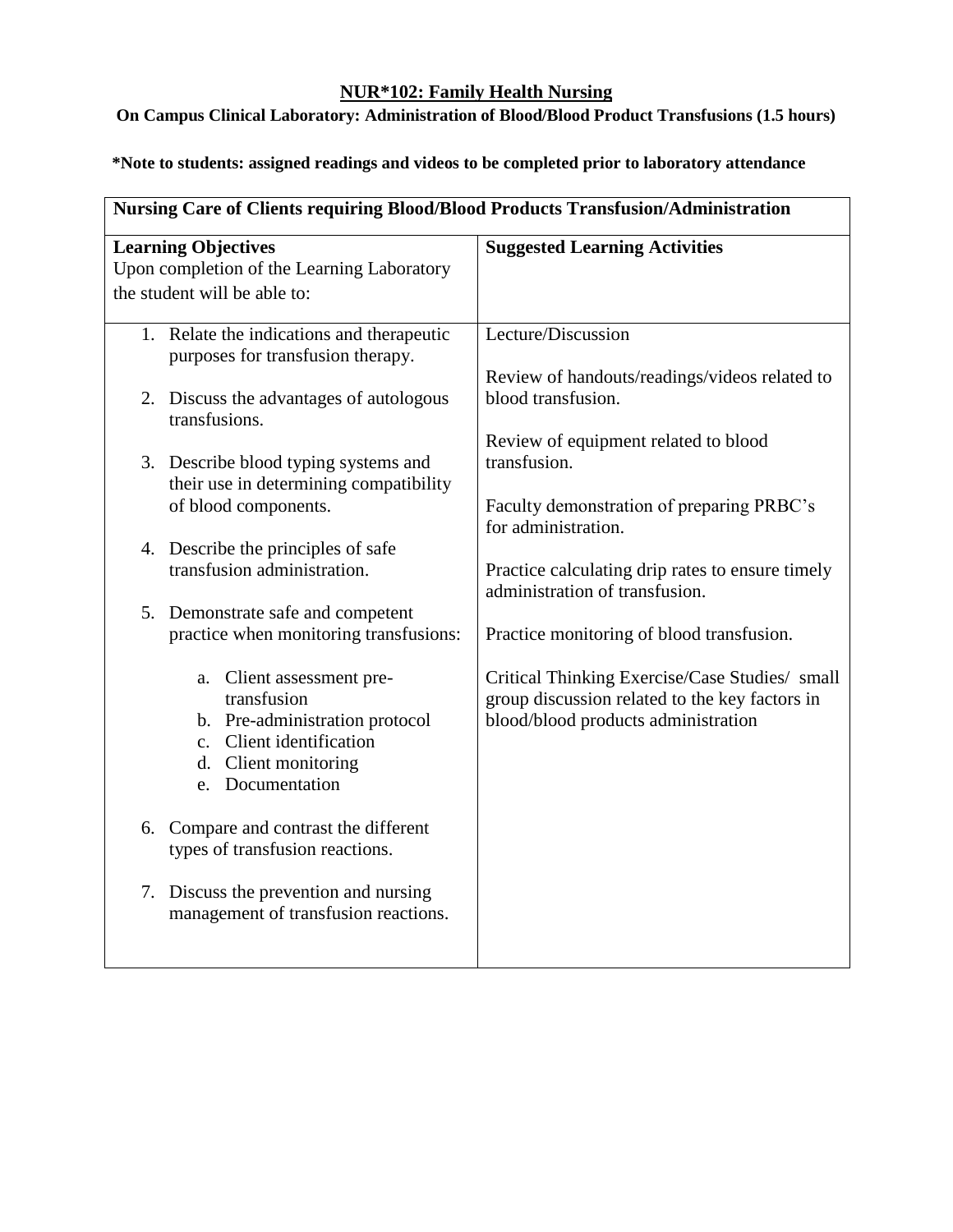### **NUR\*102: Family Health Nursing On Campus Clinical Laboratory: Surgical Assessment (1.5 hours)**

| <b>Nursing Care of the Surgical Client</b>                                                                                                                                                                                                                                                                                                                             |                                                                                                                                                                                                                                                                                                                                                               |  |
|------------------------------------------------------------------------------------------------------------------------------------------------------------------------------------------------------------------------------------------------------------------------------------------------------------------------------------------------------------------------|---------------------------------------------------------------------------------------------------------------------------------------------------------------------------------------------------------------------------------------------------------------------------------------------------------------------------------------------------------------|--|
| <b>Learning Objectives</b><br>Upon completion of the Learning Laboratory<br>the student will be able to:                                                                                                                                                                                                                                                               | <b>Suggested Learning Activities</b>                                                                                                                                                                                                                                                                                                                          |  |
| 1. Describe the <i>initial</i> nursing assessment<br>of the client received from the Post<br>Anesthesia Care Unit (PACU) such as:<br>a. Airway assessment and<br>positioning for maximal air<br>exchange.<br>b. Circulatory Assessment (vital)<br>signs, physical assessment)<br>c. Level of Consciousness/<br>sedation<br>d. Assessment of Comfort/Pain<br>Management | Review of readings/handouts/videos related to<br>post-operative nursing assessment and care.<br>Return demonstration of securing airway<br>Practice utilizing devices for incentive<br>spirometry and oxygen saturation.<br>Role play instructing a client in post-op<br>exercises.<br>Case study/ critical thinking exercise with<br>small group discussion. |  |
| 2. Identify the components of a<br>generalized post-op client nursing<br>assessment                                                                                                                                                                                                                                                                                    | Develop a care plan for a post-op client.<br>Case study-Small group discussion of post op                                                                                                                                                                                                                                                                     |  |
| Demonstrate preparation of the bedside<br>3.<br>unit for the client returning from<br>surgery.                                                                                                                                                                                                                                                                         | day #2, development of atelectasis and<br>decreasing oxygen saturation                                                                                                                                                                                                                                                                                        |  |
| Discuss the rationale and teaching<br>4.<br>considerations for post-operative clients<br>such as:<br>a. Incentive Spirometry (IS)<br>b. Leg Exercises/Intermittent<br><b>Compression Devices</b><br>(i.e.Venodynes)<br>c. Pain Management<br>d. Early mobility                                                                                                         |                                                                                                                                                                                                                                                                                                                                                               |  |
| Describe special considerations for the<br>5.<br>surgical dressing change                                                                                                                                                                                                                                                                                              |                                                                                                                                                                                                                                                                                                                                                               |  |
| Discuss nursing interventions that<br>6.<br>promote resumption of client's baseline<br>function and prevent post-op<br>complications.                                                                                                                                                                                                                                  |                                                                                                                                                                                                                                                                                                                                                               |  |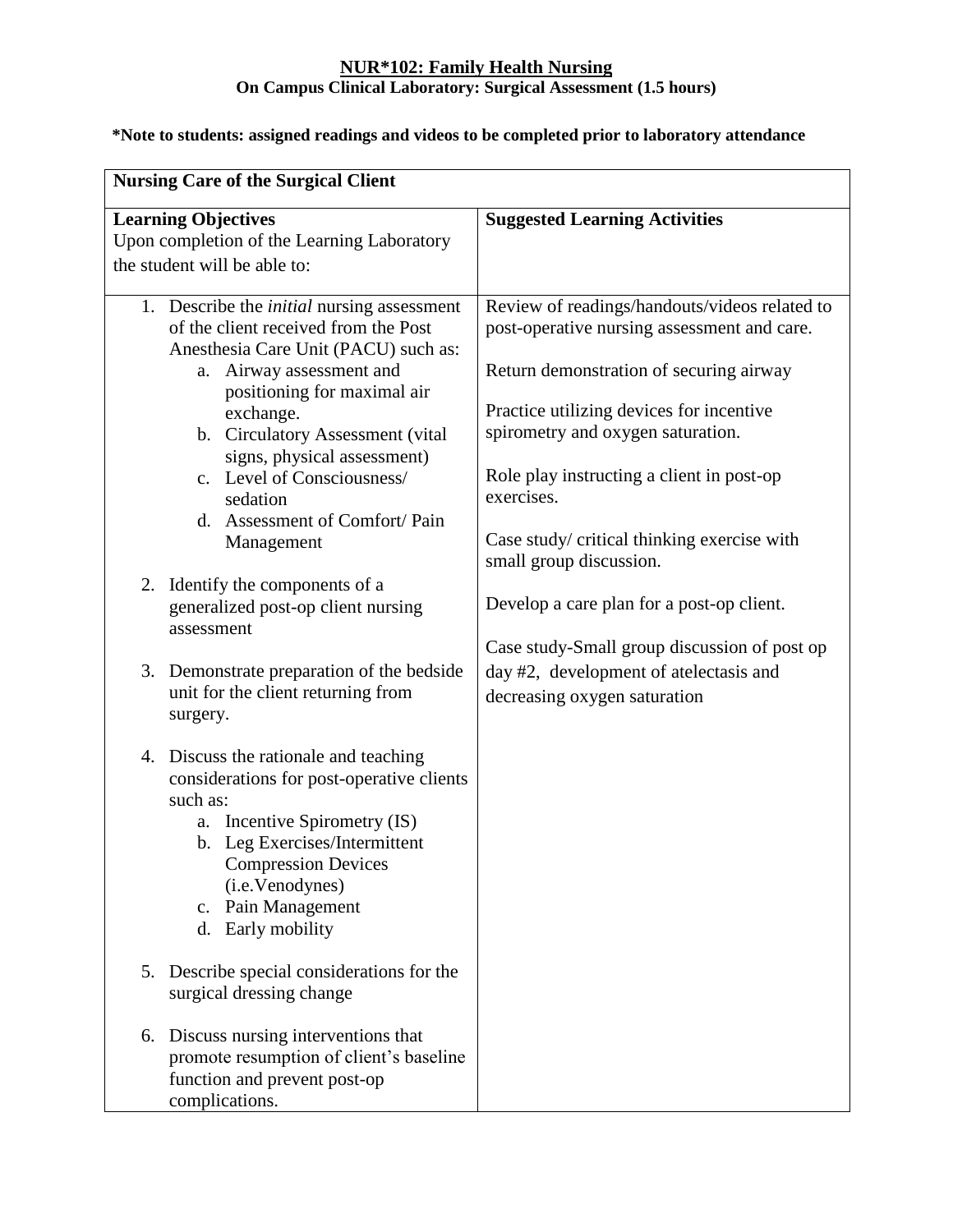### **On Campus Clinical Laboratory:**

# **Nursing Care of Clients with Decompression Tubes; Enteral Tube Medication Administration (2 hours)**

|                                                                          | Part A: Nursing Care of Clients with Decompression Tubes                                                                                                                          |                                                                                                                               |  |
|--------------------------------------------------------------------------|-----------------------------------------------------------------------------------------------------------------------------------------------------------------------------------|-------------------------------------------------------------------------------------------------------------------------------|--|
| <b>Learning Objectives</b><br>Upon completion of the Learning Laboratory |                                                                                                                                                                                   | <b>Suggested Learning Activities</b>                                                                                          |  |
| the student will be able to:                                             |                                                                                                                                                                                   |                                                                                                                               |  |
|                                                                          | 1. Differentiate between the various types of<br>enteral tubes (i.e. PEG, NGT, jejunal,<br>gastrostomy)                                                                           | Review readings/handouts/videos on NG tube<br>for decompression.                                                              |  |
|                                                                          | 2. Describe the different types of tubes used<br>for gastric decompression.                                                                                                       | Student practice: setting up for NGT insertion.<br>Faculty demonstration and student practice:<br>1. verifying tube placement |  |
|                                                                          | 3. State the purposes of a Nasogastric (NG)<br>tube.                                                                                                                              | anchoring tube<br>2.<br>3.<br>irrigating tube<br>attaching tube to suction<br>4.                                              |  |
|                                                                          | 4. Discuss the procedure for insertion of an<br>NG tube.                                                                                                                          | 5.<br>measuring tube output<br>Critical thinking exercise/case study: client                                                  |  |
| 5.                                                                       | Discuss expected outcomes following<br>completion of the procedure.                                                                                                               | with an NG tube (NGT)                                                                                                         |  |
|                                                                          | 6. Describe the evidence based procedure for<br>verifying placement of an NG tube                                                                                                 |                                                                                                                               |  |
| 7.                                                                       | Describe nursing management of the client<br>with an NG tube to include<br>a. the use of suction,<br>b. NG Tube irrigation,<br>c. evaluating NG tube output<br>d. NG tube removal |                                                                                                                               |  |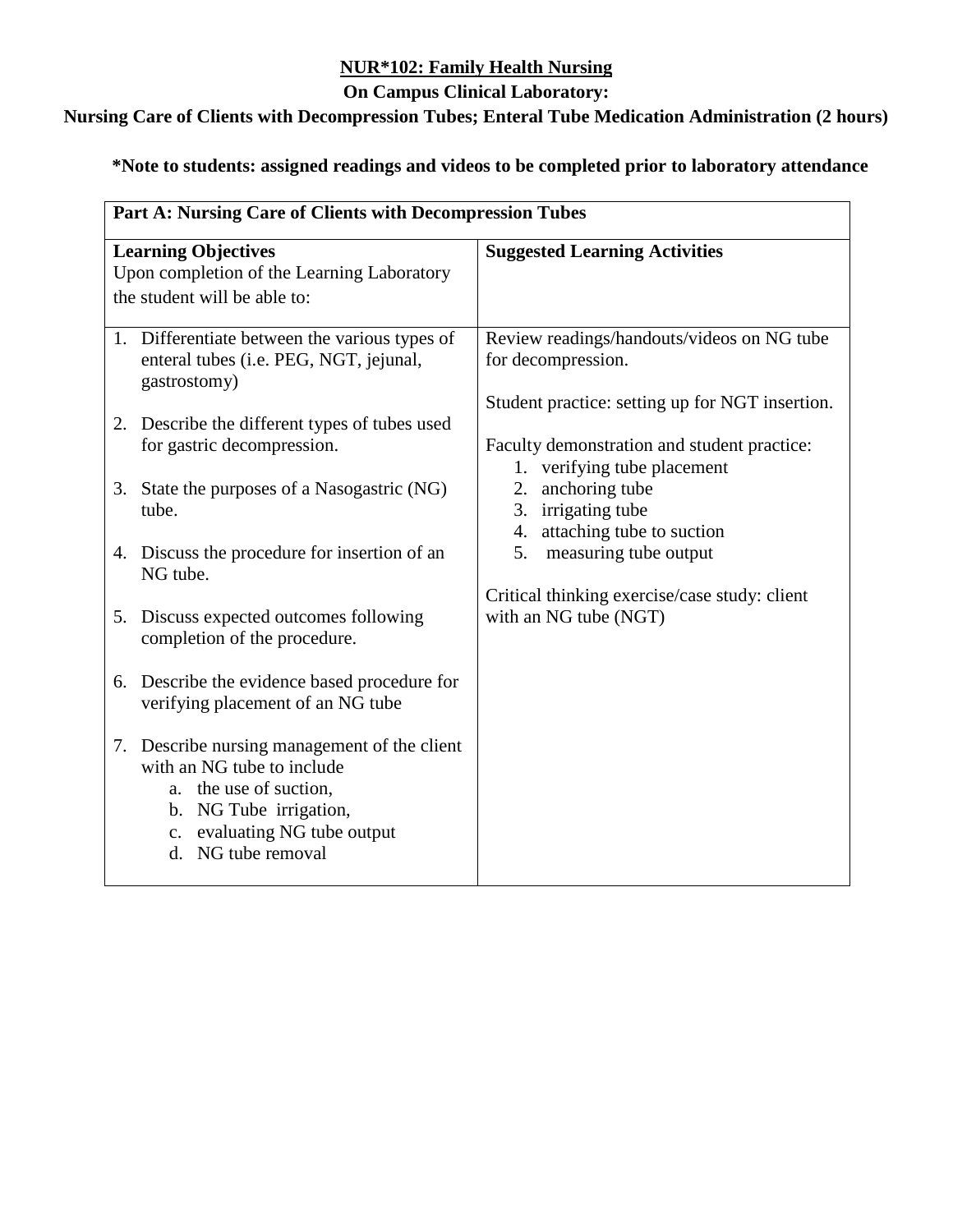| <b>Part B: Enteral Tube Medication Administration</b>                                                                                                                                                                                                                                                                                           |                                                                                                |  |
|-------------------------------------------------------------------------------------------------------------------------------------------------------------------------------------------------------------------------------------------------------------------------------------------------------------------------------------------------|------------------------------------------------------------------------------------------------|--|
| <b>Learning Objectives</b><br>Upon completion of the Learning Laboratory<br>the student will be able to:                                                                                                                                                                                                                                        | <b>Suggested Learning Activities</b>                                                           |  |
| 1. Describe nursing assessments related to<br>medication administration via enteral tubes                                                                                                                                                                                                                                                       | Review of readings/handouts/videos for<br>medication administration via enteral tubes          |  |
| 2. Demonstrate techniques for assessing<br>placement of enteral tubes prior to<br>medication administration                                                                                                                                                                                                                                     | Faculty demonstration and student practice of<br>procedure.                                    |  |
| 3. List the steps of the procedure for<br>administration of medications via an                                                                                                                                                                                                                                                                  | Critical thinking exercise/case study with<br>small group discussion.                          |  |
| enteral tube.                                                                                                                                                                                                                                                                                                                                   | Review of validation performance checklist for<br>medication administration via enteral tubes. |  |
| 4. Discuss nursing considerations related to<br>administration of medications via enteral<br>tubes such as:<br>a. Medications contraindicated for<br>enteral administration<br>b. Contraindications to crushing of<br>certain medications<br>c. Implications for medication<br>incompatibilities such as:<br>i. Clamping between<br>medications |                                                                                                |  |
| 5. Discuss measures to prevent complications<br>when administering medications via an<br>enteral tube such as:<br>a. Dislodging of tube<br>b. Clogging of tube                                                                                                                                                                                  |                                                                                                |  |
| 6. State expected client outcomes following<br>completion of medication administration<br>via an enteral tube                                                                                                                                                                                                                                   |                                                                                                |  |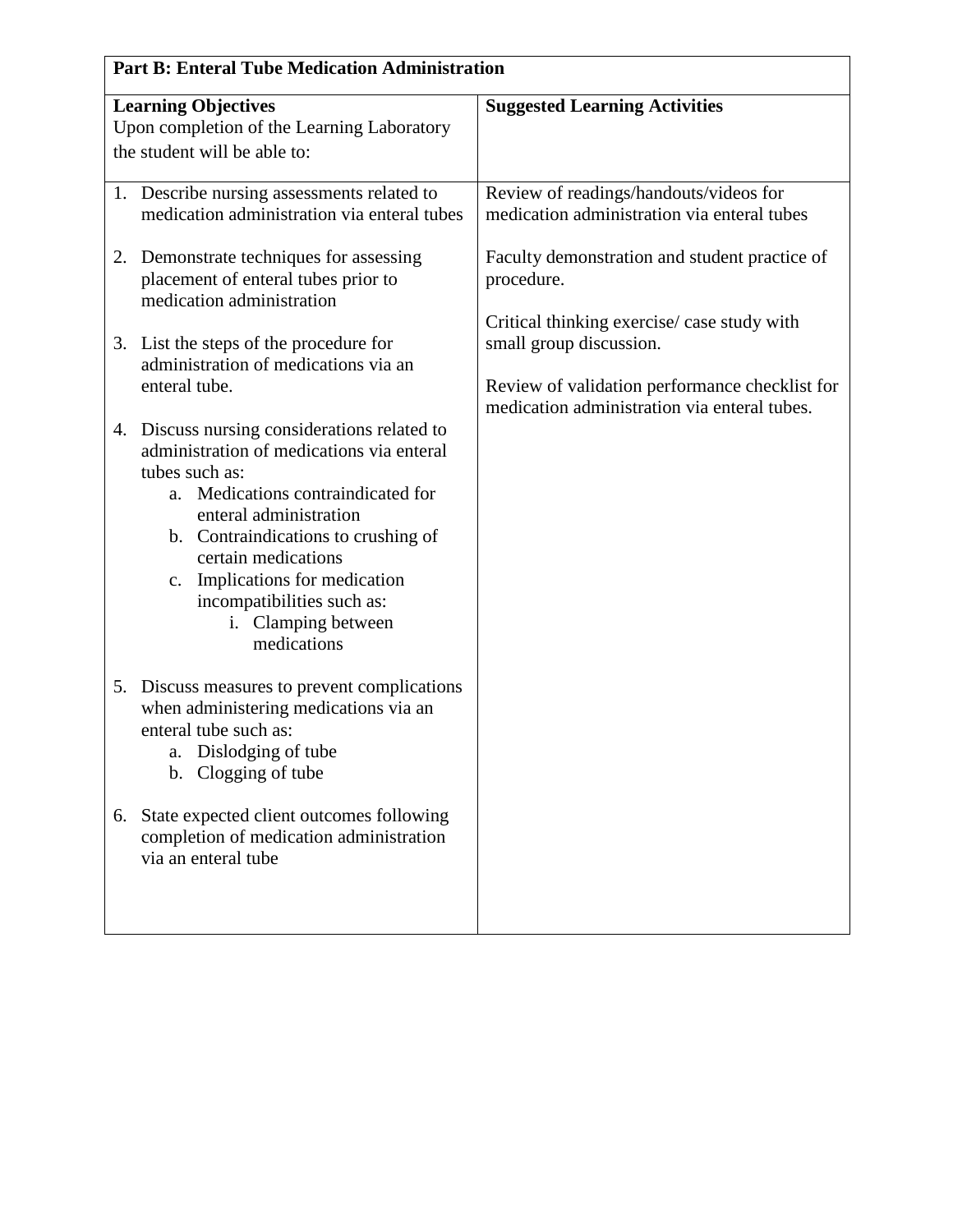### **Competency Assessment/Validation: Medication Administration via an Enteral Tube**

| ---<br>___ |
|------------|
|            |

| Psychomotor Skill (Note: specific skills may vary in accordance with equipment or facility                   | S/U |
|--------------------------------------------------------------------------------------------------------------|-----|
| <i>protocol</i> )<br>1.<br>Gathers supplies (60 ml catheter tip syringe)                                     |     |
| 2. Prepares medication per procedure using MAR, 6 Rights, Checks 2 forms of identity                         |     |
| 3. Obtains liquid form or crushes meds                                                                       |     |
| a. Verbalizes verification that medication is crushable                                                      |     |
| Dilutes crushed medication with 30 ml water<br>4.                                                            |     |
| 5.<br>Assess that tube is securely taped or fastened                                                         |     |
| Places towel under work area<br>6.                                                                           |     |
| 7.<br>Places patient in high fowler's position                                                               |     |
| 8. Dons clean gloves                                                                                         |     |
| Disconnects tube from feeding or suction or removes plug<br>9.                                               |     |
| a. Holds tube up above level of stomach                                                                      |     |
| b. Pinches tube to prevent backflow and leaking                                                              |     |
| 10. Confirms tube placement: checks markings, checks aspirate color and pH                                   |     |
| a. Draw up 30 ml of air into 60 ml syringe                                                                   |     |
| b. Attach to end of feeding tube                                                                             |     |
| c. Flush tube with 30 ml of air before attempts to aspirate fluid                                            |     |
| d. Draw back on syringe slowly-obtaining 5-10 ml of gastric aspirate                                         |     |
| e. Gently mix aspirate in syringe                                                                            |     |
| Measure pH-dipping the pH strip into fluid or by applying few drops of fluid to<br>f.                        |     |
| the strip-comparing with the color on the chart provided by manufacturer                                     |     |
| Gastric contents $<$ 4, tube feeding pH usually 5 or greater, ph of<br>i.                                    |     |
| pleural fluid from the tracheabronchial tree is generally $> 6$                                              |     |
| 11. Verbalizes how to aspirate for residual if feeding                                                       |     |
| a. Return aspirated contents unless excessive amount (usually $> 100cc$ )                                    |     |
| 12. Flushes with 30 ml of warm water                                                                         |     |
| 13. Removes plunger of syringe                                                                               |     |
| a. Pinches/kinks gastric tube                                                                                |     |
| b. Places end of syringe into gastric tube                                                                   |     |
| 14 Administers meds by gravity, pours each med separately, flushes with $\overline{10}$ ml $\overline{H_2O}$ |     |
| between each med                                                                                             |     |
| 15 After last medication flushes with 30-60 ml $H_2O$                                                        |     |
| 16. Pinches gastric tube, removes syringe and inserts clamp or connects to tube feeding.                     |     |
| Do not reconnect to suction for 60 minutes                                                                   |     |
| 17 Decisions slight with HOD sloveded 2015 decrees for 1 b                                                   |     |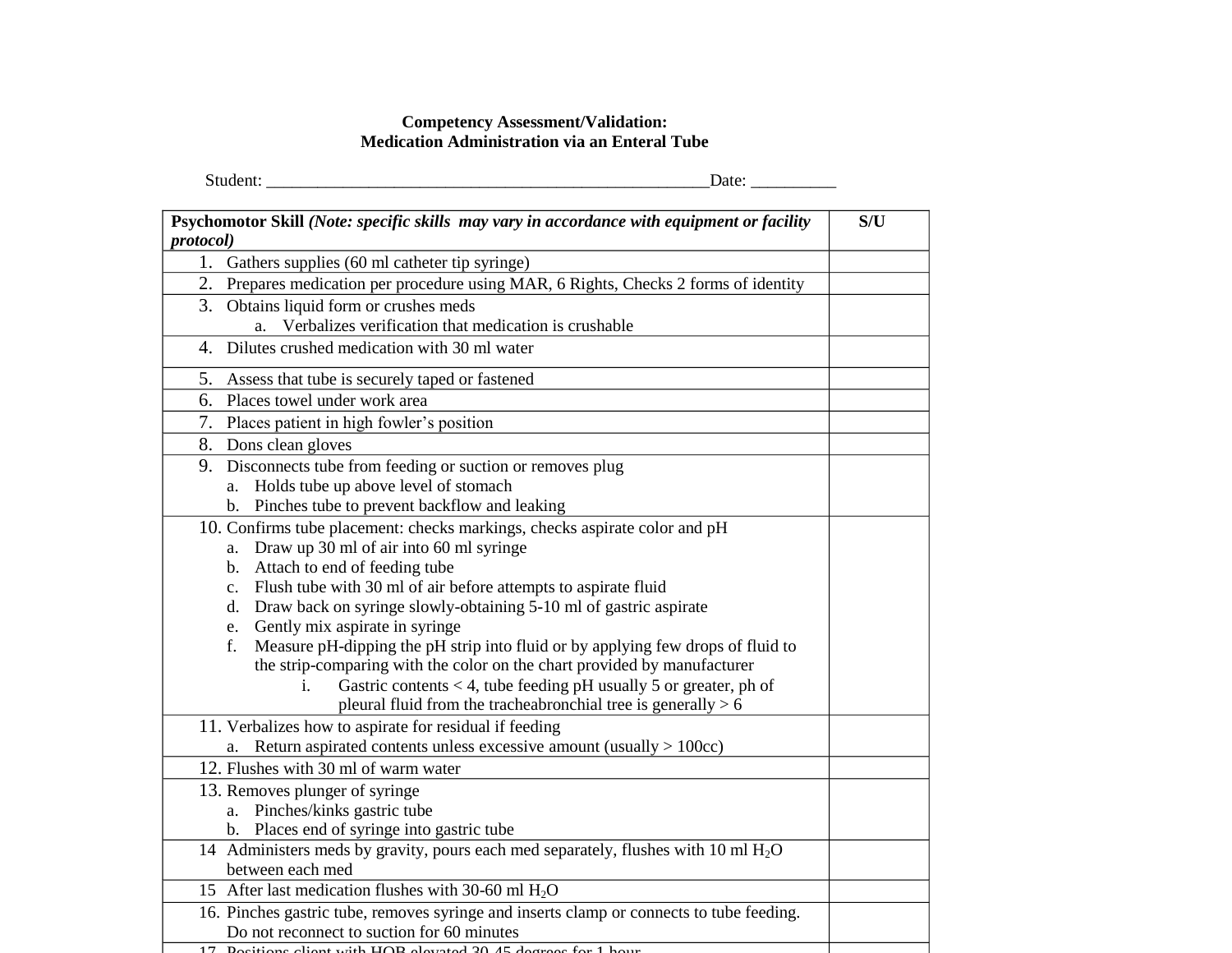**On Campus Clinical Laboratory:** 

**Pain Management: Nursing Care of Clients with Epidural or Patient Controlled Analgesia (PCA) (1 hour)**

|                                            | Nursing Care of Clients with Epidural or Patient Controlled Analgesia (PCA)                                      |                                                                                                                                                |  |
|--------------------------------------------|------------------------------------------------------------------------------------------------------------------|------------------------------------------------------------------------------------------------------------------------------------------------|--|
|                                            | <b>Learning Objectives</b>                                                                                       | <b>Suggested Learning Activities</b>                                                                                                           |  |
| Upon completion of the Learning Laboratory |                                                                                                                  |                                                                                                                                                |  |
|                                            | the student will be able to:                                                                                     |                                                                                                                                                |  |
|                                            | 1. Describe patient controlled analgesia and<br>the different modalities used to provide it.                     | Review of readings/handouts/videos related to<br>care of the client receiving PCA/epidural pain<br>management.                                 |  |
|                                            | 2. Discuss the evidence to support the<br>advantages of PCA and epidural analgesia<br>(evidenced based practice) | Review of readings/handouts/videos related to<br>epidural catheter management                                                                  |  |
| 3.                                         | Identify clients who would be candidates<br>for PCA/epidural pain management.                                    | Review of equipment used in providing PCA<br>and epidural pain management.                                                                     |  |
| 4.                                         | State the agents (i.e. opiods) commonly<br>used for PCA and epidural pain<br>management.                         | Discuss nursing implications related to client<br>teaching and safety with PCA and epidural.                                                   |  |
|                                            | 5. Discuss concerns / safety issues related to<br>PCA / epidural use.                                            | Case study/ critical thinking exercise and small<br>group discussion related to the care of clients<br>receiving PCA/epidural pain management. |  |
| 6.                                         | Discuss principles and safety features of<br>PCA / epidural pump operation.                                      |                                                                                                                                                |  |